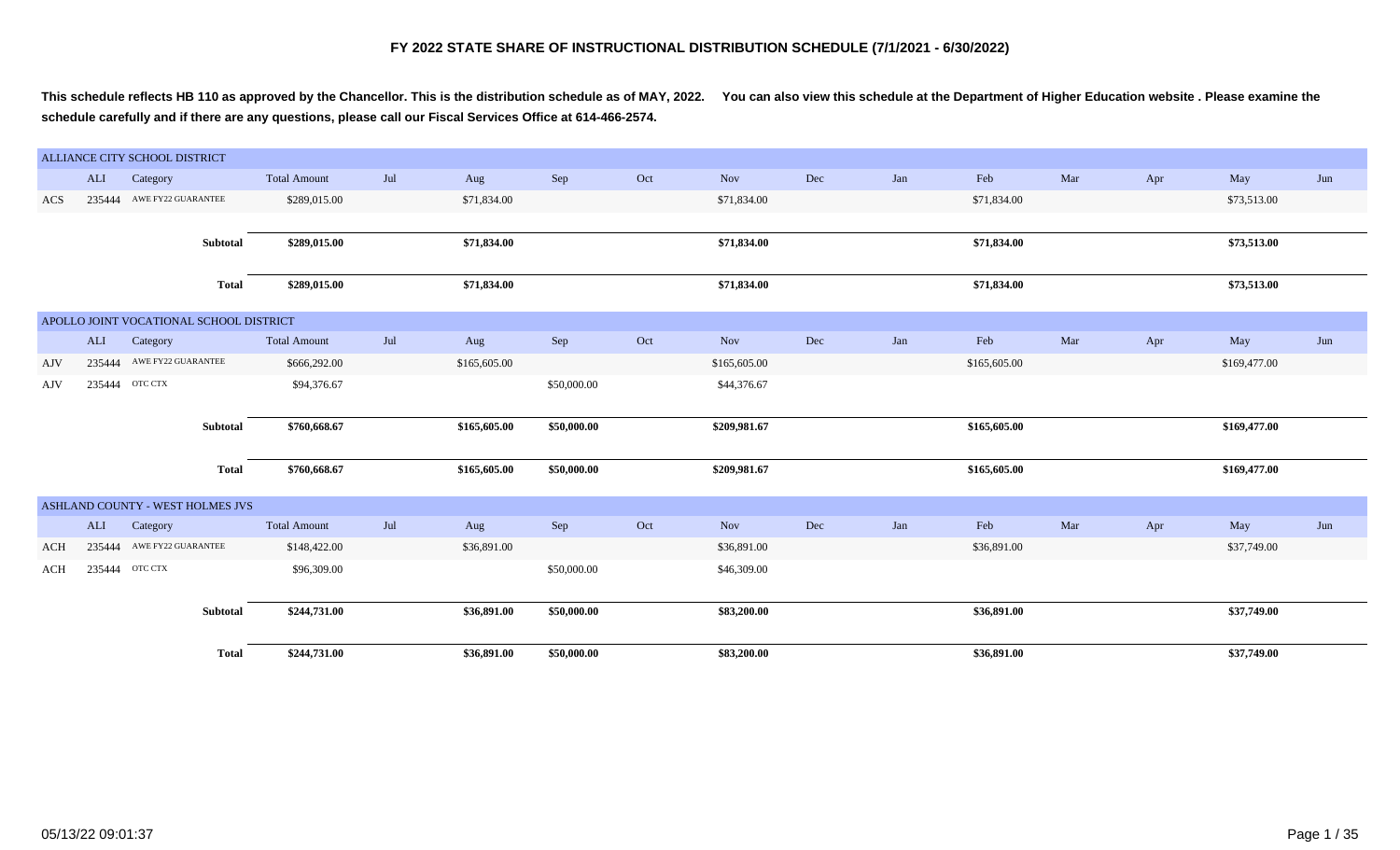|     | <b>ASHLAND UNIVERSITY</b> |                                            |                     |     |             |             |     |              |              |     |             |     |     |             |     |
|-----|---------------------------|--------------------------------------------|---------------------|-----|-------------|-------------|-----|--------------|--------------|-----|-------------|-----|-----|-------------|-----|
|     | ALI                       | Category                                   | <b>Total Amount</b> | Jul | Aug         | Sep         | Oct | Nov          | Dec          | Jan | Feb         | Mar | Apr | May         | Jun |
| ASH |                           | 235533 HIGHER ED PROGRAM<br><b>SUPPORT</b> | \$487,925.00        |     |             |             |     |              | \$487,925.00 |     |             |     |     |             |     |
|     |                           |                                            |                     |     |             |             |     |              |              |     |             |     |     |             |     |
|     |                           | Subtotal                                   | \$487,925.00        |     |             |             |     |              | \$487,925.00 |     |             |     |     |             |     |
|     |                           | <b>Total</b>                               | \$487,925.00        |     |             |             |     |              | \$487,925.00 |     |             |     |     |             |     |
|     |                           | ASHTABULA COUNTY JVS                       |                     |     |             |             |     |              |              |     |             |     |     |             |     |
|     | ALI                       | Category                                   | <b>Total Amount</b> | Jul | Aug         | Sep         | Oct | Nov          | Dec          | Jan | Feb         | Mar | Apr | May         | Jun |
| ACV |                           | 235444 AWE FY22 GUARANTEE                  | \$296,126.00        |     | \$73,602.00 |             |     | \$73,602.00  |              |     | \$73,602.00 |     |     | \$75,320.00 |     |
|     |                           |                                            |                     |     |             |             |     |              |              |     |             |     |     |             |     |
|     |                           | Subtotal                                   | \$296,126.00        |     | \$73,602.00 |             |     | \$73,602.00  |              |     | \$73,602.00 |     |     | \$75,320.00 |     |
|     |                           | <b>Total</b>                               | \$296,126.00        |     | \$73,602.00 |             |     | \$73,602.00  |              |     | \$73,602.00 |     |     | \$75,320.00 |     |
|     |                           | AUBURN JOINT VOCATIONAL                    |                     |     |             |             |     |              |              |     |             |     |     |             |     |
|     | ALI                       | Category                                   | <b>Total Amount</b> | Jul | Aug         | Sep         | Oct | Nov          | Dec          | Jan | Feb         | Mar | Apr | May         | Jun |
| AJS |                           |                                            |                     |     |             |             |     |              |              |     |             |     |     |             |     |
|     |                           | 235444 AWE FY22 GUARANTEE                  | \$344,654.00        |     | \$85,663.00 |             |     | \$85,663.00  |              |     | \$85,663.00 |     |     | \$87,665.00 |     |
| AJS |                           | 235444 OTC CTX                             | \$83,300.00         |     |             | \$50,000.00 |     | \$33,300.00  |              |     |             |     |     |             |     |
|     |                           |                                            |                     |     |             |             |     |              |              |     |             |     |     |             |     |
|     |                           | Subtotal                                   | \$427,954.00        |     | \$85,663.00 | \$50,000.00 |     | \$118,963.00 |              |     | \$85,663.00 |     |     | \$87,665.00 |     |
|     |                           | <b>Total</b>                               | \$427,954.00        |     | \$85,663.00 | \$50,000.00 |     | \$118,963.00 |              |     | \$85,663.00 |     |     | \$87,665.00 |     |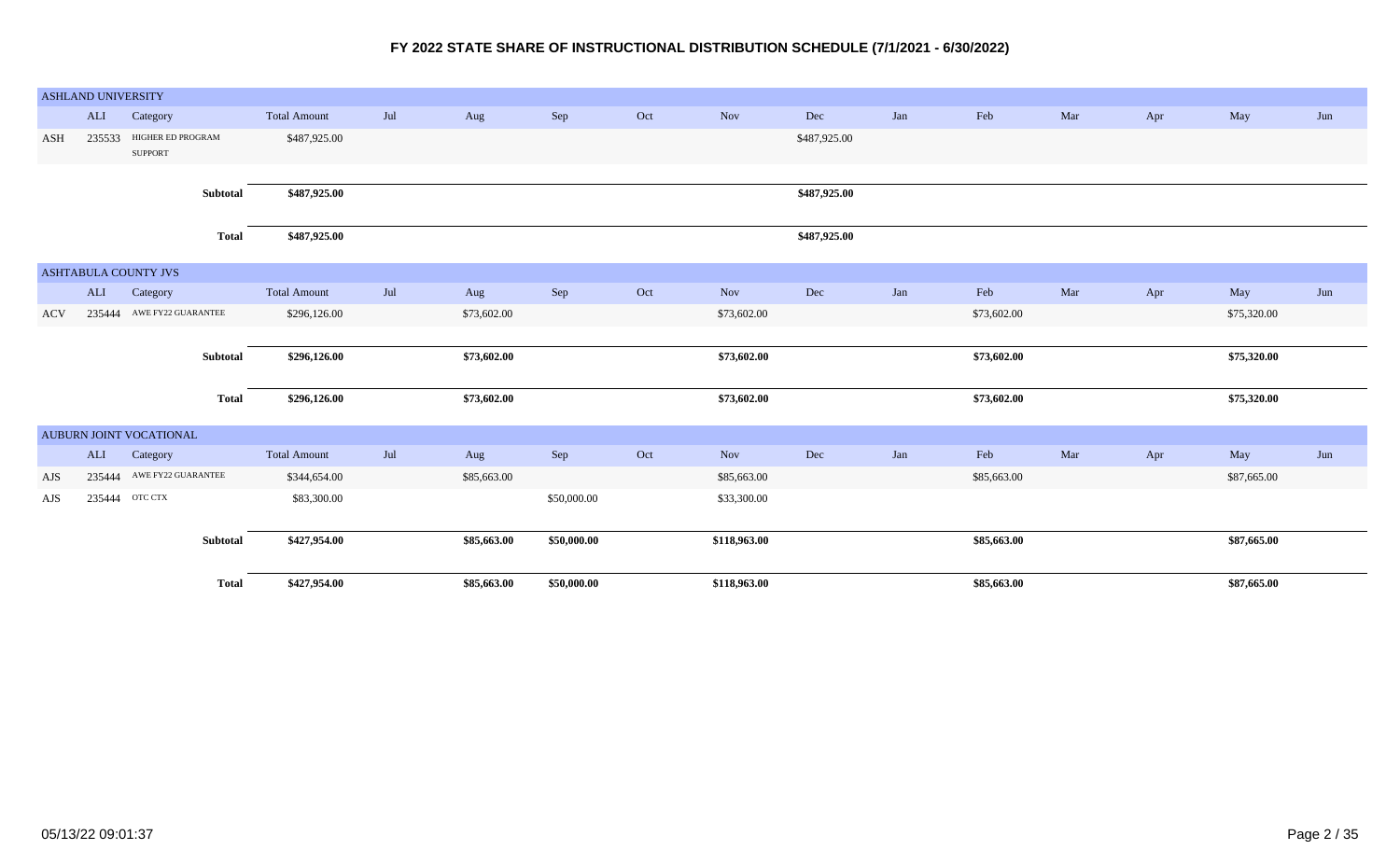|            |        | BELMONT TECHNICAL COLLEGE                         |                     |                |                |                |                |                |                |                |                |                |                |                |                |
|------------|--------|---------------------------------------------------|---------------------|----------------|----------------|----------------|----------------|----------------|----------------|----------------|----------------|----------------|----------------|----------------|----------------|
|            | ALI    | Category                                          | <b>Total Amount</b> | Jul            | Aug            | Sep            | Oct            | <b>Nov</b>     | Dec            | Jan            | Feb            | Mar            | Apr            | May            | Jun            |
| <b>BTC</b> | 235552 | CAPITAL COMPONENT                                 | \$161,415.00        |                | \$40,353.75    |                |                | \$40,353.75    |                |                | \$40,353.75    |                |                | \$40,353.75    |                |
|            |        |                                                   |                     |                |                |                |                |                |                |                |                |                |                |                |                |
|            |        | Subtotal                                          | \$161,415.00        |                | \$40,353.75    |                |                | \$40,353.75    |                |                | \$40,353.75    |                |                | \$40,353.75    |                |
|            |        |                                                   |                     |                |                |                |                |                |                |                |                |                |                |                |                |
| <b>BTC</b> | 368501 | <b>STATE SHARE OF</b><br><b>INSTRUCTION</b>       | \$3,828,391.00      | \$321,591.00   | \$321,591.00   | \$321,592.00   | \$321,591.00   | \$321,591.00   | \$321,592.00   | \$321,591.00   | \$315,450.40   | \$315,450.40   | \$315,450.40   | \$315,450.40   | \$315,450.40   |
|            |        |                                                   |                     |                |                |                |                |                |                |                |                |                |                |                |                |
|            |        | Subtotal                                          | \$3,828,391.00      | \$321,591.00   | \$321,591.00   | \$321,592.00   | \$321,591.00   | \$321,591.00   | \$321,592.00   | \$321,591.00   | \$315,450.40   | \$315,450.40   | \$315,450.40   | \$315,450.40   | \$315,450.40   |
|            |        | <b>Total</b>                                      | \$3,989,806.00      | \$321,591.00   | \$361,944.75   | \$321,592.00   | \$321,591.00   | \$361,944.75   | \$321,592.00   | \$321,591.00   | \$355,804.15   | \$315,450.40   | \$315,450.40   | \$355,804.15   | \$315,450.40   |
|            |        |                                                   |                     |                |                |                |                |                |                |                |                |                |                |                |                |
|            |        | <b>BOWLING GREEN STATE UNIVERSITY</b>             |                     |                |                |                |                |                |                |                |                |                |                |                |                |
|            | ALI    | Category                                          | <b>Total Amount</b> | Jul            | Aug            | Sep            | Oct            | <b>Nov</b>     | Dec            | Jan            | Feb            | Mar            | Apr            | May            | Jun            |
| <b>BGU</b> | 235552 | CAPITAL COMPONENT                                 | \$1,060.00          |                | \$265.00       |                |                | \$265.00       |                |                | \$265.00       |                |                | \$265.00       |                |
| <b>BGU</b> | 235555 | <b>LIBRARY DEPOSITORIES -</b><br><b>NORTHWEST</b> | \$327,197.00        |                |                |                |                |                |                | \$163,598.50   | \$81,799.25    |                |                | \$81,799.25    |                |
| <b>BGU</b> | 235591 | CO-OP INTERNSHIP                                  | \$50,000.00         |                |                |                |                | \$50,000.00    |                |                |                |                |                |                |                |
| <b>BGU</b> | 235598 | RURAL UNIVERSITY<br>PROGRAM                       | \$100,000.00        |                |                |                | \$100,000.00   |                |                |                |                |                |                |                |                |
|            |        |                                                   |                     |                |                |                |                |                |                |                |                |                |                |                |                |
|            |        | Subtotal                                          | \$478,257.00        |                | \$265.00       |                | \$100,000.00   | \$50,265.00    |                | \$163,598.50   | \$82,064.25    |                |                | \$82,064.25    |                |
| <b>BGU</b> | 240501 | <b>STATE SHARE OF</b><br><b>INSTRUCTION</b>       | \$83,705,438.00     | \$6,975,453.00 | \$6,975,453.00 | \$6,975,454.00 | \$6,975,453.00 | \$6,975,453.00 | \$6,975,454.00 | \$6,975,453.00 | \$6,975,453.00 | \$6,975,453.00 | \$6,975,453.00 | \$6,975,453.00 | \$6,975,453.00 |
|            |        |                                                   |                     |                |                |                |                |                |                |                |                |                |                |                |                |
|            |        | Subtotal                                          | \$83,705,438.00     | \$6,975,453.00 | \$6,975,453.00 | \$6,975,454.00 | \$6,975,453.00 | \$6,975,453.00 | \$6,975,454.00 | \$6,975,453.00 | \$6,975,453.00 | \$6,975,453.00 | \$6,975,453.00 | \$6,975,453.00 | \$6,975,453.00 |
|            |        | <b>Total</b>                                      | \$84,183,695.00     | \$6,975,453.00 | \$6,975,718.00 | \$6,975,454.00 | \$7,075,453.00 | \$7,025,718.00 | \$6,975,454.00 | \$7,139,051.50 | \$7,057,517.25 | \$6,975,453.00 | \$6,975,453.00 | \$7,057,517.25 | \$6,975,453.00 |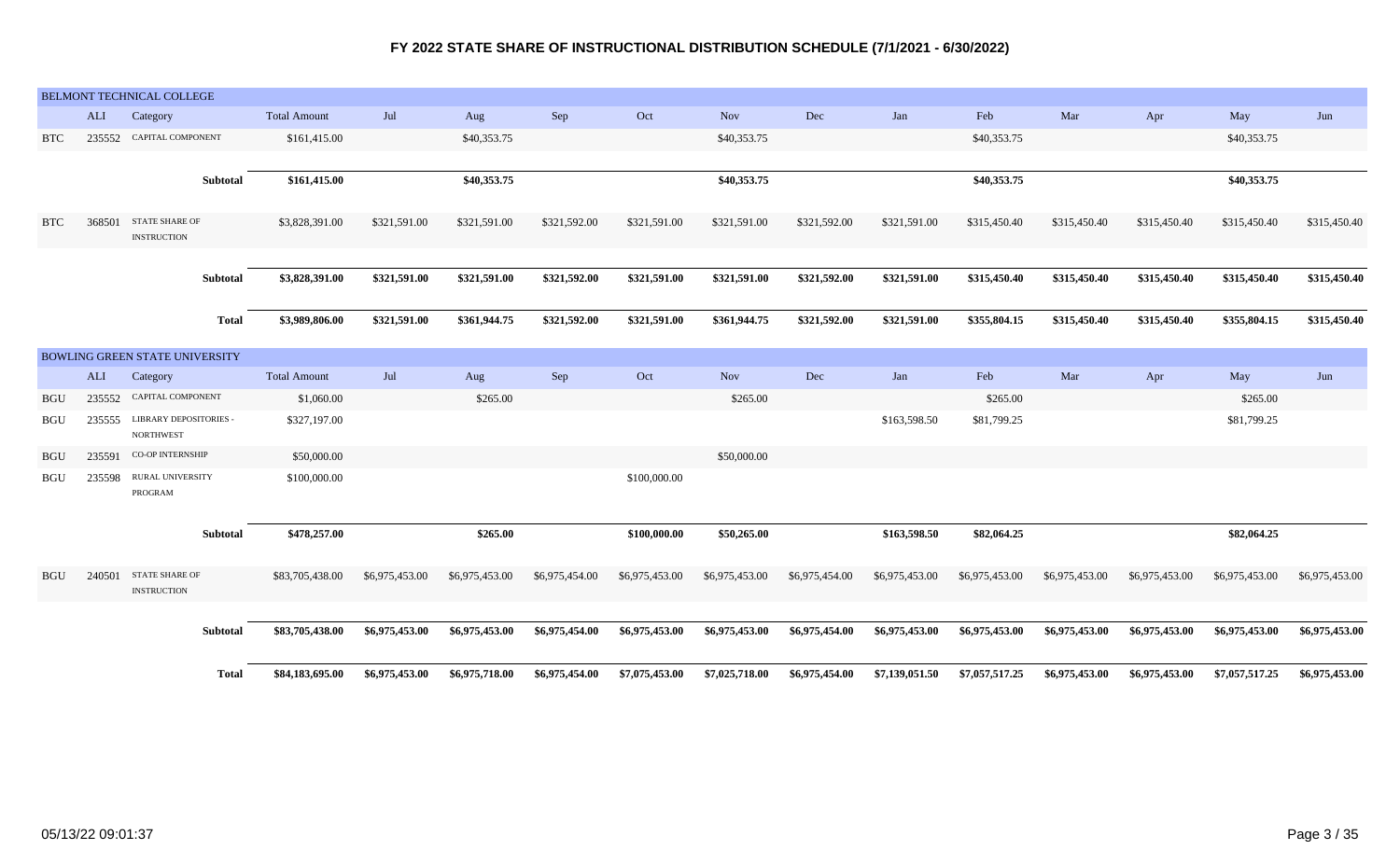|            | <b>BUCKEYE JVS</b>     |                            |              |                     |                   |              |             |                             |              |     |             |              |     |     |              |     |
|------------|------------------------|----------------------------|--------------|---------------------|-------------------|--------------|-------------|-----------------------------|--------------|-----|-------------|--------------|-----|-----|--------------|-----|
|            | ALI                    | Category                   |              | <b>Total Amount</b> | $_{\mathrm{Jul}}$ | Aug          | Sep         | Oct                         | Nov          | Dec | Jan         | Feb          | Mar | Apr | May          | Jun |
| <b>BVS</b> | 235444                 | AWE FY22 GUARANTEE         |              | \$336,353.00        |                   | \$83,600.00  |             |                             | \$83,600.00  |     |             | \$83,600.00  |     |     | \$85,553.00  |     |
| <b>BVS</b> | 235444                 | OTC CTX                    |              | \$66,700.00         |                   |              | \$50,000.00 |                             | \$16,700.00  |     |             |              |     |     |              |     |
|            |                        |                            |              |                     |                   |              |             |                             |              |     |             |              |     |     |              |     |
|            |                        |                            | Subtotal     | \$403,053.00        |                   | \$83,600.00  | \$50,000.00 |                             | \$100,300.00 |     |             | \$83,600.00  |     |     | \$85,553.00  |     |
|            |                        |                            |              |                     |                   |              |             |                             |              |     |             |              |     |     |              |     |
|            |                        |                            | <b>Total</b> | \$403,053.00        |                   | \$83,600.00  | \$50,000.00 |                             | \$100,300.00 |     |             | \$83,600.00  |     |     | \$85,553.00  |     |
|            | <b>BUTLER TECH JVS</b> |                            |              |                     |                   |              |             |                             |              |     |             |              |     |     |              |     |
|            | ALI                    | Category                   |              | <b>Total Amount</b> | Jul               | Aug          | Sep         | Oct                         | Nov          | Dec | Jan         | Feb          | Mar | Apr | May          | Jun |
| <b>BTV</b> | 235444                 | AWE FY22 GUARANTEE         |              | \$916,934.00        |                   | \$227,902.00 |             |                             | \$227,902.00 |     |             | \$227,902.00 |     |     | \$233,228.00 |     |
| <b>BTV</b> |                        | 235444 OTC CTX             |              | \$95,135.67         |                   |              | \$50,000.00 |                             | \$45,135.67  |     |             |              |     |     |              |     |
|            |                        |                            |              |                     |                   |              |             |                             |              |     |             |              |     |     |              |     |
|            |                        |                            | Subtotal     | \$1,012,069.67      |                   | \$227,902.00 | \$50,000.00 |                             | \$273,037.67 |     |             | \$227,902.00 |     |     | \$233,228.00 |     |
|            |                        |                            |              |                     |                   |              |             |                             |              |     |             |              |     |     |              |     |
|            |                        |                            | <b>Total</b> | \$1,012,069.67      |                   | \$227,902.00 | \$50,000.00 |                             | \$273,037.67 |     |             | \$227,902.00 |     |     | \$233,228.00 |     |
|            |                        |                            |              |                     |                   |              |             |                             |              |     |             |              |     |     |              |     |
|            | C-TEC JT VOC SD        |                            |              |                     |                   |              |             |                             |              |     |             |              |     |     |              |     |
|            | $\mbox{ALI}$           | Category                   |              | <b>Total Amount</b> | $\mathrm{Jul}$    | Aug          | Sep         | $\mathop{\rm Oct}\nolimits$ | Nov          | Dec | ${\it Jan}$ | Feb          | Mar | Apr | May          | Jun |
| <b>CTJ</b> | 235444                 | AWE FY22 GUARANTEE         |              | \$572,733.00        |                   | \$142,351.00 |             |                             | \$142,351.00 |     |             | \$142,351.00 |     |     | \$145,680.00 |     |
| <b>CTJ</b> | 235444                 | OTC CTX                    |              | \$157,431.63        |                   |              | \$50,000.00 |                             | \$107,431.63 |     |             |              |     |     |              |     |
|            |                        |                            |              |                     |                   |              |             |                             |              |     |             |              |     |     |              |     |
|            |                        |                            | Subtotal     | \$730,164.63        |                   | \$142,351.00 | \$50,000.00 |                             | \$249,782.63 |     |             | \$142,351.00 |     |     | \$145,680.00 |     |
|            |                        |                            |              | \$730,164.63        |                   |              |             |                             |              |     |             | \$142,351.00 |     |     | \$145,680.00 |     |
|            |                        |                            | <b>Total</b> |                     |                   | \$142,351.00 | \$50,000.00 |                             | \$249,782.63 |     |             |              |     |     |              |     |
|            |                        | <b>CANTON CITY SCHOOLS</b> |              |                     |                   |              |             |                             |              |     |             |              |     |     |              |     |
|            | $\mbox{ALI}$           | Category                   |              | <b>Total Amount</b> | $_{\rm{Jul}}$     | Aug          | Sep         | Oct                         | Nov          | Dec | ${\rm Jan}$ | Feb          | Mar | Apr | May          | Jun |
| <b>CCS</b> |                        | 235444 AWE FY22 GUARANTEE  |              | \$341,961.00        |                   | \$84,994.00  |             |                             | \$84,994.00  |     |             | \$84,994.00  |     |     | \$86,979.00  |     |
|            |                        |                            |              |                     |                   |              |             |                             |              |     |             |              |     |     |              |     |
|            |                        |                            | Subtotal     | \$341,961.00        |                   | \$84,994.00  |             |                             | \$84,994.00  |     |             | \$84,994.00  |     |     | \$86,979.00  |     |
|            |                        |                            |              |                     |                   |              |             |                             |              |     |             |              |     |     |              |     |
|            |                        |                            | Total        | \$341,961.00        |                   | \$84,994.00  |             |                             | \$84,994.00  |     |             | \$84,994.00  |     |     | \$86,979.00  |     |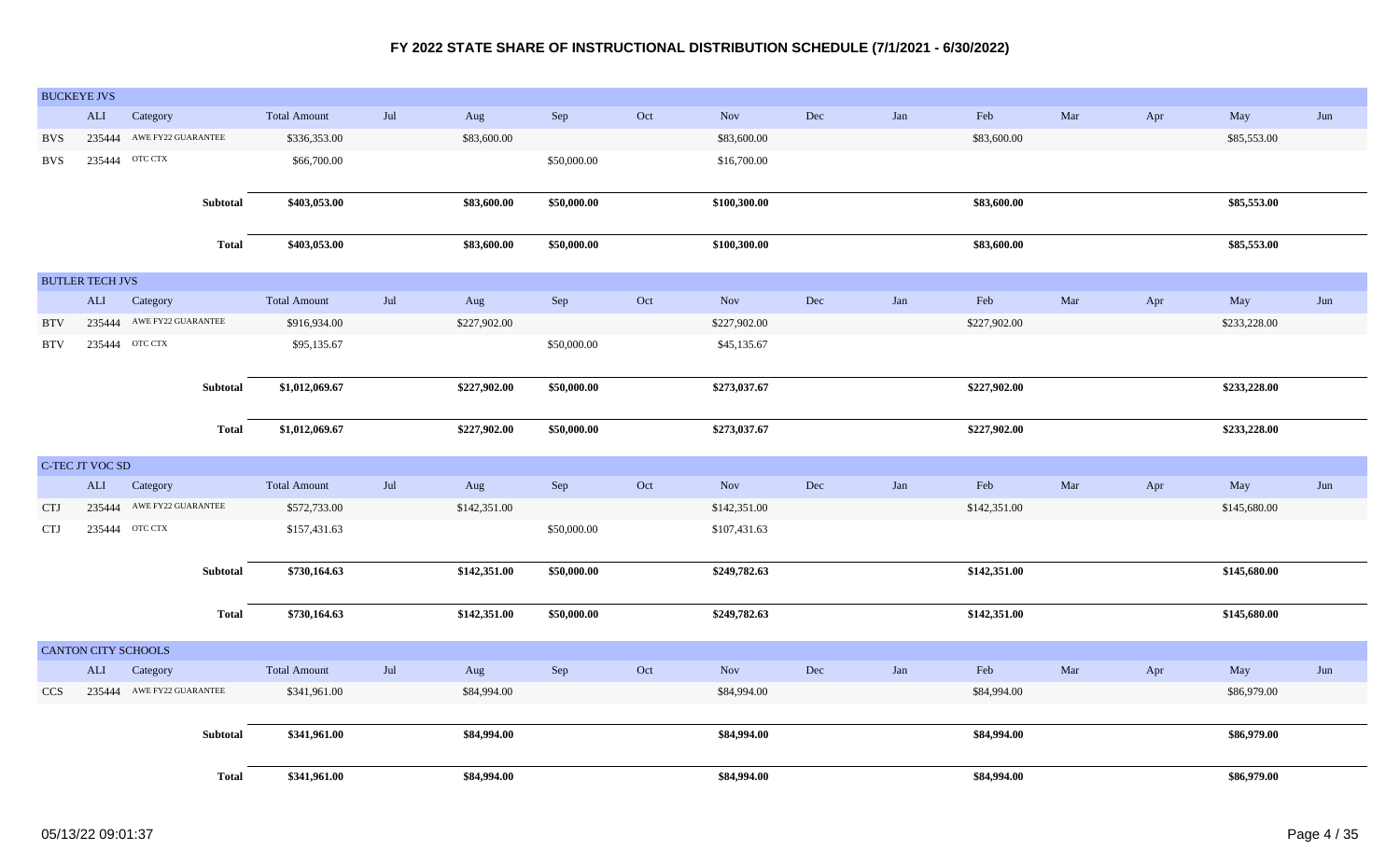|            |        | CASE WESTERN RESERVE UNIVERSITY      |                     |              |              |              |              |              |              |                |              |              |              |              |              |
|------------|--------|--------------------------------------|---------------------|--------------|--------------|--------------|--------------|--------------|--------------|----------------|--------------|--------------|--------------|--------------|--------------|
|            | ALI    | Category                             | <b>Total Amount</b> | Jul          | Aug          | Sep          | Oct          | <b>Nov</b>   | Dec          | Jan            | Feb          | Mar          | Apr          | May          | Jun          |
| <b>CWR</b> | 235474 | AHEC PROGRAM SUPPORT                 | \$122,002.00        |              |              |              |              |              |              | \$61,001.00    | \$30,500.50  |              |              | \$30,500.50  |              |
| <b>CWR</b> | 235515 | CWRU SCHOOL OF<br><b>MEDICINE</b>    | \$2,038,940.00      |              |              |              |              |              |              | \$1,189,381.69 | \$169,911.67 | \$169,911.67 | \$169,911.67 | \$169,911.67 | \$169,911.63 |
| <b>CWR</b> |        | 235519 FAMILY PRACTICE               | \$369,837.50        |              |              |              |              |              |              | \$81,777.50    |              |              |              | \$288,060.00 |              |
| <b>CWR</b> | 235525 | <b>GERIATRIC MEDICINE</b>            | \$70,863.00         |              |              |              |              |              |              | \$35,431.50    | \$17,715.75  |              |              | \$17,715.75  |              |
| <b>CWR</b> | 235526 | PRIMARY CARE<br><b>RESIDENCIES</b>   | \$185,437.25        |              |              |              |              |              |              | \$46,211.25    |              |              |              | \$139,226.00 |              |
|            |        |                                      |                     |              |              |              |              |              |              |                |              |              |              |              |              |
|            |        | Subtotal                             | \$2,787,079.75      |              |              |              |              |              |              | \$1,413,802.94 | \$218,127.92 | \$169,911.67 | \$169,911.67 | \$645,413.92 | \$169,911.63 |
|            |        | Total                                | \$2,787,079.75      |              |              |              |              |              |              | \$1,413,802.94 | \$218,127.92 | \$169,911.67 | \$169,911.67 | \$645,413.92 | \$169,911.63 |
|            |        | CENTRAL OHIO TECHNICAL COLLEGE       |                     |              |              |              |              |              |              |                |              |              |              |              |              |
|            | ALI    | Category                             | <b>Total Amount</b> | Jul          | Aug          | Sep          | Oct          | <b>Nov</b>   | Dec          | Jan            | Feb          | Mar          | Apr          | May          | Jun          |
| <b>COT</b> | 369501 | STATE SHARE OF<br><b>INSTRUCTION</b> | \$11,732,660.00     | \$975,716.00 | \$975,716.00 | \$975,717.00 | \$975,716.00 | \$975,716.00 | \$975,717.00 | \$975,716.00   | \$980,529.20 | \$980,529.20 | \$980,529.20 | \$980,529.20 | \$980,529.20 |
|            |        | Subtotal                             | \$11,732,660.00     | \$975,716.00 | \$975,716.00 | \$975,717.00 | \$975,716.00 | \$975,716.00 | \$975,717.00 | \$975,716.00   | \$980,529.20 | \$980,529.20 | \$980,529.20 | \$980,529.20 | \$980,529.20 |
|            |        | Total                                | \$11,732,660.00     | \$975,716.00 | \$975,716.00 | \$975,717.00 | \$975,716.00 | \$975,716.00 | \$975,717.00 | \$975,716.00   | \$980,529.20 | \$980,529.20 | \$980,529.20 | \$980,529.20 | \$980,529.20 |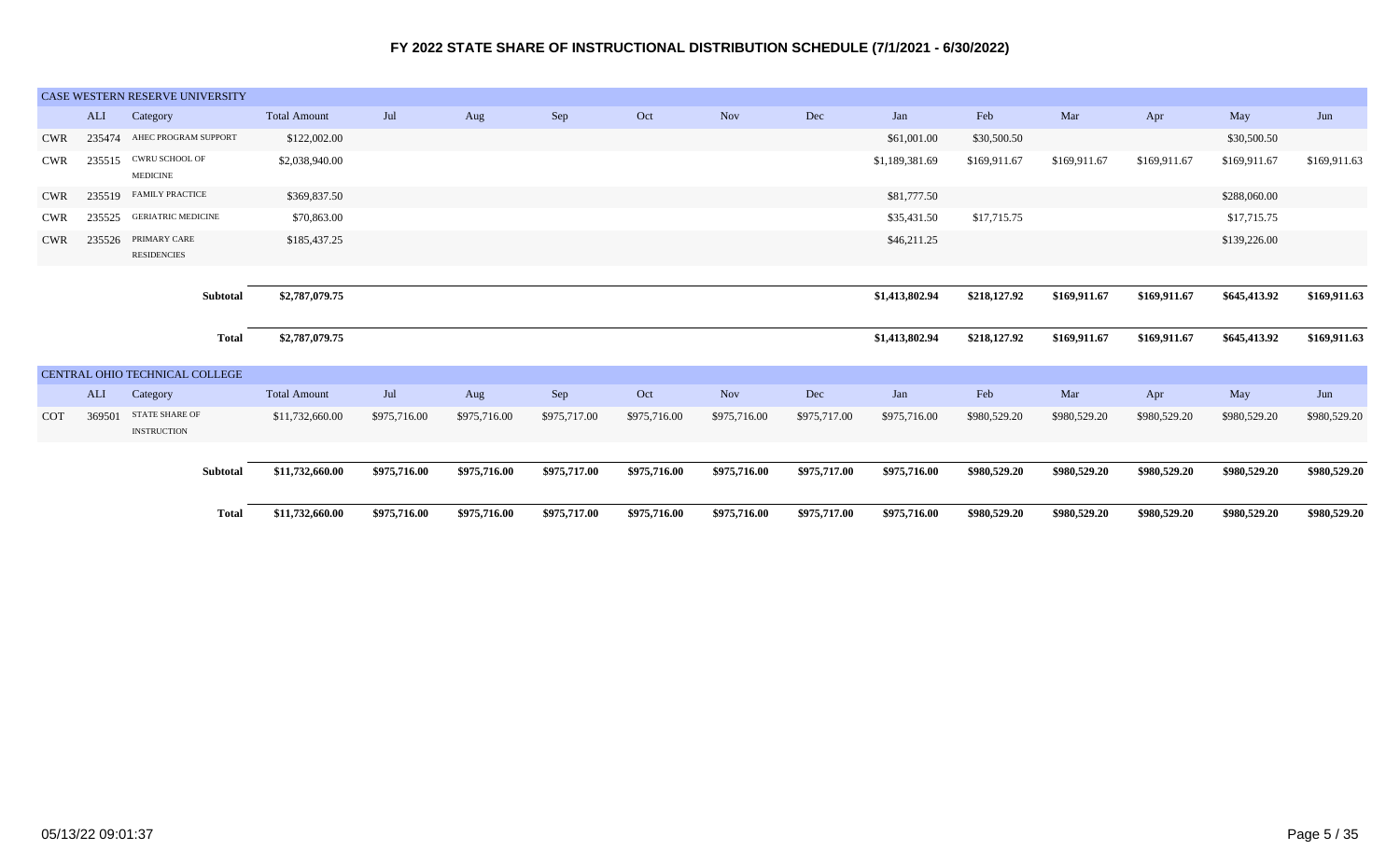|            |        | CENTRAL STATE UNIVERSITY                               |                     |                |                |                |                |                |                |                |                |                |                |                |                |
|------------|--------|--------------------------------------------------------|---------------------|----------------|----------------|----------------|----------------|----------------|----------------|----------------|----------------|----------------|----------------|----------------|----------------|
|            | ALI    | Category                                               | <b>Total Amount</b> | Jul            | Aug            | Sep            | Oct            | <b>Nov</b>     | Dec            | Jan            | Feb            | Mar            | Apr            | May            | Jun            |
| <b>CSU</b> | 235514 | <b>CENTRAL STATE</b><br><b>SUPPLEMENT</b>              | \$11,551,202.00     |                | \$2,887,800.50 |                |                | \$2,887,800.50 |                |                | \$2,887,800.50 |                |                | \$2,887,800.50 |                |
| <b>CSU</b> |        | 235546 CENTRAL STATE AG<br><b>RESEARCH DEV</b>         | \$4,883,340.00      |                |                |                |                | \$2,441,670.00 |                |                | \$1,220,835.00 |                |                | \$1,220,835.00 |                |
| <b>CSU</b> | 235548 | <b>CENTRAL STATE COOP</b><br><b>EXTENSION SERVICES</b> | \$5,084,568.00      |                |                |                |                | \$2,542,284.00 |                |                | \$1,271,142.00 |                |                | \$1,271,142.00 |                |
|            |        |                                                        |                     |                |                |                |                |                |                |                |                |                |                |                |                |
|            |        | Subtotal                                               | \$21,519,110.00     |                | \$2,887,800.50 |                |                | \$7,871,754.50 |                |                | \$5,379,777.50 |                |                | \$5,379,777.50 |                |
| <b>CSU</b> | 255501 | <b>STATE SHARE OF</b><br><b>INSTRUCTION</b>            | \$3,727,445.00      | \$310,620.00   | \$310,620.00   | \$310,621.00   | \$310,620.00   | \$310,620.00   | \$310,621.00   | \$310,620.00   | \$310,620.00   | \$310,621.00   | \$310,620.00   | \$310,620.00   | \$310,622.00   |
|            |        |                                                        |                     |                |                |                |                |                |                |                |                |                |                |                |                |
|            |        | Subtotal                                               | \$3,727,445.00      | \$310,620.00   | \$310,620.00   | \$310,621.00   | \$310,620.00   | \$310,620.00   | \$310,621.00   | \$310,620.00   | \$310,620.00   | \$310,621.00   | \$310,620.00   | \$310,620.00   | \$310,622.00   |
|            |        | <b>Total</b>                                           | \$25,246,555.00     | \$310,620.00   | \$3,198,420.50 | \$310,621.00   | \$310,620.00   | \$8,182,374.50 | \$310,621.00   | \$310,620.00   | \$5,690,397.50 | \$310,621.00   | \$310,620.00   | \$5,690,397.50 | \$310,622.00   |
|            |        | CINCINNATI STATE TECHNICAL & COMM. COLLEGE             |                     |                |                |                |                |                |                |                |                |                |                |                |                |
|            | ALI    | Category                                               | <b>Total Amount</b> | Jul            | Aug            | Sep            | Oct            | <b>Nov</b>     | Dec            | Jan            | Feb            | Mar            | Apr            | May            | Jun            |
| <b>CTC</b> | 235552 | CAPITAL COMPONENT                                      | \$471,728.00        |                | \$117,932.00   |                |                | \$117,932.00   |                |                | \$117,932.00   |                |                | \$117,932.00   |                |
|            |        | Subtotal                                               | \$471,728.00        |                | \$117,932.00   |                |                | \$117,932.00   |                |                | \$117,932.00   |                |                | \$117,932.00   |                |
| <b>CTC</b> | 361501 | <b>STATE SHARE OF</b><br><b>INSTRUCTION</b>            | \$28,298,189.00     | \$2,348,608.00 | \$2,348,608.00 | \$2,348,608.00 | \$2,348,608.00 | \$2,348,608.00 | \$2,348,608.00 | \$2,348,608.00 | \$2,371,586.60 | \$2,371,586.60 | \$2,371,586.60 | \$2,371,586.60 | \$2,371,586.60 |
|            |        | Subtotal                                               | \$28,298,189.00     | \$2,348,608.00 | \$2,348,608.00 | \$2,348,608.00 | \$2,348,608.00 | \$2,348,608.00 | \$2,348,608.00 | \$2,348,608.00 | \$2,371,586.60 | \$2,371,586.60 | \$2,371,586.60 | \$2,371,586.60 | \$2,371,586.60 |
|            |        | <b>Total</b>                                           | \$28,769,917.00     | \$2,348,608.00 | \$2,466,540.00 | \$2,348,608.00 | \$2,348,608.00 | \$2,466,540.00 | \$2,348,608.00 | \$2,348,608.00 | \$2,489,518.60 | \$2,371,586.60 | \$2,371,586.60 | \$2,489,518.60 | \$2,371,586.60 |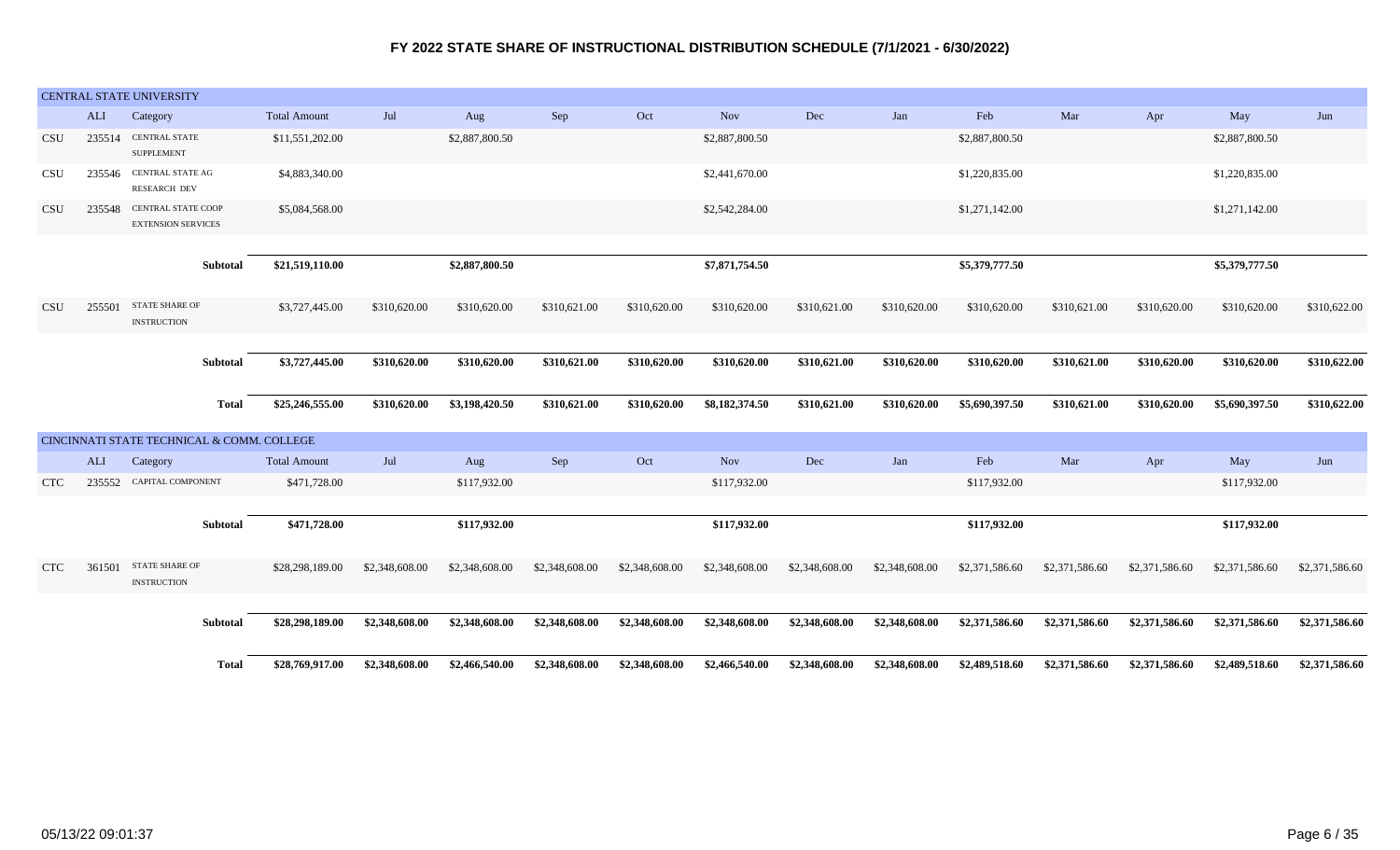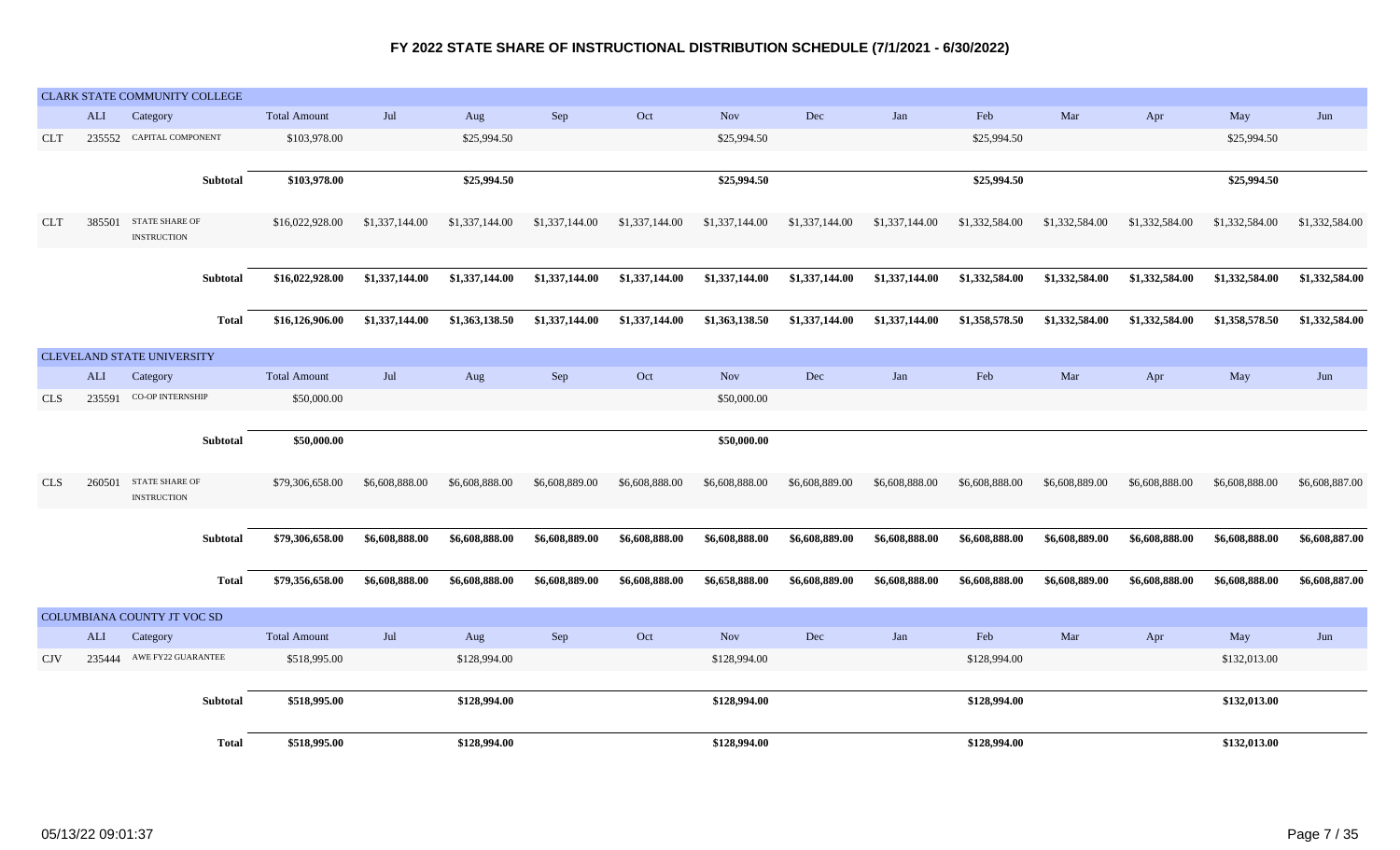|            |        | COLUMBUS CITY SCHOOLS CITY SD     |              |                     |                |                |                |                |                |                |                |                |                |                |                |                |
|------------|--------|-----------------------------------|--------------|---------------------|----------------|----------------|----------------|----------------|----------------|----------------|----------------|----------------|----------------|----------------|----------------|----------------|
|            |        |                                   |              |                     |                |                |                |                |                |                |                |                |                |                |                |                |
|            | ALI    | Category                          |              | <b>Total Amount</b> | Jul            | Aug            | Sep            | Oct            | <b>Nov</b>     | Dec            | Jan            | Feb            | Mar            | Apr            | May            | Jun            |
| <b>CMH</b> | 235444 | AWE FY22 GUARANTEE                |              | \$501,075.00        |                | \$124,541.00   |                |                | \$124,541.00   |                |                | \$124,541.00   |                |                | \$127,452.00   |                |
| <b>CMH</b> | 235444 | OTC CTX                           |              | \$50,000.00         |                |                | \$50,000.00    |                |                |                |                |                |                |                |                |                |
|            |        |                                   |              |                     |                |                |                |                |                |                |                |                |                |                |                |                |
|            |        |                                   | Subtotal     | \$551,075.00        |                | \$124,541.00   | \$50,000.00    |                | \$124,541.00   |                |                | \$124,541.00   |                |                | \$127,452.00   |                |
|            |        |                                   |              |                     |                |                |                |                |                |                |                |                |                |                |                |                |
|            |        |                                   | <b>Total</b> | \$551,075.00        |                | \$124,541.00   | \$50,000.00    |                | \$124,541.00   |                |                | \$124,541.00   |                |                | \$127,452.00   |                |
|            |        |                                   |              |                     |                |                |                |                |                |                |                |                |                |                |                |                |
|            |        | COLUMBUS STATE COMMUNITY COLLEGE  |              |                     |                |                |                |                |                |                |                |                |                |                |                |                |
|            | ALI    | Category                          |              | <b>Total Amount</b> | Jul            | Aug            | Sep            | Oct            | <b>Nov</b>     | Dec            | Jan            | Feb            | Mar            | Apr            | May            | Jun            |
| <b>CTI</b> | 384501 | STATE SHARE OF                    |              | \$75,629,791.00     | \$6,295,882.00 | \$6,295,882.00 | \$6,295,883.00 | \$6,295,882.00 | \$6,295,882.00 | \$6,295,883.00 | \$6,295,882.00 | \$6,311,723.00 | \$6,311,723.00 | \$6,311,723.00 | \$6,311,723.00 | \$6,311,723.00 |
|            |        | <b>INSTRUCTION</b>                |              |                     |                |                |                |                |                |                |                |                |                |                |                |                |
|            |        |                                   |              |                     |                |                |                |                |                |                |                |                |                |                |                |                |
|            |        |                                   | Subtotal     | \$75,629,791.00     | \$6,295,882.00 | \$6,295,882.00 | \$6,295,883.00 | \$6,295,882.00 | \$6,295,882.00 | \$6,295,883.00 | \$6,295,882.00 | \$6,311,723.00 | \$6,311,723.00 | \$6,311,723.00 | \$6,311,723.00 | \$6,311,723.00 |
|            |        |                                   |              |                     |                |                |                |                |                |                |                |                |                |                |                |                |
|            |        |                                   | <b>Total</b> | \$75,629,791.00     | \$6,295,882.00 | \$6,295,882.00 | \$6,295,883.00 | \$6,295,882.00 | \$6,295,882.00 | \$6,295,883.00 | \$6,295,882.00 | \$6,311,723.00 | \$6,311,723.00 | \$6,311,723.00 | \$6,311,723.00 | \$6,311,723.00 |
|            |        |                                   |              |                     |                |                |                |                |                |                |                |                |                |                |                |                |
|            |        | <b>CUYAHOGA COMMUNITY COLLEGE</b> |              |                     |                |                |                |                |                |                |                |                |                |                |                |                |
|            | ALI    | Category                          |              | <b>Total Amount</b> | Jul            | Aug            | Sep            | Oct            | <b>Nov</b>     | Dec            | Jan            | Feb            | Mar            | Apr            | May            | Jun            |
| <b>CCC</b> |        | 235552 CAPITAL COMPONENT          |              | \$6.00              |                | \$1.50         |                |                | \$1.50         |                |                | \$1.50         |                |                | \$1.50         |                |
|            |        |                                   |              |                     |                |                |                |                |                |                |                |                |                |                |                |                |
|            |        |                                   | Subtotal     | \$6.00              |                | \$1.50         |                |                | \$1.50         |                |                | \$1.50         |                |                | \$1.50         |                |
|            |        |                                   |              |                     |                |                |                |                |                |                |                |                |                |                |                |                |
| <b>CCC</b> | 378501 | <b>STATE SHARE OF</b>             |              | \$67,159,591.00     | \$5,594,619.00 | \$5,594,619.00 | \$5,594,619.00 | \$5,594,619.00 | \$5,594,619.00 | \$5,594,619.00 | \$5,594,619.00 | \$5,599,451.60 | \$5,599,451.60 | \$5,599,451.60 | \$5,599,451.60 | \$5,599,451.60 |
|            |        | <b>INSTRUCTION</b>                |              |                     |                |                |                |                |                |                |                |                |                |                |                |                |
|            |        |                                   |              |                     |                |                |                |                |                |                |                |                |                |                |                |                |
|            |        |                                   | Subtotal     | \$67,159,591.00     | \$5,594,619.00 | \$5,594,619.00 | \$5,594,619.00 | \$5,594,619.00 | \$5,594,619.00 | \$5,594,619.00 | \$5,594,619.00 | \$5,599,451.60 | \$5,599,451.60 | \$5,599,451.60 | \$5,599,451.60 | \$5,599,451.60 |
|            |        |                                   |              |                     |                |                |                |                |                |                |                |                |                |                |                |                |
|            |        |                                   | <b>Total</b> | \$67,159,597.00     | \$5,594,619.00 | \$5,594,620.50 | \$5,594,619.00 | \$5,594,619.00 | \$5,594,620.50 | \$5,594,619.00 | \$5,594,619.00 | \$5,599,453.10 | \$5,599,451.60 | \$5,599,451.60 | \$5,599,453.10 | \$5,599,451.60 |
|            |        |                                   |              |                     |                |                |                |                |                |                |                |                |                |                |                |                |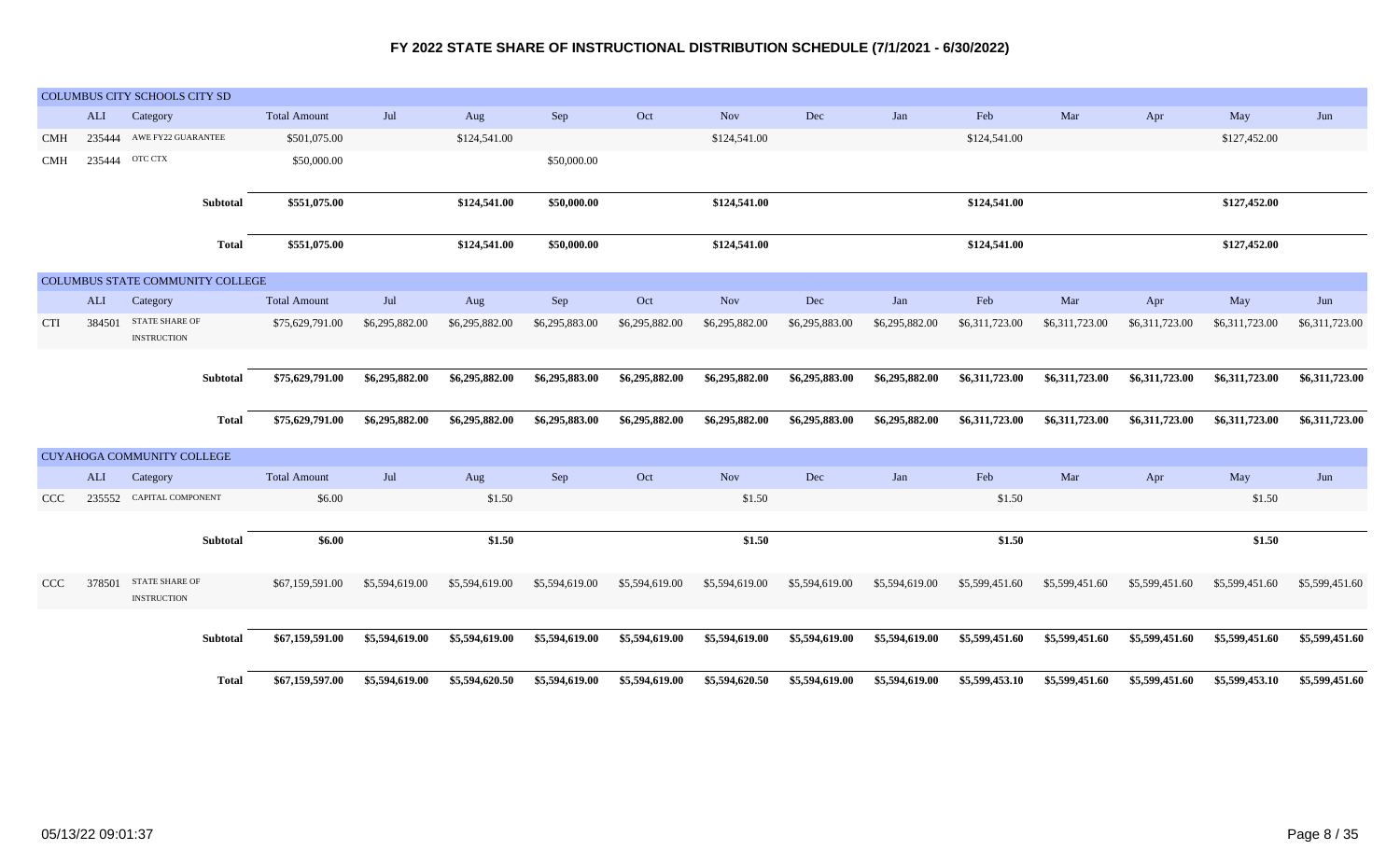|            |              | <b>CUYAHOGA VALLEY JT VOC SD</b>            |              |                     |                |                |                |                |                |                |                |                |                |                |                |                |
|------------|--------------|---------------------------------------------|--------------|---------------------|----------------|----------------|----------------|----------------|----------------|----------------|----------------|----------------|----------------|----------------|----------------|----------------|
|            | ALI          | Category                                    |              | <b>Total Amount</b> | Jul            | Aug            | Sep            | Oct            | <b>Nov</b>     | $\rm Dec$      | Jan            | Feb            | Mar            | Apr            | May            | Jun            |
| <b>CVJ</b> | 235444       | AWE FY22 GUARANTEE                          |              | \$275,337.00        |                | \$68,435.00    |                |                | \$68,435.00    |                |                | \$68,435.00    |                |                | \$70,032.00    |                |
| <b>CVJ</b> | 235444       | OTC CTX                                     |              | \$91,666.67         |                |                | \$50,000.00    |                | \$41,666.67    |                |                |                |                |                |                |                |
|            |              |                                             |              |                     |                |                |                |                |                |                |                |                |                |                |                |                |
|            |              |                                             | Subtotal     | \$367,003.67        |                | \$68,435.00    | \$50,000.00    |                | \$110,101.67   |                |                | \$68,435.00    |                |                | \$70,032.00    |                |
|            |              |                                             | <b>Total</b> | \$367,003.67        |                | \$68,435.00    | \$50,000.00    |                | \$110,101.67   |                |                | \$68,435.00    |                |                | \$70,032.00    |                |
|            |              |                                             |              |                     |                |                |                |                |                |                |                |                |                |                |                |                |
|            |              | DELAWARE AREA CAREER CENTER JT              |              |                     |                |                |                |                |                |                |                |                |                |                |                |                |
|            | $\mbox{ALI}$ | Category                                    |              | <b>Total Amount</b> | Jul            | Aug            | Sep            | Oct            | Nov            | Dec            | Jan            | Feb            | Mar            | Apr            | May            | Jun            |
| DAC        | 235444       | AWE FY22 GUARANTEE                          |              | \$137,710.00        |                | \$34,228.00    |                |                | \$34,228.00    |                |                | \$34,228.00    |                |                | \$35,026.00    |                |
| <b>DAC</b> | 235444       | OTC CTX                                     |              | \$87,257.00         |                |                | \$50,000.00    |                | \$37,257.00    |                |                |                |                |                |                |                |
|            |              |                                             |              |                     |                |                |                |                |                |                |                |                |                |                |                |                |
|            |              |                                             | Subtotal     | \$224,967.00        |                | \$34,228.00    | \$50,000.00    |                | \$71,485.00    |                |                | \$34,228.00    |                |                | \$35,026.00    |                |
|            |              |                                             |              |                     |                |                |                |                |                |                |                |                |                |                |                |                |
|            |              |                                             | <b>Total</b> | \$224,967.00        |                | \$34,228.00    | \$50,000.00    |                | \$71,485.00    |                |                | \$34,228.00    |                |                | \$35,026.00    |                |
|            |              | EASTERN GATEWAY COMM. COLLEGE               |              |                     |                |                |                |                |                |                |                |                |                |                |                |                |
|            | ALI          | Category                                    |              | <b>Total Amount</b> | Jul            | Aug            | Sep            | Oct            | Nov            | Dec            | Jan            | Feb            | Mar            | Apr            | May            | Jun            |
| <b>JTC</b> |              | 235552 CAPITAL COMPONENT                    |              | \$27,087.00         |                | \$6,771.75     |                |                | \$6,771.75     |                |                | \$6,771.75     |                |                | \$6,771.75     |                |
|            |              |                                             |              |                     |                |                |                |                |                |                |                |                |                |                |                |                |
|            |              |                                             | Subtotal     | \$27,087.00         |                | \$6,771.75     |                |                | \$6,771.75     |                |                | \$6,771.75     |                |                | \$6,771.75     |                |
|            |              |                                             |              |                     |                |                |                |                |                |                |                |                |                |                |                |                |
| <b>JTC</b> | 386501       | <b>STATE SHARE OF</b><br><b>INSTRUCTION</b> |              | \$15,222,012.00     | \$1,258,204.00 | \$1,258,204.00 | \$1,258,205.00 | \$1,258,204.00 | \$1,258,204.00 | \$1,258,205.00 | \$1,258,204.00 | \$1,282,916.40 | \$1,282,916.40 | \$1,282,916.40 | \$1,282,916.40 | \$1,282,916.40 |
|            |              |                                             |              |                     |                |                |                |                |                |                |                |                |                |                |                |                |
|            |              |                                             | Subtotal     | \$15,222,012.00     | \$1,258,204.00 | \$1,258,204.00 | \$1,258,205.00 | \$1,258,204.00 | \$1,258,204.00 | \$1,258,205.00 | \$1,258,204.00 | \$1,282,916.40 | \$1,282,916.40 | \$1,282,916.40 | \$1,282,916.40 | \$1,282,916.40 |
|            |              |                                             |              |                     |                |                |                |                |                |                |                |                |                |                |                |                |
|            |              |                                             | <b>Total</b> | \$15,249,099.00     | \$1,258,204.00 | \$1,264,975.75 | \$1,258,205.00 | \$1,258,204.00 | \$1,264,975.75 | \$1,258,205.00 | \$1,258,204.00 | \$1,289,688.15 | \$1,282,916.40 | \$1,282,916.40 | \$1,289,688.15 | \$1,282,916.40 |
|            |              |                                             |              |                     |                |                |                |                |                |                |                |                |                |                |                |                |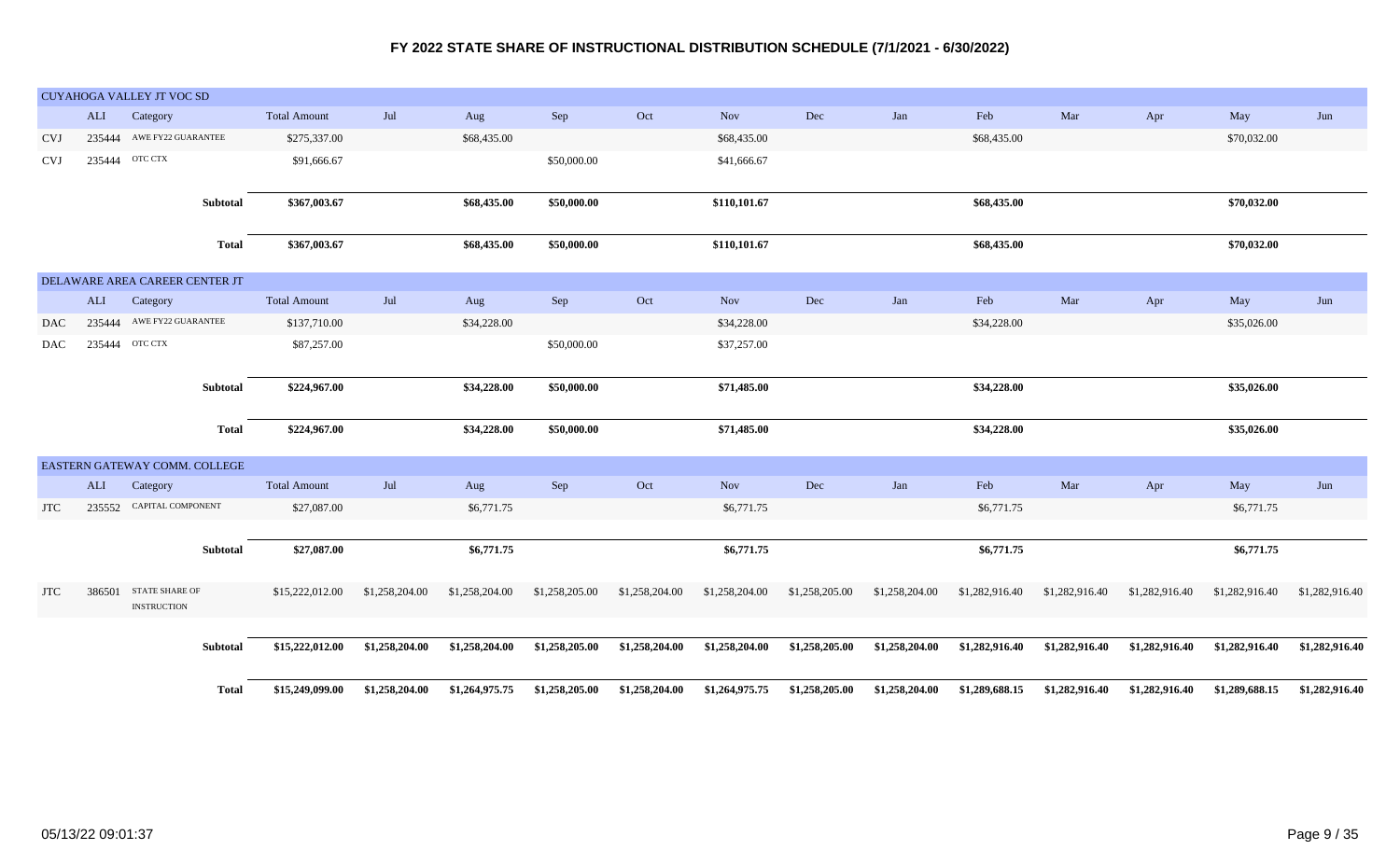|            |                        | EASTLAND-FAIRFIELD CAREER/TECH       |              |                     |              |              |              |              |              |              |              |              |              |              |              |              |
|------------|------------------------|--------------------------------------|--------------|---------------------|--------------|--------------|--------------|--------------|--------------|--------------|--------------|--------------|--------------|--------------|--------------|--------------|
|            | ALI                    | Category                             |              | <b>Total Amount</b> | Jul          | Aug          | Sep          | Oct          | <b>Nov</b>   | Dec          | Jan          | Feb          | Mar          | Apr          | May          | Jun          |
| EFC        | 235444                 | AWE FY22 GUARANTEE                   |              | \$313,078.00        |              | \$77,816.00  |              |              | \$77,816.00  |              |              | \$77,816.00  |              |              | \$79,630.00  |              |
| EFC        | 235444                 | OTC CTX                              |              | \$66,700.00         |              |              | \$50,000.00  |              | \$16,700.00  |              |              |              |              |              |              |              |
|            |                        |                                      |              |                     |              |              |              |              |              |              |              |              |              |              |              |              |
|            |                        |                                      | Subtotal     | \$379,778.00        |              | \$77,816.00  | \$50,000.00  |              | \$94,516.00  |              |              | \$77,816.00  |              |              | \$79,630.00  |              |
|            |                        |                                      | <b>Total</b> | \$379,778.00        |              | \$77,816.00  | \$50,000.00  |              | \$94,516.00  |              |              | \$77,816.00  |              |              | \$79,630.00  |              |
|            |                        |                                      |              |                     |              |              |              |              |              |              |              |              |              |              |              |              |
|            |                        | EDISON STATE COMMUNITY COLLEGE       |              |                     |              |              |              |              |              |              |              |              |              |              |              |              |
|            | ALI                    | Category                             |              | <b>Total Amount</b> | Jul          | Aug          | Sep          | Oct          | <b>Nov</b>   | Dec          | Jan          | Feb          | Mar          | Apr          | May          | Jun          |
| <b>ESC</b> | 390501                 | STATE SHARE OF<br><b>INSTRUCTION</b> |              | \$10,512,468.00     | \$876,988.00 | \$876,988.00 | \$876,989.00 | \$876,988.00 | \$876,988.00 | \$876,989.00 | \$876,988.00 | \$874,710.00 | \$874,710.00 | \$874,710.00 | \$874,710.00 | \$874,710.00 |
|            |                        |                                      |              |                     |              |              |              |              |              |              |              |              |              |              |              |              |
|            |                        |                                      | Subtotal     | \$10,512,468.00     | \$876,988.00 | \$876,988.00 | \$876,989.00 | \$876,988.00 | \$876,988.00 | \$876,989.00 | \$876,988.00 | \$874,710.00 | \$874,710.00 | \$874,710.00 | \$874,710.00 | \$874,710.00 |
|            |                        |                                      | Total        | \$10,512,468.00     | \$876,988.00 | \$876,988.00 | \$876,989.00 | \$876,988.00 | \$876,988.00 | \$876,989.00 | \$876,988.00 | \$874,710.00 | \$874,710.00 | \$874,710.00 | \$874,710.00 | \$874,710.00 |
|            | <b>EHOVE JT VOC SD</b> |                                      |              |                     |              |              |              |              |              |              |              |              |              |              |              |              |
|            | ALI                    | Category                             |              | <b>Total Amount</b> | Jul          | Aug          | Sep          | Oct          | Nov          | $\rm Dec$    | Jan          | Feb          | Mar          | Apr          | May          | Jun          |
| EHC        | 235444                 | AWE FY22 GUARANTEE                   |              | \$795,110.00        |              | \$197,622.00 |              |              | \$197,622.00 |              |              | \$197,622.00 |              |              | \$202,244.00 |              |
| EHC        | 235444                 | OTC CTX                              |              | \$94,466.00         |              |              | \$50,000.00  |              | \$44,466.00  |              |              |              |              |              |              |              |
|            |                        |                                      | Subtotal     | \$889,576.00        |              | \$197,622.00 | \$50,000.00  |              | \$242,088.00 |              |              | \$197,622.00 |              |              | \$202,244.00 |              |
|            |                        |                                      | <b>Total</b> | \$889,576.00        |              | \$197,622.00 | \$50,000.00  |              | \$242,088.00 |              |              | \$197,622.00 |              |              | \$202,244.00 |              |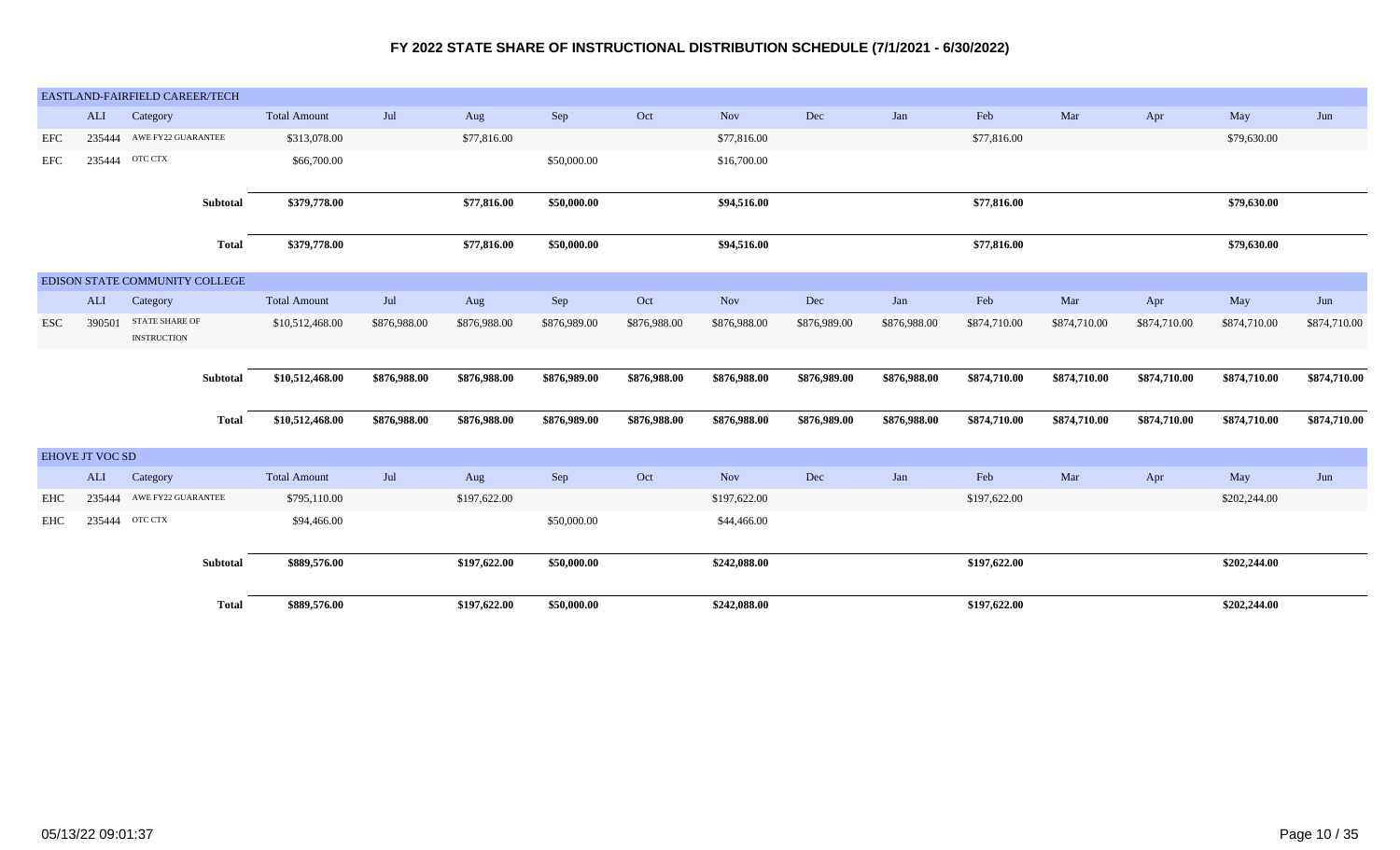|            |              | FOUR COUNTY JT VOC SD          |              |                     |                   |              |             |     |              |     |     |              |     |     |              |     |
|------------|--------------|--------------------------------|--------------|---------------------|-------------------|--------------|-------------|-----|--------------|-----|-----|--------------|-----|-----|--------------|-----|
|            | $\mbox{ALI}$ | Category                       |              | <b>Total Amount</b> | Jul               | Aug          | Sep         | Oct | Nov          | Dec | Jan | Feb          | Mar | Apr | May          | Jun |
| FJV        |              | 235444 AWE FY22 GUARANTEE      |              | \$256,037.00        |                   | \$63,637.00  |             |     | \$63,637.00  |     |     | \$63,637.00  |     |     | \$65,126.00  |     |
| <b>FJV</b> |              | 235444 OTC CTX                 |              | \$50,000.00         |                   |              | \$50,000.00 |     |              |     |     |              |     |     |              |     |
|            |              |                                |              |                     |                   |              |             |     |              |     |     |              |     |     |              |     |
|            |              |                                | Subtotal     | \$306,037.00        |                   | \$63,637.00  | \$50,000.00 |     | \$63,637.00  |     |     | \$63,637.00  |     |     | \$65,126.00  |     |
|            |              |                                |              |                     |                   |              |             |     |              |     |     |              |     |     |              |     |
|            |              |                                | <b>Total</b> | \$306,037.00        |                   | \$63,637.00  | \$50,000.00 |     | \$63,637.00  |     |     | \$63,637.00  |     |     | \$65,126.00  |     |
|            |              | GALLIA-JACKSON-VINTON JT VOC S |              |                     |                   |              |             |     |              |     |     |              |     |     |              |     |
|            | ALI          | Category                       |              | <b>Total Amount</b> | Jul               | Aug          | Sep         | Oct | Nov          | Dec | Jan | Feb          | Mar | Apr | May          | Jun |
| GJV        |              | 235444 AWE FY22 GUARANTEE      |              | \$374,685.00        |                   | \$93,127.00  |             |     | \$93,127.00  |     |     | \$93,127.00  |     |     | \$95,304.00  |     |
| GJV        |              | 235444 OTC CTX                 |              | \$91,666.67         |                   |              | \$50,000.00 |     | \$41,666.67  |     |     |              |     |     |              |     |
|            |              |                                |              |                     |                   |              |             |     |              |     |     |              |     |     |              |     |
|            |              |                                | Subtotal     | \$466,351.67        |                   | \$93,127.00  | \$50,000.00 |     | \$134,793.67 |     |     | \$93,127.00  |     |     | \$95,304.00  |     |
|            |              |                                |              |                     |                   |              |             |     |              |     |     |              |     |     |              |     |
|            |              |                                | <b>Total</b> | \$466,351.67        |                   | \$93,127.00  | \$50,000.00 |     | \$134,793.67 |     |     | \$93,127.00  |     |     | \$95,304.00  |     |
|            |              |                                |              |                     |                   |              |             |     |              |     |     |              |     |     |              |     |
|            |              | GREAT OAKS INST OF TECHNOLOGY  |              |                     |                   |              |             |     |              |     |     |              |     |     |              |     |
|            | $\mbox{ALI}$ | Category                       |              | <b>Total Amount</b> | Jul               | Aug          | Sep         | Oct | Nov          | Dec | Jan | Feb          | Mar | Apr | May          | Jun |
| GOT        | 235444       | AWE FY22 GUARANTEE             |              | \$873,732.00        |                   | \$217,165.00 |             |     | \$217,165.00 |     |     | \$217,165.00 |     |     | \$222,237.00 |     |
| <b>GOT</b> | 235444       | OTC CTX                        |              | \$83,300.00         |                   |              | \$50,000.00 |     | \$33,300.00  |     |     |              |     |     |              |     |
|            |              |                                |              |                     |                   |              |             |     |              |     |     |              |     |     |              |     |
|            |              |                                | Subtotal     | \$957,032.00        |                   | \$217,165.00 | \$50,000.00 |     | \$250,465.00 |     |     | \$217,165.00 |     |     | \$222,237.00 |     |
|            |              |                                | <b>Total</b> | \$957,032.00        |                   | \$217,165.00 | \$50,000.00 |     | \$250,465.00 |     |     | \$217,165.00 |     |     | \$222,237.00 |     |
|            |              |                                |              |                     |                   |              |             |     |              |     |     |              |     |     |              |     |
|            |              | GREENE COUNTY JT VOC SD JT VOC |              |                     |                   |              |             |     |              |     |     |              |     |     |              |     |
|            | ALI          | Category                       |              | <b>Total Amount</b> | $_{\mathrm{Jul}}$ | Aug          | Sep         | Oct | Nov          | Dec | Jan | Feb          | Mar | Apr | May          | Jun |
| GCJ        |              | 235444 AWE FY22 GUARANTEE      |              | \$149,698.00        |                   | \$37,207.00  |             |     | \$37,207.00  |     |     | \$37,207.00  |     |     | \$38,077.00  |     |
|            |              |                                |              |                     |                   |              |             |     |              |     |     |              |     |     |              |     |
|            |              |                                | Subtotal     | \$149,698.00        |                   | \$37,207.00  |             |     | \$37,207.00  |     |     | \$37,207.00  |     |     | \$38,077.00  |     |
|            |              |                                |              |                     |                   |              |             |     |              |     |     |              |     |     |              |     |
|            |              |                                | <b>Total</b> | \$149,698.00        |                   | \$37,207.00  |             |     | \$37,207.00  |     |     | \$37,207.00  |     |     | \$38,077.00  |     |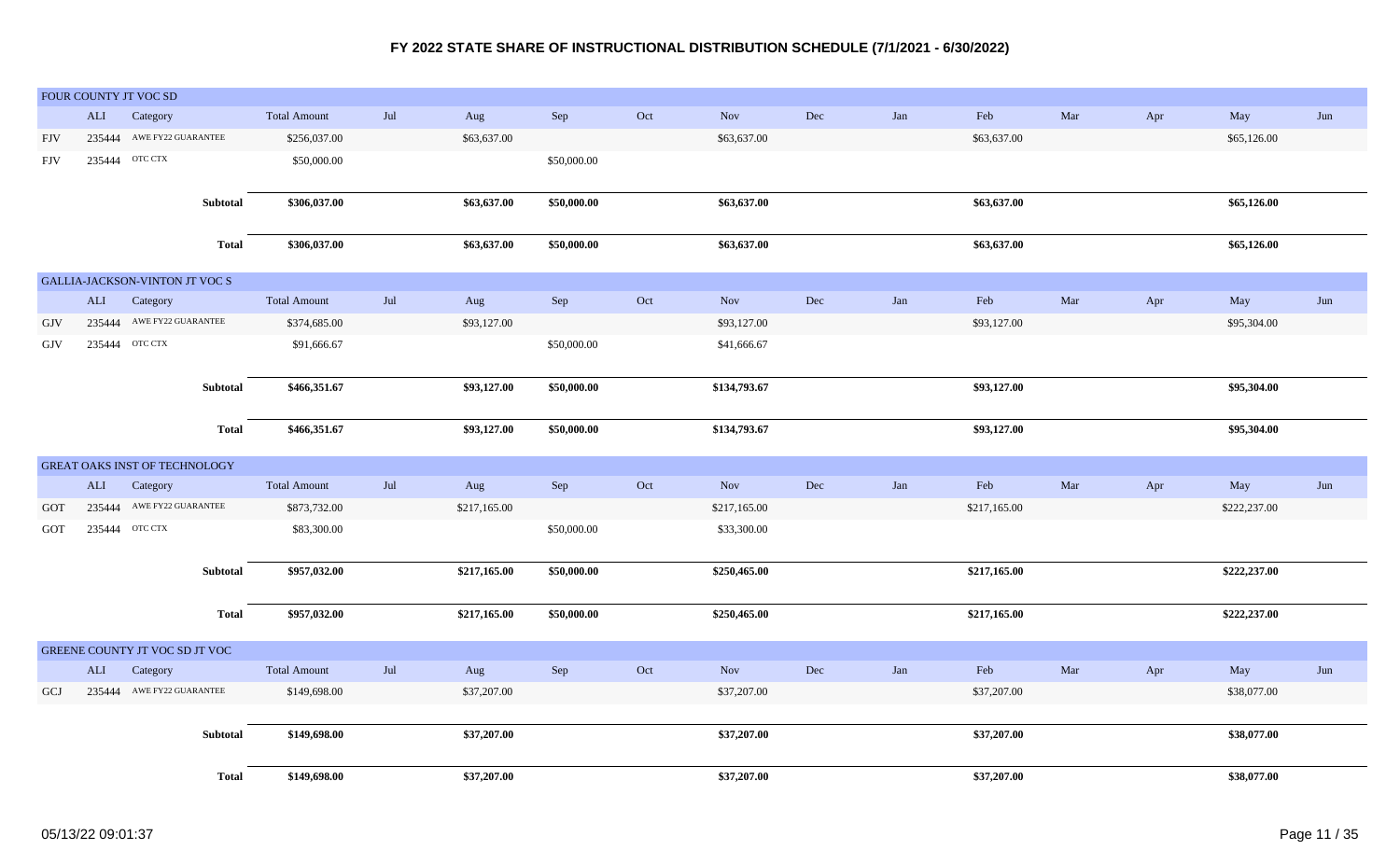|            |            | HOCKING TECHNICAL COLLEGE                   |                     |              |              |              |              |              |              |              |              |              |              |              |              |
|------------|------------|---------------------------------------------|---------------------|--------------|--------------|--------------|--------------|--------------|--------------|--------------|--------------|--------------|--------------|--------------|--------------|
|            | <b>ALI</b> | Category                                    | <b>Total Amount</b> | Jul          | Aug          | Sep          | Oct          | Nov          | $\rm Dec$    | Jan          | Feb          | Mar          | Apr          | May          | Jun          |
| <b>HTC</b> | 235552     | CAPITAL COMPONENT                           | \$34,606.00         |              | \$8,651.50   |              |              | \$8,651.50   |              |              | \$8,651.50   |              |              | \$8,651.50   |              |
|            |            |                                             |                     |              |              |              |              |              |              |              |              |              |              |              |              |
|            |            | Subtotal                                    | \$34,606.00         |              | \$8,651.50   |              |              | \$8,651.50   |              |              | \$8,651.50   |              |              | \$8,651.50   |              |
|            |            |                                             |                     |              |              |              |              |              |              |              |              |              |              |              |              |
| HTC        | 363501     | <b>STATE SHARE OF</b><br><b>INSTRUCTION</b> | \$10,698,977.00     | \$893,626.00 | \$893,626.00 | \$893,625.00 | \$893,626.00 | \$893,626.00 | \$893,625.00 | \$893,626.00 | \$888,719.40 | \$888,719.40 | \$888,719.40 | \$888,719.40 | \$888,719.40 |
|            |            |                                             |                     |              |              |              |              |              |              |              |              |              |              |              |              |
|            |            | Subtotal                                    | \$10,698,977.00     | \$893,626.00 | \$893,626.00 | \$893,625.00 | \$893,626.00 | \$893,626.00 | \$893,625.00 | \$893,626.00 | \$888,719.40 | \$888,719.40 | \$888,719.40 | \$888,719.40 | \$888,719.40 |
|            |            |                                             |                     |              |              |              |              |              |              |              |              |              |              |              |              |
|            |            | <b>Total</b>                                | \$10,733,583.00     | \$893,626.00 | \$902,277.50 | \$893,625.00 | \$893,626.00 | \$902,277.50 | \$893,625.00 | \$893,626.00 | \$897,370.90 | \$888,719.40 | \$888,719.40 | \$897,370.90 | \$888,719.40 |
|            |            | <b>JAMES A RHODES STATE COLLEGE</b>         |                     |              |              |              |              |              |              |              |              |              |              |              |              |
|            | ALI        | Category                                    | <b>Total Amount</b> | Jul          | Aug          | Sep          | Oct          | Nov          | Dec          | Jan          | Feb          | Mar          | Apr          | May          | Jun          |
| <b>LTC</b> | 235552     | CAPITAL COMPONENT                           | \$73,777.00         |              | \$18,444.25  |              |              | \$18,444.25  |              |              | \$18,444.25  |              |              | \$18,444.25  |              |
|            |            |                                             |                     |              |              |              |              |              |              |              |              |              |              |              |              |
|            |            | Subtotal                                    | \$73,777.00         |              | \$18,444.25  |              |              | \$18,444.25  |              |              | \$18,444.25  |              |              | \$18,444.25  |              |
|            |            |                                             |                     |              |              |              |              |              |              |              |              |              |              |              |              |
| <b>LTC</b> | 381501     | <b>STATE SHARE OF</b><br><b>INSTRUCTION</b> | \$10,690,583.00     | \$884,632.00 | \$884,632.00 | \$884,631.00 | \$884,632.00 | \$884,632.00 | \$884,631.00 | \$884,632.00 | \$899,632.20 | \$899,632.20 | \$899,632.20 | \$899,632.20 | \$899,632.20 |
|            |            |                                             |                     |              |              |              |              |              |              |              |              |              |              |              |              |
|            |            | Subtotal                                    | \$10,690,583.00     | \$884,632.00 | \$884,632.00 | \$884,631.00 | \$884,632.00 | \$884,632.00 | \$884,631.00 | \$884,632.00 | \$899,632.20 | \$899,632.20 | \$899,632.20 | \$899,632.20 | \$899,632.20 |
|            |            |                                             |                     |              |              |              |              |              |              |              |              |              |              |              |              |
|            |            | <b>Total</b>                                | \$10,764,360.00     | \$884,632.00 | \$903,076.25 | \$884,631.00 | \$884,632.00 | \$903,076.25 | \$884,631.00 | \$884,632.00 | \$918,076.45 | \$899,632.20 | \$899,632.20 | \$918,076.45 | \$899,632.20 |
|            |            |                                             |                     |              |              |              |              |              |              |              |              |              |              |              |              |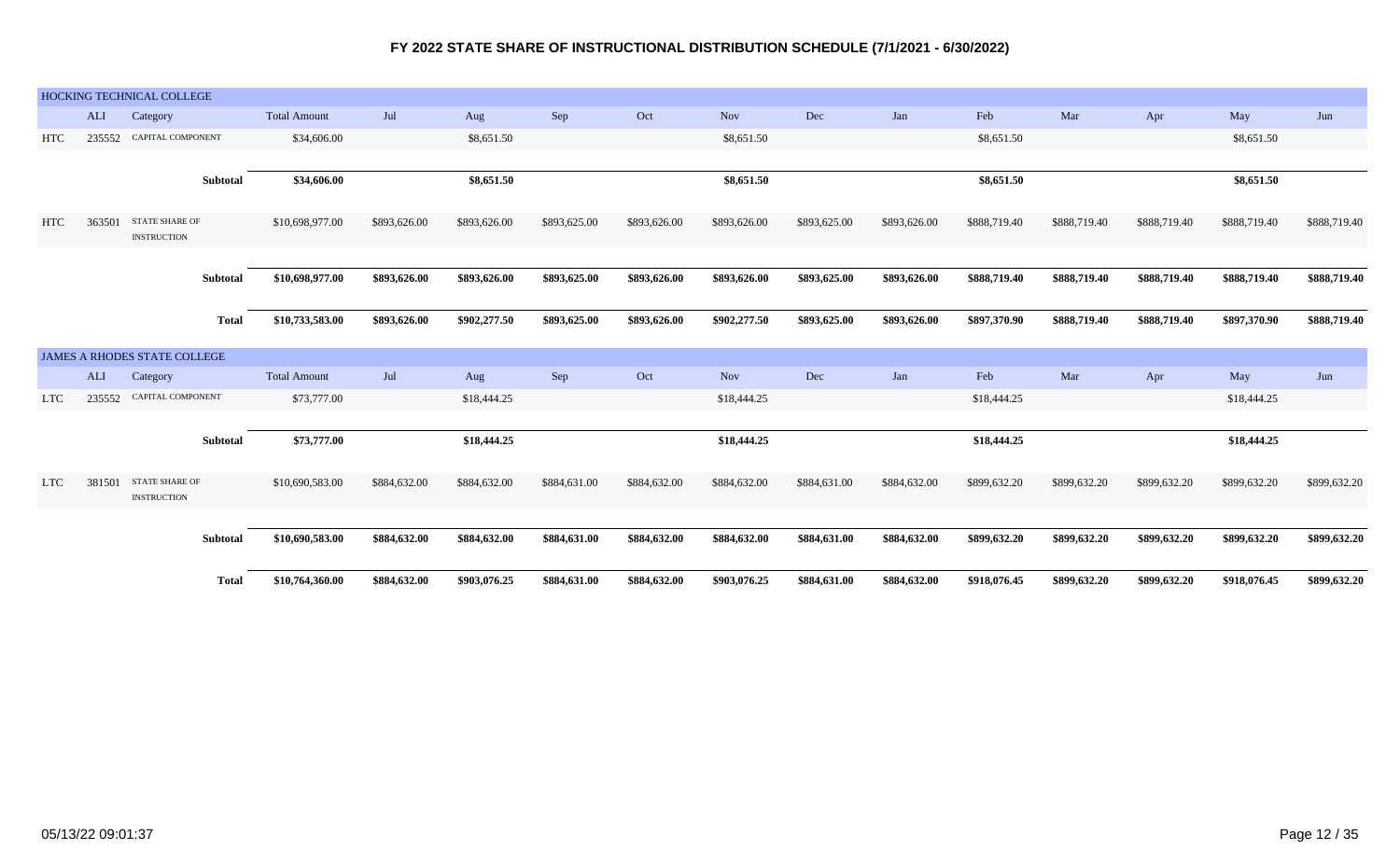|            |        | KENT STATE UNIVERSITY                       |                     |                                  |                 |                                                                                                                  |                |                                                 |                |                 |                                 |                                 |                                 |                 |                 |
|------------|--------|---------------------------------------------|---------------------|----------------------------------|-----------------|------------------------------------------------------------------------------------------------------------------|----------------|-------------------------------------------------|----------------|-----------------|---------------------------------|---------------------------------|---------------------------------|-----------------|-----------------|
|            | ALI    | Category                                    | <b>Total Amount</b> | Jul                              | Aug             | Sep                                                                                                              | Oct            | <b>Nov</b>                                      | Dec            | Jan             | Feb                             | Mar                             | Apr                             | May             | Jun             |
| KSU        |        | 235533 HIGHER ED PROGRAM<br><b>SUPPORT</b>  | \$100,000.00        |                                  |                 |                                                                                                                  |                |                                                 |                | \$100,000.00    |                                 |                                 |                                 |                 |                 |
| KSU        | 235543 | KSU COLLEGE OF<br>PODIATRIC MEDICINE        | \$450,000.00        |                                  |                 |                                                                                                                  |                |                                                 |                |                 | \$337,500.00                    |                                 |                                 | \$112,500.00    |                 |
| <b>KSU</b> | 235591 | <b>CO-OP INTERNSHIP</b>                     | \$100,000.00        |                                  |                 |                                                                                                                  |                | \$100,000.00                                    |                |                 |                                 |                                 |                                 |                 |                 |
| KSU        | 235598 | <b>RURAL UNIVERSITY</b><br>PROGRAM          | \$100,000.00        |                                  |                 |                                                                                                                  |                |                                                 |                |                 | \$100,000.00                    |                                 |                                 |                 |                 |
|            |        | Subtotal                                    | \$750,000.00        |                                  |                 |                                                                                                                  |                | \$100,000.00                                    |                | \$100,000.00    | \$437,500.00                    |                                 |                                 | \$112,500.00    |                 |
| KSU        | 270501 | <b>STATE SHARE OF</b><br><b>INSTRUCTION</b> |                     |                                  |                 | \$159,650,079.00 \$13,304,173.00 \$13,304,173.00 \$13,304,174.00 \$13,304,173.00 \$13,304,173.00 \$13,304,174.00 |                |                                                 |                |                 | \$13,304,173.00 \$13,304,173.00 | \$13,304,174.00 \$13,304,173.00 |                                 | \$13,304,173.00 | \$13,304,173.00 |
|            |        |                                             |                     |                                  |                 |                                                                                                                  |                |                                                 |                |                 |                                 |                                 |                                 |                 |                 |
|            |        | Subtotal                                    |                     | \$159,650,079.00 \$13,304,173.00 |                 | \$13,304,173.00 \$13,304,174.00                                                                                  |                | \$13,304,173.00 \$13,304,173.00 \$13,304,174.00 |                | \$13,304,173.00 | \$13,304,173.00                 |                                 | \$13,304,174.00 \$13,304,173.00 | \$13,304,173.00 | \$13,304,173.00 |
|            |        | <b>Total</b>                                | \$160,400,079.00    | \$13,304,173.00                  | \$13,304,173.00 | \$13,304,174.00                                                                                                  |                | \$13,304,173.00 \$13,404,173.00 \$13,304,174.00 |                | \$13,404,173.00 | \$13,741,673.00                 | \$13,304,174.00                 | \$13,304,173.00                 | \$13,416,673.00 | \$13,304,173.00 |
|            |        | KNOX COUNTY JT VOC SD                       |                     |                                  |                 |                                                                                                                  |                |                                                 |                |                 |                                 |                                 |                                 |                 |                 |
|            | ALI    | Category                                    | <b>Total Amount</b> | Jul                              | Aug             | Sep                                                                                                              | Oct            | <b>Nov</b>                                      | Dec            | Jan             | Feb                             | Mar                             | Apr                             | May             | Jun             |
| KCJ        |        | 235444 AWE FY22 GUARANTEE                   | \$456,462.00        |                                  | \$113,453.00    |                                                                                                                  |                | \$113,453.00                                    |                |                 | \$113,453.00                    |                                 |                                 | \$116,103.00    |                 |
|            |        | Subtotal                                    | \$456,462.00        |                                  | \$113,453.00    |                                                                                                                  |                | \$113,453.00                                    |                |                 | \$113,453.00                    |                                 |                                 | \$116,103.00    |                 |
|            |        | <b>Total</b>                                | \$456,462.00        |                                  | \$113,453.00    |                                                                                                                  |                | \$113,453.00                                    |                |                 | \$113,453.00                    |                                 |                                 | \$116,103.00    |                 |
|            |        | LAKELAND COMMUNITY COLLEGE                  |                     |                                  |                 |                                                                                                                  |                |                                                 |                |                 |                                 |                                 |                                 |                 |                 |
|            | ALI    | Category                                    | <b>Total Amount</b> | Jul                              | Aug             | Sep                                                                                                              | Oct            | <b>Nov</b>                                      | $\rm Dec$      | Jan             | Feb                             | Mar                             | Apr                             | May             | Jun             |
| <b>LCC</b> | 379501 | STATE SHARE OF<br><b>INSTRUCTION</b>        | \$19,260,557.00     | \$1,634,554.00                   | \$1,634,554.00  | \$1,634,554.00                                                                                                   | \$1,634,554.00 | \$1,634,554.00                                  | \$1,634,554.00 | \$1,634,554.00  | \$1,563,735.80                  | \$1,563,735.80                  | \$1,563,735.80                  | \$1,563,735.80  | \$1,563,735.80  |
|            |        | <b>Subtotal</b>                             | \$19,260,557.00     | \$1,634,554.00                   | \$1,634,554.00  | \$1,634,554.00                                                                                                   | \$1,634,554.00 | \$1,634,554.00                                  | \$1,634,554.00 | \$1,634,554.00  | \$1,563,735.80                  | \$1,563,735.80                  | \$1,563,735.80                  | \$1,563,735.80  | \$1,563,735.80  |
|            |        | Total                                       | \$19,260,557.00     | \$1,634,554.00                   | \$1,634,554.00  | \$1,634,554.00                                                                                                   | \$1,634,554.00 | \$1,634,554.00                                  | \$1,634,554.00 | \$1,634,554.00  | \$1,563,735.80                  | \$1,563,735.80                  | \$1,563,735.80                  | \$1,563,735.80  | \$1,563,735.80  |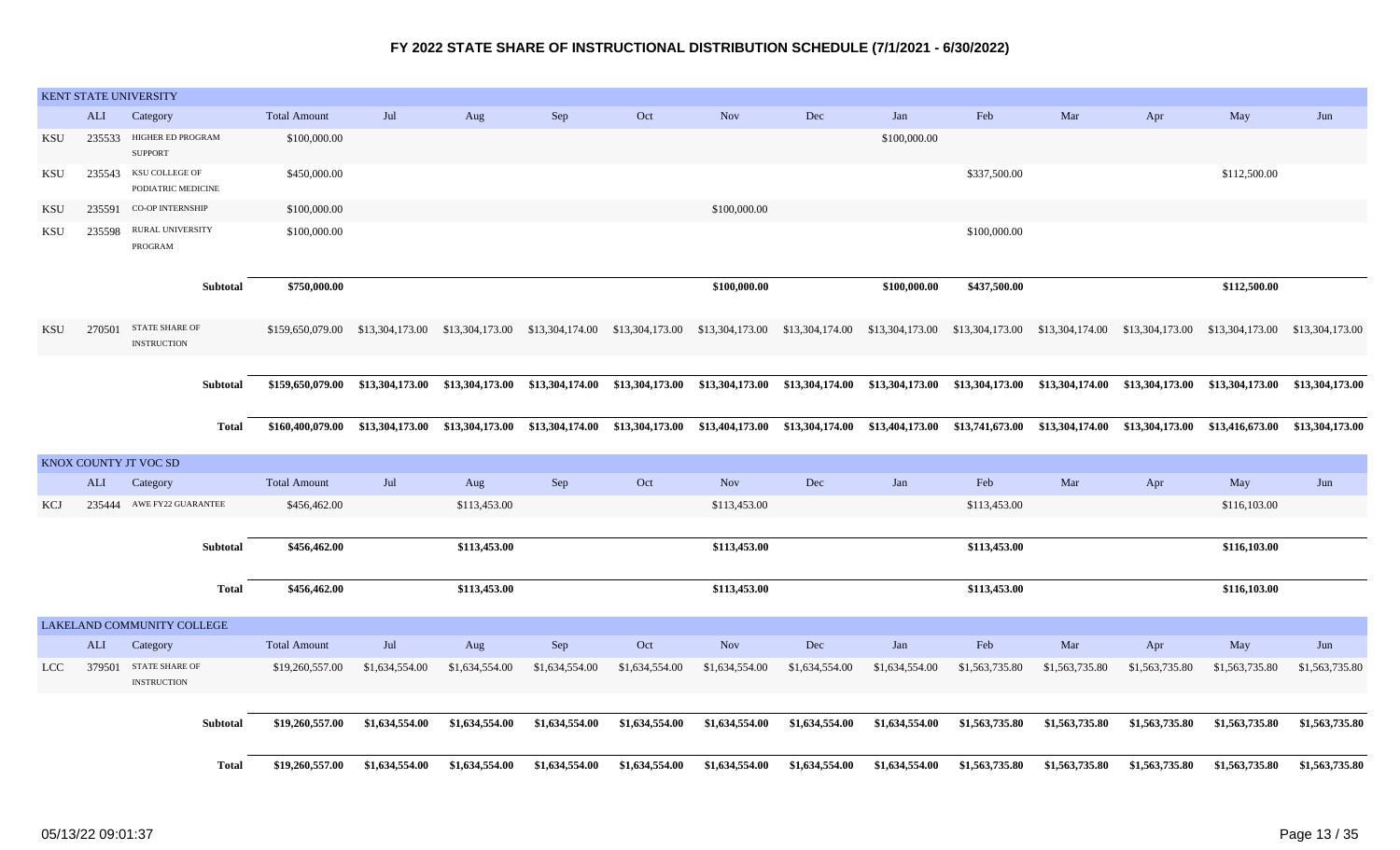|            |                  | LAWRENCE COUNTY JT VOC SD            |                     |                |                |                |                |                |                |                |                |                |                |                |                |
|------------|------------------|--------------------------------------|---------------------|----------------|----------------|----------------|----------------|----------------|----------------|----------------|----------------|----------------|----------------|----------------|----------------|
|            | ALI              | Category                             | <b>Total Amount</b> | Jul            | Aug            | Sep            | Oct            | Nov            | Dec            | Jan            | Feb            | Mar            | Apr            | May            | Jun            |
| <b>LCV</b> | 235444           | AWE FY22 GUARANTEE                   | \$1,127,520.00      |                | \$280,246.00   |                |                | \$280,246.00   |                |                | \$280,246.00   |                |                | \$286,782.00   |                |
| <b>LCV</b> | 235444           | OTC CTX                              | \$124,332.67        |                |                | \$50,000.00    |                | \$74,332.67    |                |                |                |                |                |                |                |
|            |                  | Subtotal                             | \$1,251,852.67      |                | \$280,246.00   | \$50,000.00    |                | \$354,578.67   |                |                | \$280,246.00   |                |                | \$286,782.00   |                |
|            |                  | <b>Total</b>                         | \$1,251,852.67      |                | \$280,246.00   | \$50,000.00    |                | \$354,578.67   |                |                | \$280,246.00   |                |                | \$286,782.00   |                |
|            |                  | LORAIN COMMUNITY COLLEGE             |                     |                |                |                |                |                |                |                |                |                |                |                |                |
|            | ALI              | Category                             | <b>Total Amount</b> | Jul            | Aug            | Sep            | Oct            | <b>Nov</b>     | Dec            | Jan            | Feb            | Mar            | Apr            | May            | Jun            |
| LOR        | 383501           | STATE SHARE OF<br><b>INSTRUCTION</b> | \$29,982,288.00     | \$2,498,309.00 | \$2,498,309.00 | \$2,498,308.00 | \$2,498,309.00 | \$2,498,309.00 | \$2,498,308.00 | \$2,498,309.00 | \$2,498,825.40 | \$2,498,825.40 | \$2,498,825.40 | \$2,498,825.40 | \$2,498,825.40 |
|            |                  |                                      |                     |                |                |                |                |                |                |                |                |                |                |                |                |
|            |                  | <b>Subtotal</b>                      | \$29,982,288.00     | \$2,498,309.00 | \$2,498,309.00 | \$2,498,308.00 | \$2,498,309.00 | \$2,498,309.00 | \$2,498,308.00 | \$2,498,309.00 | \$2,498,825.40 | \$2,498,825.40 | \$2,498,825.40 | \$2,498,825.40 | \$2,498,825.40 |
|            |                  | <b>Total</b>                         | \$29,982,288.00     | \$2,498,309.00 | \$2,498,309.00 | \$2,498,308.00 | \$2,498,309.00 | \$2,498,309.00 | \$2,498,308.00 | \$2,498,309.00 | \$2,498,825.40 | \$2,498,825.40 | \$2,498,825.40 | \$2,498,825.40 | \$2,498,825.40 |
|            |                  | LORAIN COUNTY JVS JT VOC SD          |                     |                |                |                |                |                |                |                |                |                |                |                |                |
|            | $\mbox{ALI}$     | Category                             | <b>Total Amount</b> | Jul            | Aug            | Sep            | Oct            | <b>Nov</b>     | Dec            | Jan            | Feb            | Mar            | Apr            | May            | Jun            |
| LJV        | 235444           | AWE FY22 GUARANTEE                   | \$184,277.00        |                | \$45,802.00    |                |                | \$45,802.00    |                |                | \$45,802.00    |                |                | \$46,871.00    |                |
|            |                  | Subtotal                             | \$184,277.00        |                | \$45,802.00    |                |                | \$45,802.00    |                |                | \$45,802.00    |                |                | \$46,871.00    |                |
|            |                  | <b>Total</b>                         | \$184,277.00        |                | \$45,802.00    |                |                | \$45,802.00    |                |                | \$45,802.00    |                |                | \$46,871.00    |                |
|            | MADISON LOCAL SD |                                      |                     |                |                |                |                |                |                |                |                |                |                |                |                |
|            | ALI              | Category                             | <b>Total Amount</b> | Jul            | Aug            | ${\rm Sep}$    | Oct            | <b>Nov</b>     | Dec            | Jan            | Feb            | Mar            | Apr            | May            | Jun            |
| MLS        | 235444           | AWE FY22 GUARANTEE                   | \$210,569.00        |                | \$52,337.00    |                |                | \$52,337.00    |                |                | \$52,337.00    |                |                | \$53,558.00    |                |
| MLS        | 235444           | OTC CTX                              | \$50,000.00         |                |                | \$50,000.00    |                |                |                |                |                |                |                |                |                |
|            |                  | <b>Subtotal</b>                      | \$260,569.00        |                | \$52,337.00    | \$50,000.00    |                | \$52,337.00    |                |                | \$52,337.00    |                |                | \$53,558.00    |                |
|            |                  |                                      |                     |                |                |                |                |                |                |                |                |                |                |                |                |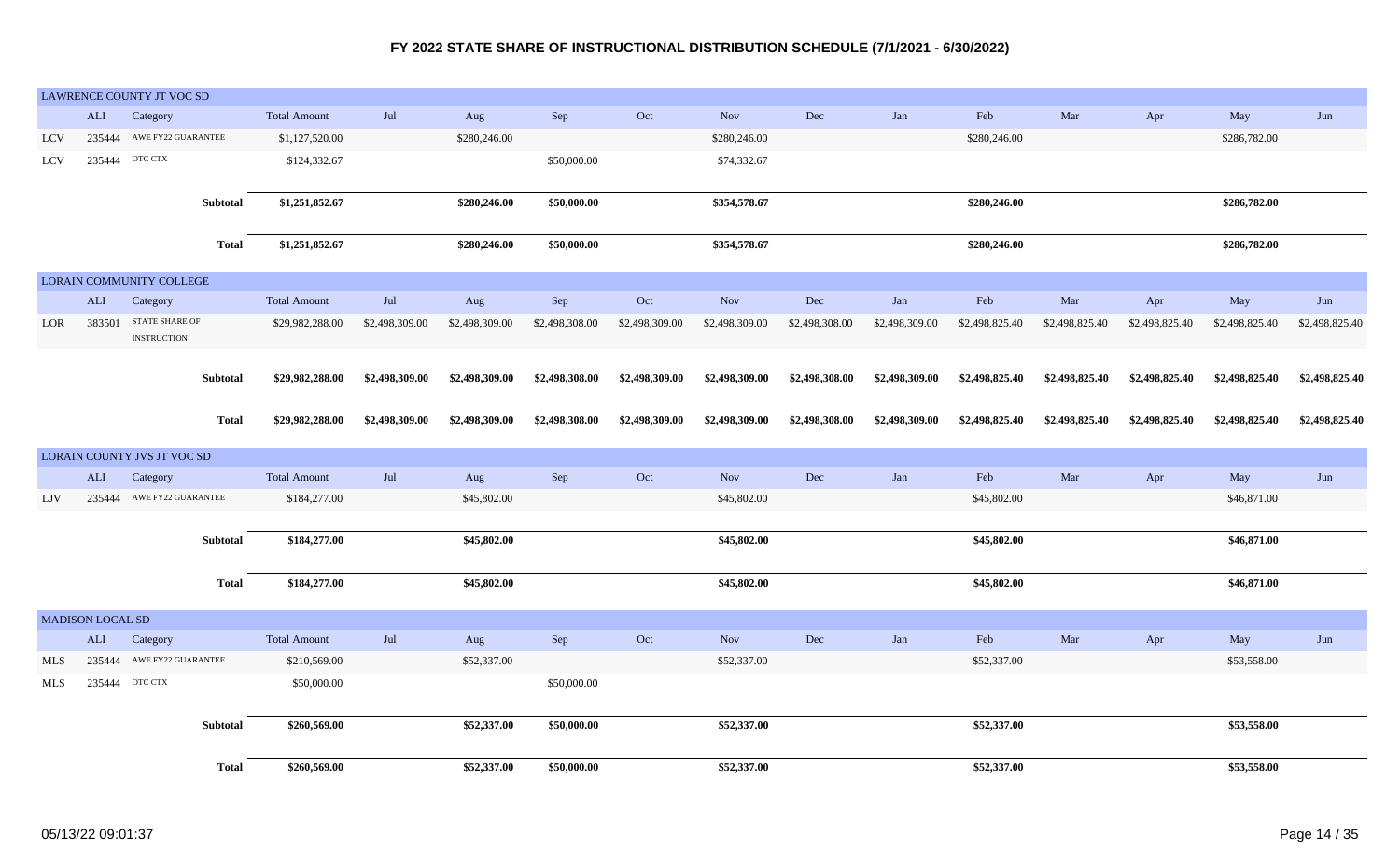|            |        | MAHONING CO CAREER & TECH CTR  |                     |                |              |              |              |              |              |              |              |              |              |              |              |
|------------|--------|--------------------------------|---------------------|----------------|--------------|--------------|--------------|--------------|--------------|--------------|--------------|--------------|--------------|--------------|--------------|
|            | ALI    | Category                       | <b>Total Amount</b> | $\mathrm{Jul}$ | Aug          | Sep          | Oct          | Nov          | Dec          | Jan          | Feb          | Mar          | Apr          | May          | Jun          |
| MCT        | 235444 | AWE FY22 GUARANTEE             | \$149,259.00        |                | \$37,098.00  |              |              | \$37,098.00  |              |              | \$37,098.00  |              |              | \$37,965.00  |              |
| MCT        | 235444 | OTC CTX                        | \$91,847.67         |                |              | \$50,000.00  |              | \$41,847.67  |              |              |              |              |              |              |              |
|            |        |                                |                     |                |              |              |              |              |              |              |              |              |              |              |              |
|            |        | Subtotal                       | \$241,106.67        |                | \$37,098.00  | \$50,000.00  |              | \$78,945.67  |              |              | \$37,098.00  |              |              | \$37,965.00  |              |
|            |        | <b>Total</b>                   | \$241,106.67        |                | \$37,098.00  | \$50,000.00  |              | \$78,945.67  |              |              | \$37,098.00  |              |              | \$37,965.00  |              |
|            |        |                                |                     |                |              |              |              |              |              |              |              |              |              |              |              |
|            |        | MAPLEWOOD CAREER CENTER JT VOC |                     |                |              |              |              |              |              |              |              |              |              |              |              |
|            | ALI    | Category                       | <b>Total Amount</b> | Jul            | Aug          | Sep          | Oct          | Nov          | $\rm Dec$    | Jan          | Feb          | Mar          | Apr          | May          | Jun          |
| <b>MCC</b> |        | 235444 AWE FY22 GUARANTEE      | \$26,335.00         |                | \$6,545.00   |              |              | \$6,545.00   |              |              | \$6,545.00   |              |              | \$6,700.00   |              |
|            |        |                                |                     |                |              |              |              |              |              |              |              |              |              |              |              |
|            |        | Subtotal                       | \$26,335.00         |                | \$6,545.00   |              |              | \$6,545.00   |              |              | \$6,545.00   |              |              | \$6,700.00   |              |
|            |        | Total                          | \$26,335.00         |                | \$6,545.00   |              |              | \$6,545.00   |              |              | \$6,545.00   |              |              | \$6,700.00   |              |
|            |        |                                |                     |                |              |              |              |              |              |              |              |              |              |              |              |
|            |        | MARION TECHNICAL COLLEGE       |                     |                |              |              |              |              |              |              |              |              |              |              |              |
|            | ALI    | Category                       | <b>Total Amount</b> | Jul            | Aug          | Sep          | Oct          | <b>Nov</b>   | Dec          | Jan          | Feb          | Mar          | Apr          | May          | Jun          |
| MTC        | 235552 | CAPITAL COMPONENT              | \$90,601.00         |                | \$22,650.25  |              |              | \$22,650.25  |              |              | \$22,650.25  |              |              | \$22,650.25  |              |
|            |        |                                |                     |                |              |              |              |              |              |              |              |              |              |              |              |
|            |        | Subtotal                       | \$90,601.00         |                | \$22,650.25  |              |              | \$22,650.25  |              |              | \$22,650.25  |              |              | \$22,650.25  |              |
| MTC        | 359501 | <b>STATE SHARE OF</b>          | \$7,737,285.00      | \$648,005.00   | \$648,005.00 | \$648,006.00 | \$648,005.00 | \$648,005.00 | \$648,006.00 | \$648,005.00 | \$640,249.60 | \$640,249.60 | \$640,249.60 | \$640,249.60 | \$640,249.60 |
|            |        | <b>INSTRUCTION</b>             |                     |                |              |              |              |              |              |              |              |              |              |              |              |
|            |        | Subtotal                       |                     | \$648,005.00   | \$648,005.00 | \$648,006.00 |              | \$648,005.00 |              |              |              |              |              |              |              |
|            |        |                                | \$7,737,285.00      |                |              |              | \$648,005.00 |              | \$648,006.00 | \$648,005.00 | \$640,249.60 | \$640,249.60 | \$640,249.60 | \$640,249.60 | \$640,249.60 |
|            |        | Total                          | \$7,827,886.00      | \$648,005.00   | \$670,655.25 | \$648,006.00 | \$648,005.00 | \$670,655.25 | \$648,006.00 | \$648,005.00 | \$662,899.85 | \$640,249.60 | \$640,249.60 | \$662,899.85 | \$640,249.60 |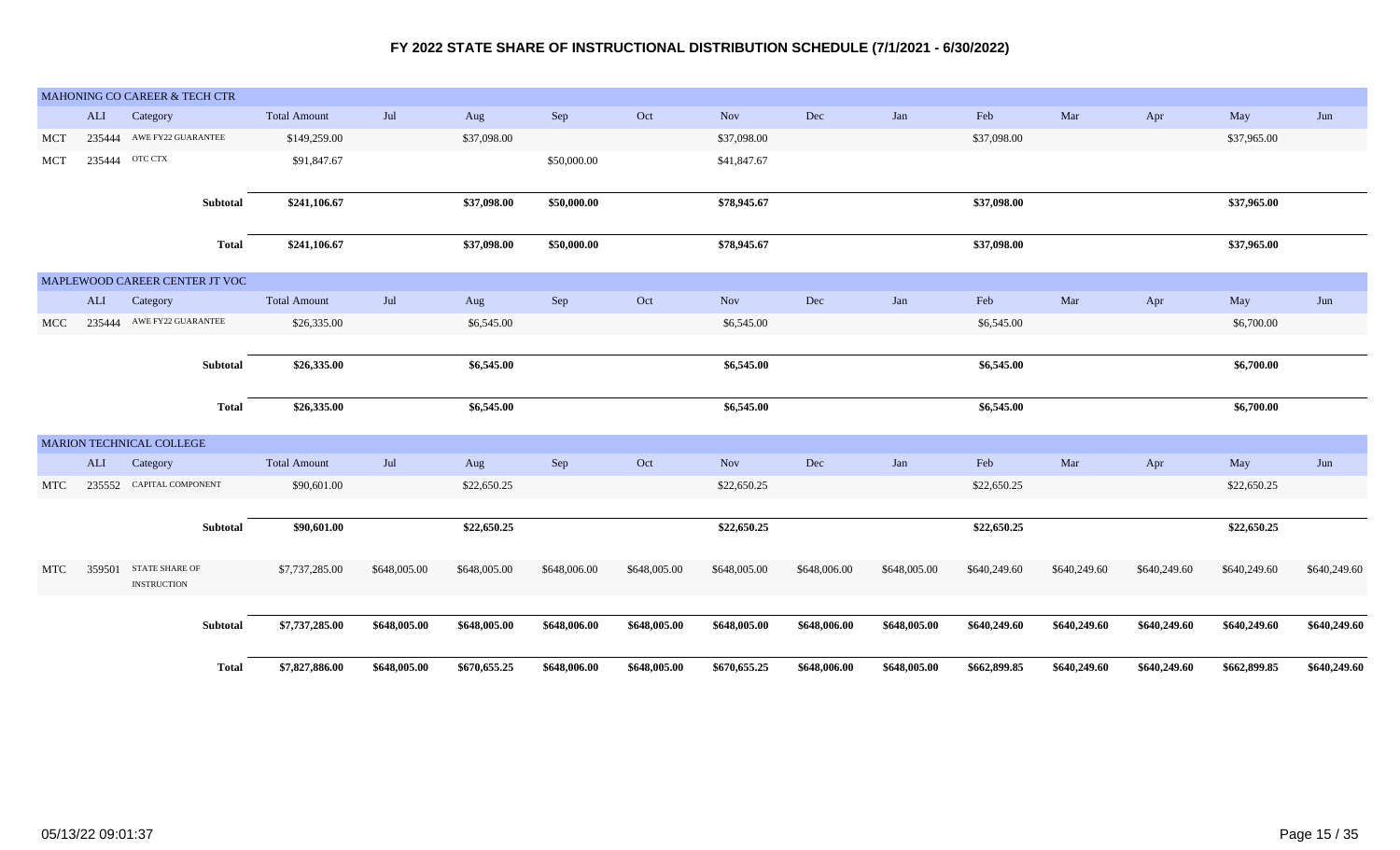|            |                  | MEDINA COUNTY JT VOC SD                     |                     |                |                |                |                |                |                |                |                |                |                |                |                |
|------------|------------------|---------------------------------------------|---------------------|----------------|----------------|----------------|----------------|----------------|----------------|----------------|----------------|----------------|----------------|----------------|----------------|
|            | <b>ALI</b>       | Category                                    | <b>Total Amount</b> | Jul            | Aug            | Sep            | Oct            | <b>Nov</b>     | Dec            | Jan            | Feb            | Mar            | Apr            | May            | Jun            |
| MCJ        |                  | 235444 AWE FY22 GUARANTEE                   | \$136,133.00        |                | \$33,836.00    |                |                | \$33,836.00    |                |                | \$33,836.00    |                |                | \$34,625.00    |                |
| MCJ        |                  | 235444 OTC CTX                              | \$50,000.00         |                |                | \$50,000.00    |                |                |                |                |                |                |                |                |                |
|            |                  | Subtotal                                    | \$186,133.00        |                | \$33,836.00    | \$50,000.00    |                | \$33,836.00    |                |                | \$33,836.00    |                |                | \$34,625.00    |                |
|            |                  | <b>Total</b>                                | \$186,133.00        |                | \$33,836.00    | \$50,000.00    |                | \$33,836.00    |                |                | \$33,836.00    |                |                | \$34,625.00    |                |
|            | MIAMI UNIVERSITY |                                             |                     |                |                |                |                |                |                |                |                |                |                |                |                |
|            | ALI              | Category                                    | <b>Total Amount</b> | $\mathrm{Jul}$ | Aug            | Sep            | Oct            | <b>Nov</b>     | Dec            | Jan            | Feb            | Mar            | Apr            | May            | Jun            |
| MUN        | 235552           | CAPITAL COMPONENT                           | \$28,039.00         |                | \$7,009.75     |                |                | \$7,009.75     |                |                | \$7,009.75     |                |                | \$7,009.75     |                |
| <b>MUN</b> | 235555           | <b>LIBRARY DEPOSITORIES -</b><br>SOUTHWEST  | \$273,889.00        |                |                |                |                |                |                | \$136,944.50   | \$68,472.25    |                |                | \$68,472.25    |                |
| MUN        | 235558           | LONG TERM CARE<br><b>RESEARCH</b>           | \$309,035.00        |                |                |                |                |                |                | \$154,517.50   | \$77,258.75    |                |                | \$77,258.75    |                |
| <b>MUN</b> | 235591           | <b>CO-OP INTERNSHIP</b>                     | \$50,000.00         |                |                |                |                | \$50,000.00    |                |                |                |                |                |                |                |
| MUN        | 235598           | RURAL UNIVERSITY<br>PROGRAM                 | \$100,000.00        |                |                |                | \$100,000.00   |                |                |                |                |                |                |                |                |
|            |                  |                                             |                     |                |                |                |                |                |                |                |                |                |                |                |                |
|            |                  | Subtotal                                    | \$760,963.00        |                | \$7,009.75     |                | \$100,000.00   | \$57,009.75    |                | \$291,462.00   | \$152,740.75   |                |                | \$152,740.75   |                |
| MUN        | 285501           | <b>STATE SHARE OF</b><br><b>INSTRUCTION</b> | \$79,373,368.00     | \$6,614,447.00 | \$6,614,447.00 | \$6,614,448.00 | \$6,614,447.00 | \$6,614,447.00 | \$6,614,448.00 | \$6,614,447.00 | \$6,614,447.00 | \$6,614,448.00 | \$6,614,447.00 | \$6,614,447.00 | \$6,614,448.00 |
|            |                  |                                             |                     |                |                |                |                |                |                |                |                |                |                |                |                |
|            |                  | Subtotal                                    | \$79,373,368.00     | \$6,614,447.00 | \$6,614,447.00 | \$6,614,448.00 | \$6,614,447.00 | \$6,614,447.00 | \$6,614,448.00 | \$6,614,447.00 | \$6,614,447.00 | \$6,614,448.00 | \$6,614,447.00 | \$6,614,447.00 | \$6,614,448.00 |
|            |                  | <b>Total</b>                                | \$80,134,331.00     | \$6,614,447.00 | \$6,621,456.75 | \$6,614,448.00 | \$6,714,447.00 | \$6,671,456.75 | \$6,614,448.00 | \$6,905,909.00 | \$6,767,187.75 | \$6,614,448.00 | \$6,614,447.00 | \$6,767,187.75 | \$6,614,448.00 |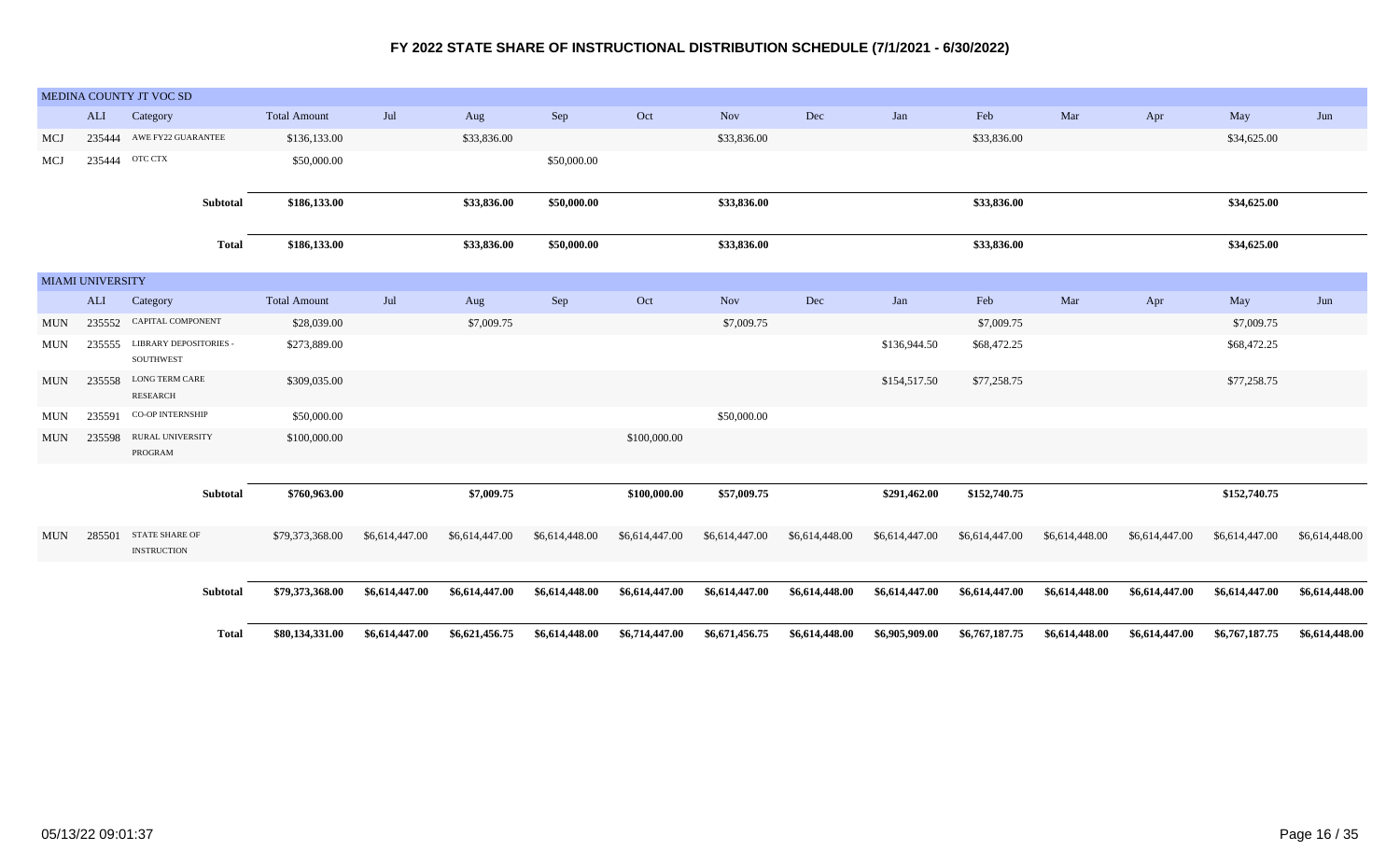|            |        | MIAMI VALLEY CAREER TECH JT VO |              |                     |     |              |             |     |              |     |     |              |     |     |              |     |
|------------|--------|--------------------------------|--------------|---------------------|-----|--------------|-------------|-----|--------------|-----|-----|--------------|-----|-----|--------------|-----|
|            | ALI    | Category                       |              | <b>Total Amount</b> | Jul | Aug          | Sep         | Oct | <b>Nov</b>   | Dec | Jan | Feb          | Mar | Apr | May          | Jun |
| <b>MVC</b> | 235444 | AWE FY22 GUARANTEE             |              | \$610,247.00        |     | \$151,677.00 |             |     | \$151,677.00 |     |     | \$151,677.00 |     |     | \$155,216.00 |     |
| <b>MVC</b> | 235444 | OTC CTX                        |              | \$78,046.00         |     |              | \$50,000.00 |     | \$28,046.00  |     |     |              |     |     |              |     |
|            |        |                                |              |                     |     |              |             |     |              |     |     |              |     |     |              |     |
|            |        |                                | Subtotal     | \$688,293.00        |     | \$151,677.00 | \$50,000.00 |     | \$179,723.00 |     |     | \$151,677.00 |     |     | \$155,216.00 |     |
|            |        |                                |              |                     |     |              |             |     |              |     |     |              |     |     |              |     |
|            |        |                                | <b>Total</b> | \$688,293.00        |     | \$151,677.00 | \$50,000.00 |     | \$179,723.00 |     |     | \$151,677.00 |     |     | \$155,216.00 |     |
|            |        |                                |              |                     |     |              |             |     |              |     |     |              |     |     |              |     |
|            |        | MID-EAST CAREER & TECH CENTERS |              |                     |     |              |             |     |              |     |     |              |     |     |              |     |
|            | ALI    | Category                       |              | <b>Total Amount</b> | Jul | Aug          | Sep         | Oct | <b>Nov</b>   | Dec | Jan | Feb          | Mar | Apr | May          | Jun |
| MEC        | 235444 | AWE FY22 GUARANTEE             |              | \$703,287.00        |     | \$174,801.00 |             |     | \$174,801.00 |     |     | \$174,801.00 |     |     | \$178,884.00 |     |
| MEC        | 235444 | OTC CTX                        |              | \$91,955.67         |     |              | \$50,000.00 |     | \$41,955.67  |     |     |              |     |     |              |     |
|            |        |                                |              |                     |     |              |             |     |              |     |     |              |     |     |              |     |
|            |        |                                | Subtotal     | \$795,242.67        |     | \$174,801.00 | \$50,000.00 |     | \$216,756.67 |     |     | \$174,801.00 |     |     | \$178,884.00 |     |
|            |        |                                |              |                     |     |              |             |     |              |     |     |              |     |     |              |     |
|            |        |                                | <b>Total</b> | \$795,242.67        |     | \$174,801.00 | \$50,000.00 |     | \$216,756.67 |     |     | \$174,801.00 |     |     | \$178,884.00 |     |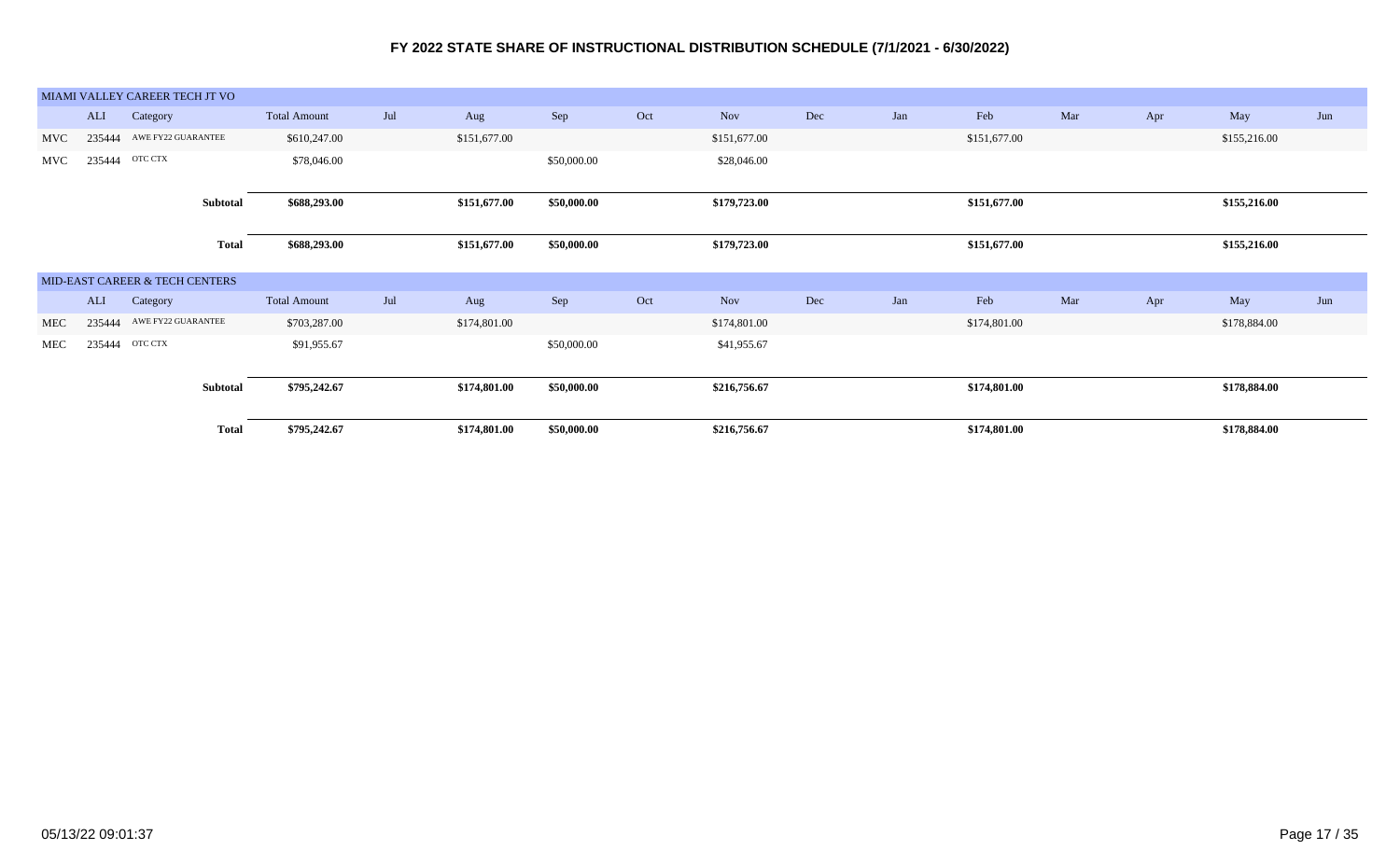|            |        | NE OHIO MEDICAL UNIVERSITY                        |                     |                |                |                |                |                |                |                |                |                |                |                |                |
|------------|--------|---------------------------------------------------|---------------------|----------------|----------------|----------------|----------------|----------------|----------------|----------------|----------------|----------------|----------------|----------------|----------------|
|            | ALI    | Category                                          | <b>Total Amount</b> | Jul            | Aug            | Sep            | Oct            | <b>Nov</b>     | $\rm Dec$      | Jan            | Feb            | Mar            | Apr            | May            | Jun            |
| <b>NEM</b> |        | 235474 AHEC PROGRAM SUPPORT                       | \$122,002.00        |                |                |                | \$30,500.50    | \$30,500.50    |                |                | \$30,500.50    |                |                | \$30,500.50    |                |
| <b>NEM</b> |        | 235519 FAMILY PRACTICE                            | \$600,439.50        |                |                |                |                |                | \$145,492.50   |                |                |                |                | \$454,947.00   |                |
| <b>NEM</b> |        | 235525 GERIATRIC MEDICINE                         | \$70,863.00         |                |                |                | \$17,715.75    | \$17,715.75    |                |                | \$17,715.75    |                |                | \$17,715.75    |                |
| <b>NEM</b> | 235526 | PRIMARY CARE<br><b>RESIDENCIES</b>                | \$213,175.00        |                |                |                |                |                | \$60,846.50    |                |                |                |                | \$152,328.50   |                |
| <b>NEM</b> | 235541 | NEOMED CLINICAL<br><b>TEACHING</b>                | \$2,844,469.00      |                |                |                | \$948,156.32   | \$237,039.08   | \$237,039.08   | \$237,039.08   | \$237,039.08   | \$237,039.08   | \$237,039.08   | \$237,039.08   | \$237,039.12   |
| NEM        | 235555 | <b>LIBRARY DEPOSITORIES -</b><br><b>NORTHEAST</b> | \$182,260.00        |                |                |                |                |                |                | \$91,130.00    | \$45,565.00    |                |                | \$45,565.00    |                |
|            |        | Subtotal                                          | \$4,033,208.50      |                |                |                | \$996,372.57   | \$285,255.33   | \$443,378.08   | \$328,169.08   | \$330,820.33   | \$237,039.08   | \$237,039.08   | \$938,095.83   | \$237,039.12   |
| NEM        | 305501 | <b>STATE SHARE OF</b><br><b>INSTRUCTION</b>       | \$20,393,047.00     | \$1,699,420.00 | \$1,699,420.00 | \$1,699,421.00 | \$1,699,420.00 | \$1,699,420.00 | \$1,699,421.00 | \$1,699,420.00 | \$1,699,420.00 | \$1,699,421.00 | \$1,699,420.00 | \$1,699,420.00 | \$1,699,424.00 |
|            |        |                                                   |                     |                |                |                |                |                |                |                |                |                |                |                |                |
|            |        | Subtotal                                          | \$20,393,047.00     | \$1,699,420.00 | \$1,699,420.00 | \$1,699,421.00 | \$1,699,420.00 | \$1,699,420.00 | \$1,699,421.00 | \$1,699,420.00 | \$1,699,420.00 | \$1,699,421.00 | \$1,699,420.00 | \$1,699,420.00 | \$1,699,424.00 |
|            |        | Total                                             | \$24,426,255.50     | \$1,699,420.00 | \$1,699,420.00 | \$1,699,421.00 | \$2,695,792.57 | \$1,984,675.33 | \$2,142,799.08 | \$2,027,589.08 | \$2,030,240.33 | \$1,936,460.08 | \$1,936,459.08 | \$2,637,515.83 | \$1,936,463.12 |
|            |        | NORTH CENTRAL STATE COLLEGE                       |                     |                |                |                |                |                |                |                |                |                |                |                |                |
|            | ALI    | Category                                          | <b>Total Amount</b> | Jul            | Aug            | Sep            | Oct            | <b>Nov</b>     | Dec            | Jan            | Feb            | Mar            | Apr            | May            | Jun            |
| NCC        |        | 235552 CAPITAL COMPONENT                          | \$84,543.00         |                | \$21,135.75    |                |                | \$21,135.75    |                |                | \$21,135.75    |                |                | \$21,135.75    |                |
|            |        | Subtotal                                          | \$84,543.00         |                | \$21,135.75    |                |                | \$21,135.75    |                |                | \$21,135.75    |                |                | \$21,135.75    |                |
| <b>NCC</b> | 380501 | <b>STATE SHARE OF</b><br><b>INSTRUCTION</b>       | \$9,582,371.00      | \$801,017.00   | \$801,017.00   | \$801,016.00   | \$801,017.00   | \$801,017.00   | \$801,016.00   | \$801,017.00   | \$795,050.80   | \$795,050.80   | \$795,050.80   | \$795,050.80   | \$795,050.80   |
|            |        | Subtotal                                          | \$9,582,371.00      | \$801,017.00   | \$801,017.00   | \$801,016.00   | \$801,017.00   | \$801,017.00   | \$801,016.00   | \$801,017.00   | \$795,050.80   | \$795,050.80   | \$795,050.80   | \$795,050.80   | \$795,050.80   |
|            |        |                                                   |                     |                |                |                |                |                |                |                |                |                |                |                |                |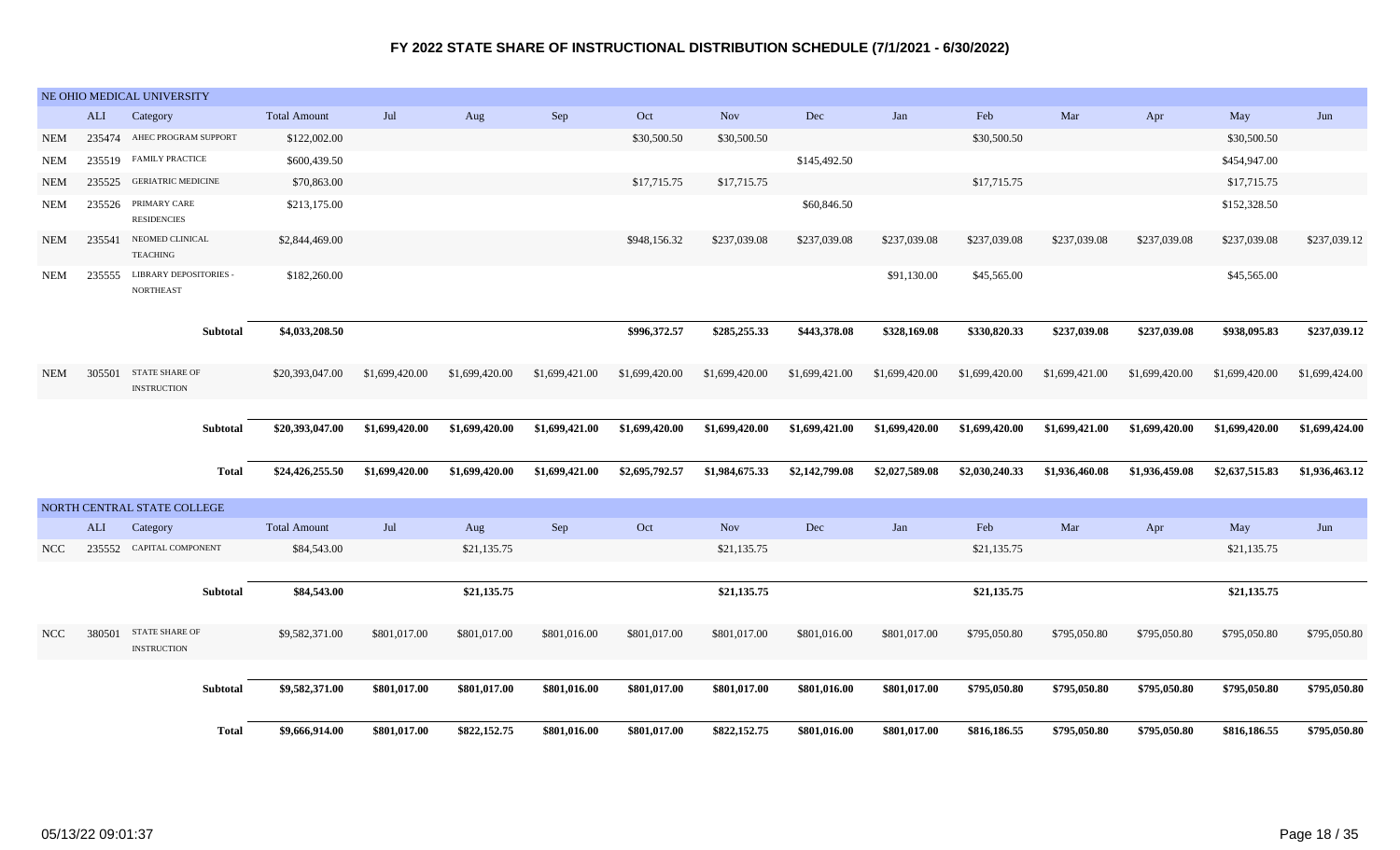|            |        | NORTHWEST STATE COMMUNITY COLLEGE           |              |                     |              |              |              |              |              |              |              |              |              |              |              |              |
|------------|--------|---------------------------------------------|--------------|---------------------|--------------|--------------|--------------|--------------|--------------|--------------|--------------|--------------|--------------|--------------|--------------|--------------|
|            | ALI    | Category                                    |              | <b>Total Amount</b> | Jul          | Aug          | Sep          | Oct          | <b>Nov</b>   | Dec          | Jan          | Feb          | Mar          | Apr          | May          | Jun          |
| <b>NTC</b> | 235552 | CAPITAL COMPONENT                           |              | \$120,629.00        |              | \$30,157.25  |              |              | \$30,157.25  |              |              | \$30,157.25  |              |              | \$30,157.25  |              |
|            |        |                                             |              |                     |              |              |              |              |              |              |              |              |              |              |              |              |
|            |        |                                             | Subtotal     | \$120,629.00        |              | \$30,157.25  |              |              | \$30,157.25  |              |              | \$30,157.25  |              |              | \$30,157.25  |              |
| <b>NTC</b> | 382501 | <b>STATE SHARE OF</b><br><b>INSTRUCTION</b> |              | \$11,592,312.00     | \$966,935.00 | \$966,935.00 | \$966,934.00 | \$966,935.00 | \$966,935.00 | \$966,934.00 | \$966,935.00 | \$964,753.80 | \$964,753.80 | \$964,753.80 | \$964,753.80 | \$964,753.80 |
|            |        |                                             | Subtotal     | \$11,592,312.00     | \$966,935.00 | \$966,935.00 | \$966,934.00 | \$966,935.00 | \$966,935.00 | \$966,934.00 | \$966,935.00 | \$964,753.80 | \$964,753.80 | \$964,753.80 | \$964,753.80 | \$964,753.80 |
|            |        |                                             | <b>Total</b> | \$11,712,941.00     | \$966,935.00 | \$997,092.25 | \$966,934.00 | \$966,935.00 | \$997,092.25 | \$966,934.00 | \$966,935.00 | \$994,911.05 | \$964,753.80 | \$964,753.80 | \$994,911.05 | \$964,753.80 |
|            |        | OHIO AEROSPACE INSTITUTE                    |              |                     |              |              |              |              |              |              |              |              |              |              |              |              |
|            | ALI    | Category                                    |              | <b>Total Amount</b> | Jul          | Aug          | Sep          | Oct          | <b>Nov</b>   | Dec          | Jan          | Feb          | Mar          | Apr          | May          | Jun          |
| OAI        | 235533 | HIGHER ED PROGRAM<br><b>SUPPORT</b>         |              | \$500,000.00        |              |              |              |              | \$500,000.00 |              |              |              |              |              |              |              |
|            |        |                                             |              |                     |              |              |              |              |              |              |              |              |              |              |              |              |
|            |        |                                             | Subtotal     | \$500,000.00        |              |              |              |              | \$500,000.00 |              |              |              |              |              |              |              |
|            |        |                                             | <b>Total</b> | \$500,000.00        |              |              |              |              | \$500,000.00 |              |              |              |              |              |              |              |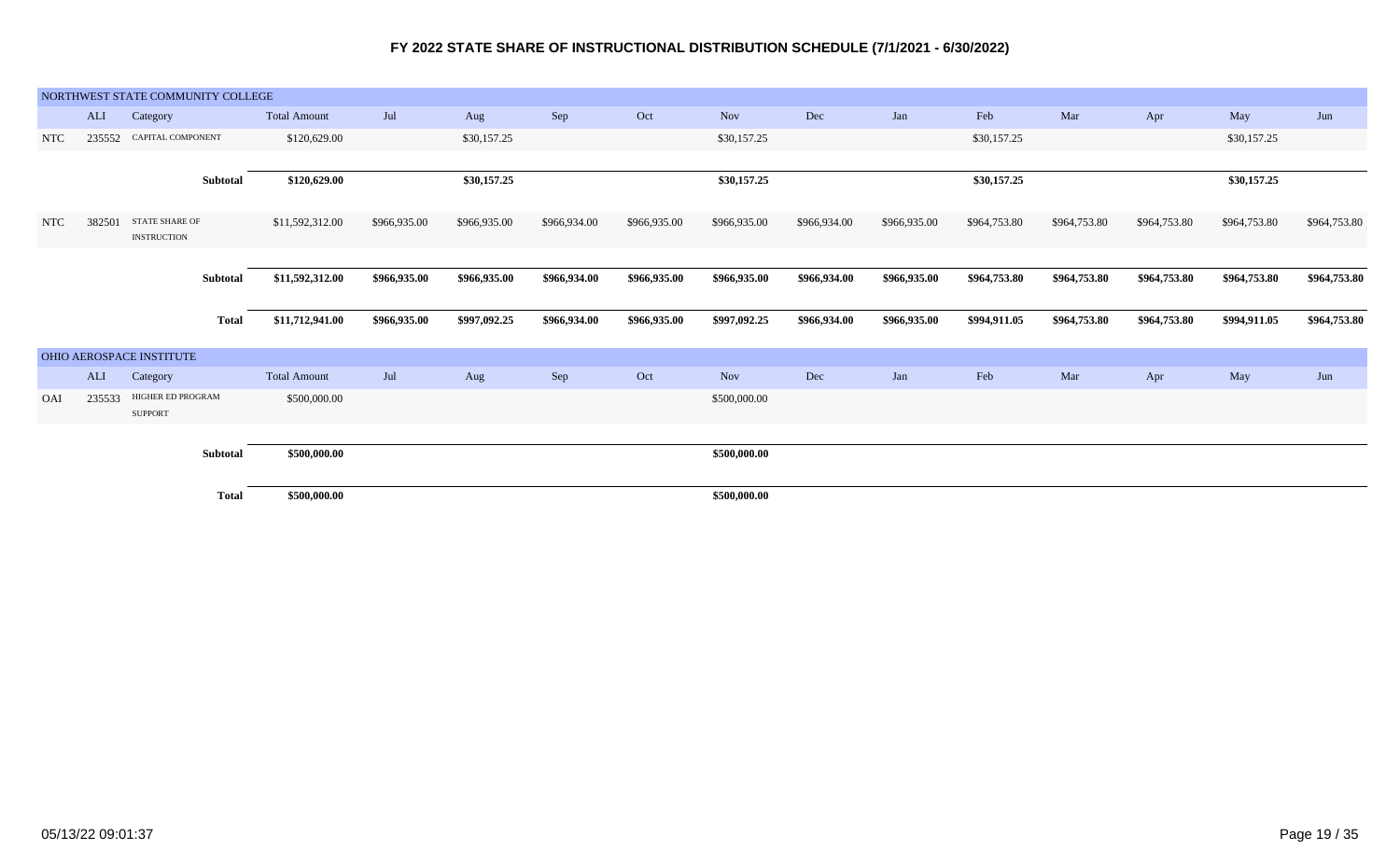|            | OHIO UNIVERSITY |                                                   |                                  |                                                                                                                                                                                  |                 |                 |                                                 |                |                |                 |                 |                 |                                                                                                                                                                                                                                                |                                 |                 |
|------------|-----------------|---------------------------------------------------|----------------------------------|----------------------------------------------------------------------------------------------------------------------------------------------------------------------------------|-----------------|-----------------|-------------------------------------------------|----------------|----------------|-----------------|-----------------|-----------------|------------------------------------------------------------------------------------------------------------------------------------------------------------------------------------------------------------------------------------------------|---------------------------------|-----------------|
|            | <b>ALI</b>      | Category                                          | <b>Total Amount</b>              | Jul                                                                                                                                                                              | Aug             | Sep             | Oct                                             | <b>Nov</b>     | Dec            | Jan             | Feb             | Mar             | Apr                                                                                                                                                                                                                                            | May                             | Jun             |
| OHU        | 235428          | APPALACHIAN NEW<br><b>ECONOMY PARTNERSHIP</b>     | \$3,541,600.00                   |                                                                                                                                                                                  |                 |                 |                                                 | \$1,770,800.00 |                |                 | \$885,400.00    |                 |                                                                                                                                                                                                                                                | \$885,400.00                    |                 |
| OHU        |                 | 235474 AHEC PROGRAM SUPPORT                       | \$122,002.00                     |                                                                                                                                                                                  |                 |                 | \$30,500.50                                     | \$30,500.50    |                |                 | \$30,500.50     |                 |                                                                                                                                                                                                                                                | \$30,500.50                     |                 |
| OHU        |                 | 235519 FAMILY PRACTICE                            | \$435,895.75                     |                                                                                                                                                                                  |                 |                 |                                                 | \$128,204.75   |                |                 |                 |                 |                                                                                                                                                                                                                                                | \$307,691.00                    |                 |
| OHU        |                 | 235525 GERIATRIC MEDICINE                         | \$70,863.00                      |                                                                                                                                                                                  |                 |                 | \$17,715.75                                     | \$17,715.75    |                |                 | \$17,715.75     |                 |                                                                                                                                                                                                                                                | \$17,715.75                     |                 |
| OHU        | 235526          | PRIMARY CARE<br><b>RESIDENCIES</b>                | \$207,437.00                     |                                                                                                                                                                                  |                 |                 |                                                 | \$51,231.75    |                |                 |                 |                 |                                                                                                                                                                                                                                                | \$156,205.25                    |                 |
| OHU        | 235540          | OU CLINICAL TEACHING                              | \$2,765,651.00                   |                                                                                                                                                                                  |                 |                 | \$921,883.68                                    | \$230,470.92   | \$230,470.92   | \$230,470.92    | \$230,470.92    | \$230,470.92    | \$230,470.92                                                                                                                                                                                                                                   | \$230,470.92                    | \$230,470.88    |
| OHU        | 235555          | <b>LIBRARY DEPOSITORIES -</b><br><b>SOUTHEAST</b> | \$154,572.00                     |                                                                                                                                                                                  |                 |                 |                                                 |                |                |                 | \$115,929.00    |                 |                                                                                                                                                                                                                                                | \$38,643.00                     |                 |
| OHU        | 235591          | <b>CO-OP INTERNSHIP</b>                           | \$165,000.00                     |                                                                                                                                                                                  |                 |                 |                                                 | \$165,000.00   |                |                 |                 |                 |                                                                                                                                                                                                                                                |                                 |                 |
| OHU        | 235598          | RURAL UNIVERSITY<br>PROGRAM                       | \$100,000.00                     |                                                                                                                                                                                  |                 |                 | \$100,000.00                                    |                |                |                 |                 |                 |                                                                                                                                                                                                                                                |                                 |                 |
|            |                 |                                                   |                                  |                                                                                                                                                                                  |                 |                 |                                                 |                |                |                 |                 |                 |                                                                                                                                                                                                                                                |                                 |                 |
|            |                 | <b>Subtotal</b>                                   | \$7,563,020.75                   |                                                                                                                                                                                  |                 |                 | \$1,070,099.93                                  | \$2,393,923.67 | \$230,470.92   | \$230,470.92    | \$1,280,016.17  | \$230,470.92    | \$230,470.92                                                                                                                                                                                                                                   | \$1,666,626.42                  | \$230,470.88    |
| OHU        | 300501          | <b>STATE SHARE OF</b><br><b>INSTRUCTION</b>       | \$179,697,771.00 \$14,974,814.00 |                                                                                                                                                                                  | \$14,974,814.00 | \$14,974,815.00 | \$14,974,814.00 \$14,974,814.00 \$14,974,815.00 |                |                | \$14,974,814.00 | \$14,974,814.00 | \$14,974,815.00 | \$14,974,814.00                                                                                                                                                                                                                                | \$14,974,814.00                 | \$14,974,814.00 |
|            |                 |                                                   |                                  |                                                                                                                                                                                  |                 |                 |                                                 |                |                |                 |                 |                 |                                                                                                                                                                                                                                                |                                 |                 |
|            |                 | Subtotal                                          |                                  |                                                                                                                                                                                  |                 |                 |                                                 |                |                |                 |                 |                 | \$179,697,771.00 \$14,974,814.00 \$14,974,814.00 \$14,974,815.00 \$14,974,814.00 \$14,974,814.00 \$14,974,815.00 \$14,974,814.00 \$14,974,814.00 \$14,974,815.00 \$14,974,814.00 \$14,974,814.00 \$14,974,814.00 \$14,974,814.00 \$14,974,814. |                                 |                 |
|            |                 | <b>Total</b>                                      |                                  | \$187,260,791.75 \$14,974,814.00 \$14,974,814.00 \$14,974,815.00 \$16,044,913.93 \$17,368,737.67 \$15,205,285.92 \$15,205,284.92 \$16,254,830.17 \$15,205,285.92 \$15,205,284.92 |                 |                 |                                                 |                |                |                 |                 |                 |                                                                                                                                                                                                                                                | \$16,641,440.42 \$15,205,284.88 |                 |
|            |                 | <b>OWENS TECHNICAL COLLEGE</b>                    |                                  |                                                                                                                                                                                  |                 |                 |                                                 |                |                |                 |                 |                 |                                                                                                                                                                                                                                                |                                 |                 |
|            | ALI             | Category                                          | <b>Total Amount</b>              | Jul                                                                                                                                                                              | Aug             | Sep             | Oct                                             | Nov            | Dec            | Jan             | Feb             | Mar             | Apr                                                                                                                                                                                                                                            | May                             | Jun             |
| <b>OTC</b> | 388501          | STATE SHARE OF<br><b>INSTRUCTION</b>              | \$25,762,953.00                  | \$2,140,050.00                                                                                                                                                                   | \$2,140,050.00  | \$2,140,050.00  | \$2,140,050.00                                  | \$2,140,050.00 | \$2,140,050.00 | \$2,140,050.00  | \$2,156,520.60  | \$2,156,520.60  | \$2,156,520.60                                                                                                                                                                                                                                 | \$2,156,520.60                  | \$2,156,520.60  |
|            |                 |                                                   |                                  |                                                                                                                                                                                  |                 |                 |                                                 |                |                |                 |                 |                 |                                                                                                                                                                                                                                                |                                 |                 |
|            |                 | Subtotal                                          | \$25,762,953.00                  | \$2,140,050.00                                                                                                                                                                   | \$2,140,050.00  | \$2,140,050.00  | \$2,140,050.00                                  | \$2,140,050.00 | \$2,140,050.00 | \$2,140,050.00  | \$2,156,520.60  | \$2,156,520.60  | \$2,156,520.60                                                                                                                                                                                                                                 | \$2,156,520.60                  | \$2,156,520.60  |
|            |                 | <b>Total</b>                                      | \$25,762,953.00                  | \$2,140,050.00                                                                                                                                                                   | \$2,140,050.00  | \$2,140,050.00  | \$2,140,050.00                                  | \$2,140,050.00 | \$2,140,050.00 | \$2,140,050.00  | \$2,156,520.60  | \$2,156,520.60  | \$2,156,520.60                                                                                                                                                                                                                                 | \$2,156,520.60                  | \$2,156,520.60  |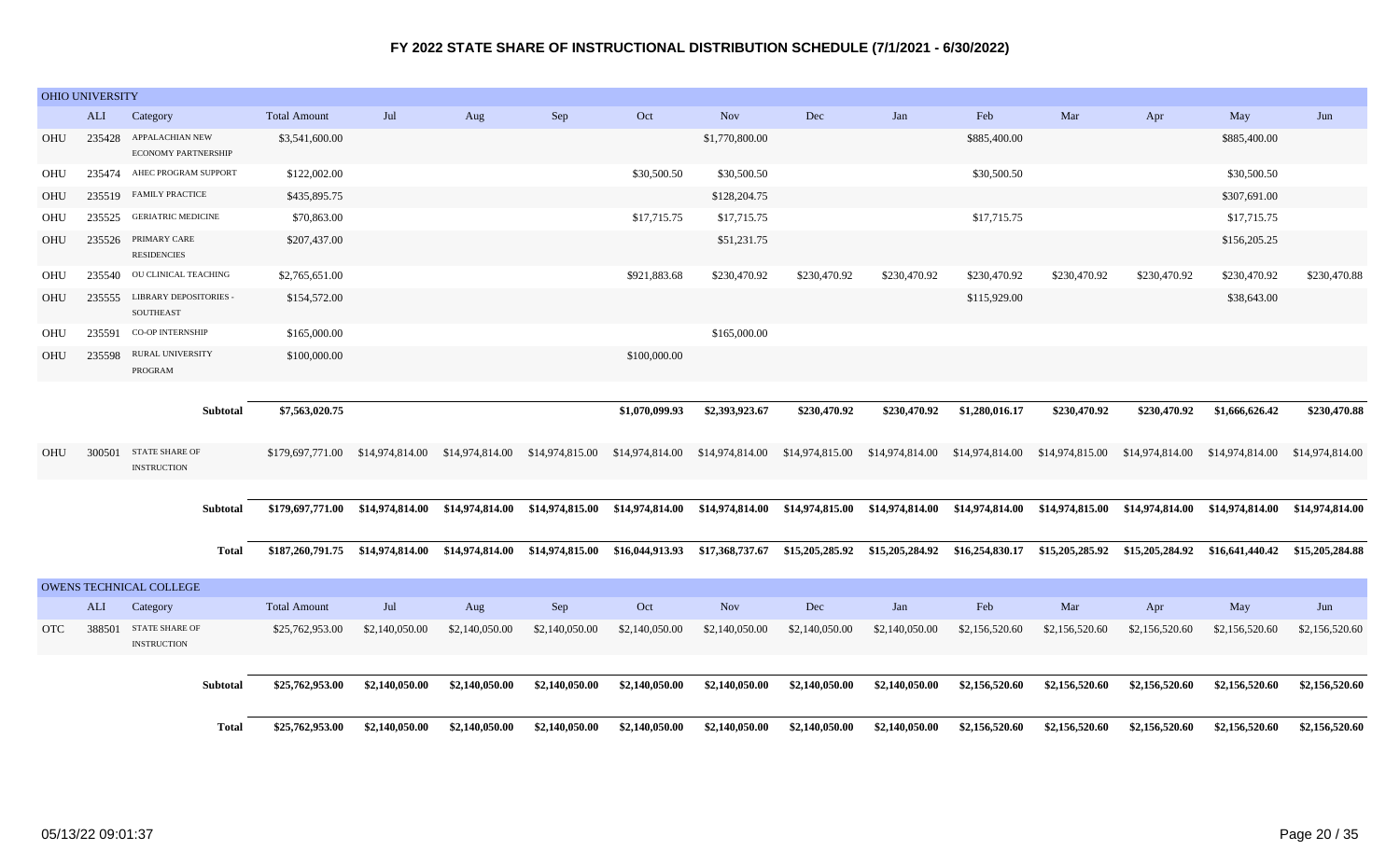|            | PENTA JT VOC SD |                                |              |                     |     |              |             |     |              |     |     |              |     |     |              |     |
|------------|-----------------|--------------------------------|--------------|---------------------|-----|--------------|-------------|-----|--------------|-----|-----|--------------|-----|-----|--------------|-----|
|            | ALI             | Category                       |              | <b>Total Amount</b> | Jul | Aug          | Sep         | Oct | <b>Nov</b>   | Dec | Jan | Feb          | Mar | Apr | May          | Jun |
| <b>PJV</b> |                 | 235444 AWE FY22 GUARANTEE      |              | \$87,474.00         |     | \$21,742.00  |             |     | \$21,742.00  |     |     | \$21,742.00  |     |     | \$22,248.00  |     |
| <b>PJV</b> |                 | 235444 OTC CTX                 |              | \$66,700.00         |     |              | \$50,000.00 |     | \$16,700.00  |     |     |              |     |     |              |     |
|            |                 |                                |              |                     |     |              |             |     |              |     |     |              |     |     |              |     |
|            |                 |                                | Subtotal     | \$154,174.00        |     | \$21,742.00  | \$50,000.00 |     | \$38,442.00  |     |     | \$21,742.00  |     |     | \$22,248.00  |     |
|            |                 |                                | <b>Total</b> | \$154,174.00        |     | \$21,742.00  | \$50,000.00 |     | \$38,442.00  |     |     | \$21,742.00  |     |     | \$22,248.00  |     |
|            |                 | PICKAWAY-ROSS JVSD JT VOC SD   |              |                     |     |              |             |     |              |     |     |              |     |     |              |     |
|            | ALI             | Category                       |              | <b>Total Amount</b> | Jul | Aug          | Sep         | Oct | <b>Nov</b>   | Dec | Jan | Feb          | Mar | Apr | May          | Jun |
| PRJ        | 235444          | AWE FY22 GUARANTEE             |              | \$550,072.00        |     | \$136,720.00 |             |     | \$136,720.00 |     |     | \$136,720.00 |     |     | \$139,912.00 |     |
| <b>PRJ</b> | 235444          | OTC CTX                        |              | \$92,967.67         |     |              | \$50,000.00 |     | \$42,967.67  |     |     |              |     |     |              |     |
|            |                 |                                |              |                     |     |              |             |     |              |     |     |              |     |     |              |     |
|            |                 |                                | Subtotal     | \$643,039.67        |     | \$136,720.00 | \$50,000.00 |     | \$179,687.67 |     |     | \$136,720.00 |     |     | \$139,912.00 |     |
|            |                 |                                |              |                     |     |              |             |     |              |     |     |              |     |     |              |     |
|            |                 |                                | <b>Total</b> | \$643,039.67        |     | \$136,720.00 | \$50,000.00 |     | \$179,687.67 |     |     | \$136,720.00 |     |     | \$139,912.00 |     |
|            |                 | PIKE COUNTY AREA JT VOC SD     |              |                     |     |              |             |     |              |     |     |              |     |     |              |     |
|            | <b>ALI</b>      | Category                       |              | <b>Total Amount</b> | Jul | Aug          | Sep         | Oct | <b>Nov</b>   | Dec | Jan | Feb          | Mar | Apr | May          | Jun |
| PCJ        | 235444          | AWE FY22 GUARANTEE             |              | \$39,200.00         |     | \$9,798.00   |             |     | \$9,798.00   |     |     | \$9,798.00   |     |     | \$9,806.00   |     |
|            |                 |                                |              |                     |     |              |             |     |              |     |     |              |     |     |              |     |
|            |                 |                                | Subtotal     | \$39,200.00         |     | \$9,798.00   |             |     | \$9,798.00   |     |     | \$9,798.00   |     |     | \$9,806.00   |     |
|            |                 |                                | <b>Total</b> | \$39,200.00         |     | \$9,798.00   |             |     | \$9,798.00   |     |     | \$9,798.00   |     |     | \$9,806.00   |     |
|            |                 |                                |              |                     |     |              |             |     |              |     |     |              |     |     |              |     |
|            |                 | PIONEER CAREER & TECHNOLOGY JT |              |                     |     |              |             |     |              |     |     |              |     |     |              |     |
|            | ALI             | Category                       |              | <b>Total Amount</b> | Jul | Aug          | Sep         | Oct | Nov          | Dec | Jan | Feb          | Mar | Apr | May          | Jun |
| <b>PCT</b> |                 | 235444 AWE FY22 GUARANTEE      |              | \$48,074.00         |     | \$12,015.00  |             |     | \$12,015.00  |     |     | \$12,015.00  |     |     | \$12,029.00  |     |
|            |                 |                                |              |                     |     |              |             |     |              |     |     |              |     |     |              |     |
|            |                 |                                | Subtotal     | \$48,074.00         |     | \$12,015.00  |             |     | \$12,015.00  |     |     | \$12,015.00  |     |     | \$12,029.00  |     |
|            |                 |                                | <b>Total</b> | \$48,074.00         |     | \$12,015.00  |             |     | \$12,015.00  |     |     | \$12,015.00  |     |     | \$12,029.00  |     |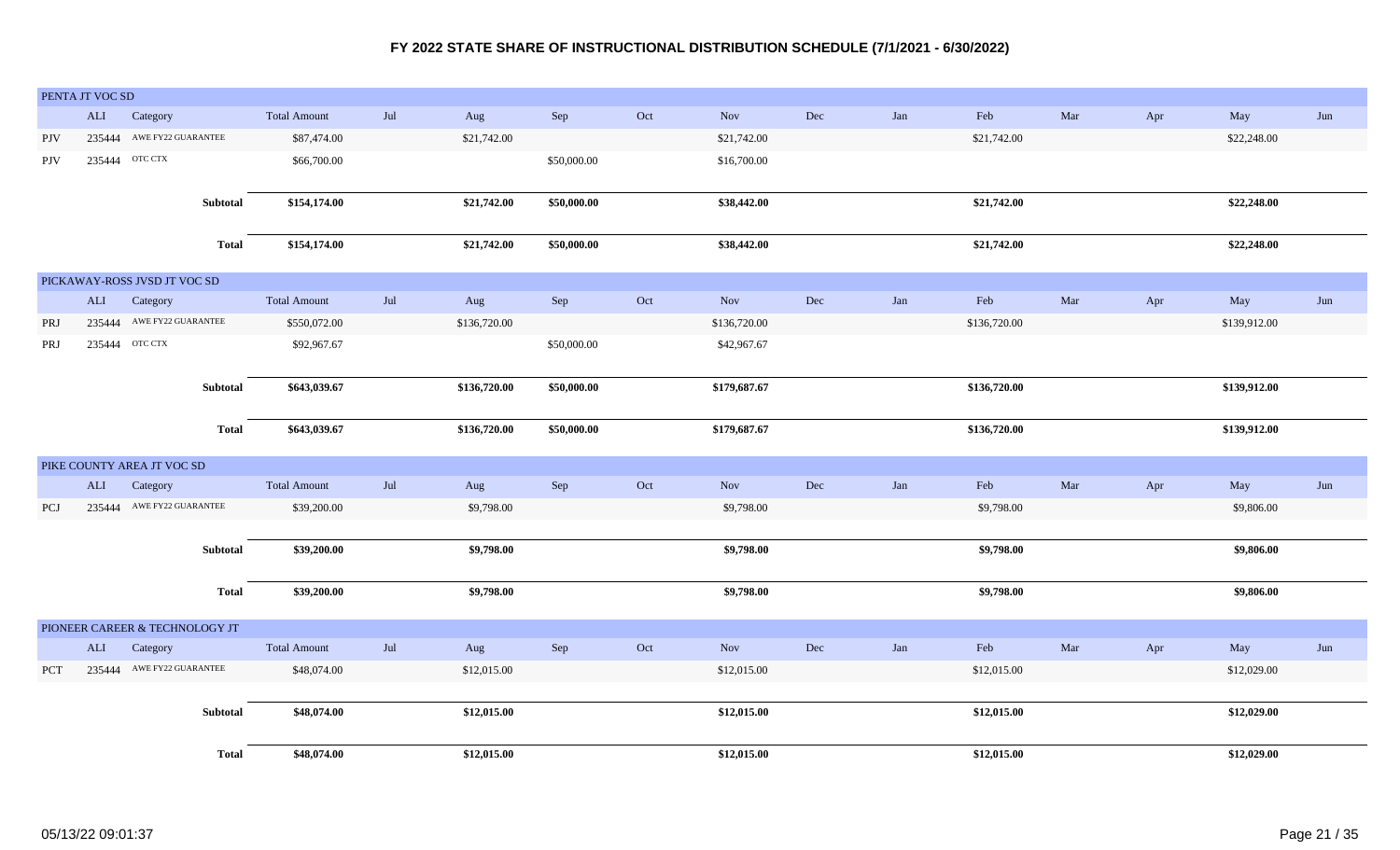|            | POLARIS JT VOC SD |                                             |              |                     |              |              |              |              |              |              |              |              |              |              |              |              |
|------------|-------------------|---------------------------------------------|--------------|---------------------|--------------|--------------|--------------|--------------|--------------|--------------|--------------|--------------|--------------|--------------|--------------|--------------|
|            | ALI               | Category                                    |              | <b>Total Amount</b> | Jul          | Aug          | Sep          | Oct          | <b>Nov</b>   | Dec          | Jan          | Feb          | Mar          | Apr          | May          | Jun          |
| <b>PJS</b> | 235444            | AWE FY22 GUARANTEE                          |              | \$470,313.00        |              | \$116,896.00 |              |              | \$116,896.00 |              |              | \$116,896.00 |              |              | \$119,625.00 |              |
| PJS        | 235444            | OTC CTX                                     |              | \$66,700.00         |              |              | \$50,000.00  |              | \$16,700.00  |              |              |              |              |              |              |              |
|            |                   |                                             | Subtotal     | \$537,013.00        |              | \$116,896.00 | \$50,000.00  |              | \$133,596.00 |              |              | \$116,896.00 |              |              | \$119,625.00 |              |
|            |                   |                                             | <b>Total</b> | \$537,013.00        |              | \$116,896.00 | \$50,000.00  |              | \$133,596.00 |              |              | \$116,896.00 |              |              | \$119,625.00 |              |
|            |                   | PORTAGE LAKES JT VOC SD                     |              |                     |              |              |              |              |              |              |              |              |              |              |              |              |
|            | ALI               | Category                                    |              | <b>Total Amount</b> | Jul          | Aug          | Sep          | Oct          | Nov          | Dec          | Jan          | Feb          | Mar          | Apr          | May          | Jun          |
| <b>PLS</b> | 235444            | AWE FY22 GUARANTEE                          |              | \$196,218.00        |              | \$48,770.00  |              |              | \$48,770.00  |              |              | \$48,770.00  |              |              | \$49,908.00  |              |
| PLS        | 235444            | OTC CTX                                     |              | \$50,000.00         |              |              | \$50,000.00  |              |              |              |              |              |              |              |              |              |
|            |                   |                                             | Subtotal     | \$246,218.00        |              | \$48,770.00  | \$50,000.00  |              | \$48,770.00  |              |              | \$48,770.00  |              |              | \$49,908.00  |              |
|            |                   |                                             | <b>Total</b> | \$246,218.00        |              | \$48,770.00  | \$50,000.00  |              | \$48,770.00  |              |              | \$48,770.00  |              |              | \$49,908.00  |              |
|            |                   | RIO GRANDE COMMUNITY COLLEGE                |              |                     |              |              |              |              |              |              |              |              |              |              |              |              |
|            | ALI               | Category                                    |              | <b>Total Amount</b> | Jul          | Aug          | Sep          | Oct          | <b>Nov</b>   | Dec          | Jan          | Feb          | Mar          | Apr          | May          | Jun          |
| <b>RGC</b> |                   | 235552 CAPITAL COMPONENT                    |              | \$167,491.00        |              | \$41,872.75  |              |              | \$41,872.75  |              |              | \$41,872.75  |              |              | \$41,872.75  |              |
|            |                   |                                             | Subtotal     | \$167,491.00        |              | \$41,872.75  |              |              | \$41,872.75  |              |              | \$41,872.75  |              |              | \$41,872.75  |              |
| RGC        | 356501            | <b>STATE SHARE OF</b><br><b>INSTRUCTION</b> |              | \$5,627,649.00      | \$482,533.00 | \$482,533.00 | \$482,533.00 | \$482,533.00 | \$482,533.00 | \$482,533.00 | \$482,533.00 | \$449,983.60 | \$449,983.60 | \$449,983.60 | \$449,983.60 | \$449,983.60 |
|            |                   |                                             | Subtotal     | \$5,627,649.00      | \$482,533.00 | \$482,533.00 | \$482,533.00 | \$482,533.00 | \$482,533.00 | \$482,533.00 | \$482,533.00 | \$449,983.60 | \$449,983.60 | \$449,983.60 | \$449,983.60 | \$449,983.60 |
|            |                   |                                             | <b>Total</b> | \$5,795,140.00      | \$482,533.00 | \$524,405.75 | \$482,533.00 | \$482,533.00 | \$524,405.75 | \$482,533.00 | \$482,533.00 | \$491,856.35 | \$449,983.60 | \$449,983.60 | \$491,856.35 | \$449,983.60 |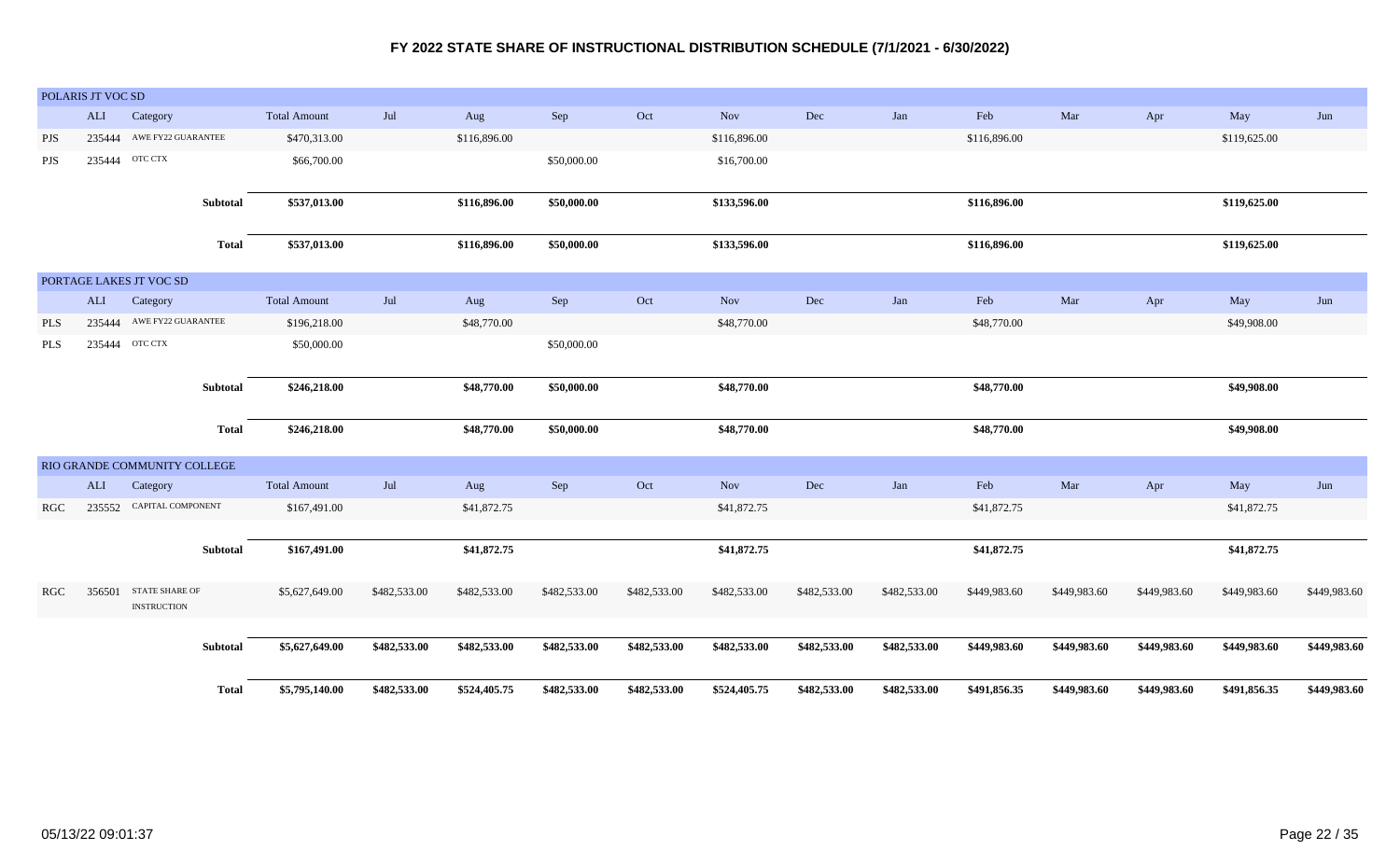|            | <b>SALEM CITY SD</b>    |                             |                     |     |              |             |     |              |     |     |              |     |     |              |     |
|------------|-------------------------|-----------------------------|---------------------|-----|--------------|-------------|-----|--------------|-----|-----|--------------|-----|-----|--------------|-----|
|            | ALI                     | Category                    | <b>Total Amount</b> | Jul | Aug          | Sep         | Oct | <b>Nov</b>   | Dec | Jan | Feb          | Mar | Apr | May          | Jun |
| SCS        |                         | 235444 AWE FY22 GUARANTEE   | \$239,194.00        |     | \$59,450.00  |             |     | \$59,450.00  |     |     | \$59,450.00  |     |     | \$60,844.00  |     |
|            |                         |                             |                     |     |              |             |     |              |     |     |              |     |     |              |     |
|            |                         | Subtotal                    | \$239,194.00        |     | \$59,450.00  |             |     | \$59,450.00  |     |     | \$59,450.00  |     |     | \$60,844.00  |     |
|            |                         |                             |                     |     |              |             |     |              |     |     |              |     |     |              |     |
|            |                         | <b>Total</b>                | \$239,194.00        |     | \$59,450.00  |             |     | \$59,450.00  |     |     | \$59,450.00  |     |     | \$60,844.00  |     |
|            | <b>SANDUSKY CITY SD</b> |                             |                     |     |              |             |     |              |     |     |              |     |     |              |     |
|            |                         |                             |                     |     |              |             |     |              |     |     |              |     |     |              |     |
|            | ALI                     | Category                    | <b>Total Amount</b> | Jul | Aug          | Sep         | Oct | Nov          | Dec | Jan | Feb          | Mar | Apr | May          | Jun |
| <b>SCD</b> |                         | 235444 AWE FY22 GUARANTEE   | \$303,812.00        |     | \$75,511.00  |             |     | \$75,511.00  |     |     | \$75,511.00  |     |     | \$77,279.00  |     |
|            |                         |                             |                     |     |              |             |     |              |     |     |              |     |     |              |     |
|            |                         | <b>Subtotal</b>             | \$303,812.00        |     | \$75,511.00  |             |     | \$75,511.00  |     |     | \$75,511.00  |     |     | \$77,279.00  |     |
|            |                         |                             |                     |     |              |             |     |              |     |     |              |     |     |              |     |
|            |                         | <b>Total</b>                | \$303,812.00        |     | \$75,511.00  |             |     | \$75,511.00  |     |     | \$75,511.00  |     |     | \$77,279.00  |     |
|            |                         |                             |                     |     |              |             |     |              |     |     |              |     |     |              |     |
|            |                         | SCIOTO COUNTY JVS JT VOC SD |                     |     |              |             |     |              |     |     |              |     |     |              |     |
|            | ALI                     | Category                    | <b>Total Amount</b> | Jul | Aug          | Sep         | Oct | Nov          | Dec | Jan | Feb          | Mar | Apr | May          | Jun |
| SCJ        |                         | 235444 AWE FY22 GUARANTEE   | \$737,830.00        |     | \$183,385.00 |             |     | \$183,385.00 |     |     | \$183,385.00 |     |     | \$187,675.00 |     |
| SCJ        |                         | 235444 ОТС СТХ              | \$83,300.00         |     |              | \$50,000.00 |     | \$33,300.00  |     |     |              |     |     |              |     |
|            |                         |                             |                     |     |              |             |     |              |     |     |              |     |     |              |     |
|            |                         | Subtotal                    | \$821,130.00        |     | \$183,385.00 | \$50,000.00 |     | \$216,685.00 |     |     | \$183,385.00 |     |     | \$187,675.00 |     |
|            |                         |                             |                     |     |              |             |     |              |     |     |              |     |     |              |     |
|            |                         | <b>Total</b>                | \$821,130.00        |     | \$183,385.00 | \$50,000.00 |     | \$216,685.00 |     |     | \$183,385.00 |     |     | \$187,675.00 |     |
|            |                         |                             |                     |     |              |             |     |              |     |     |              |     |     |              |     |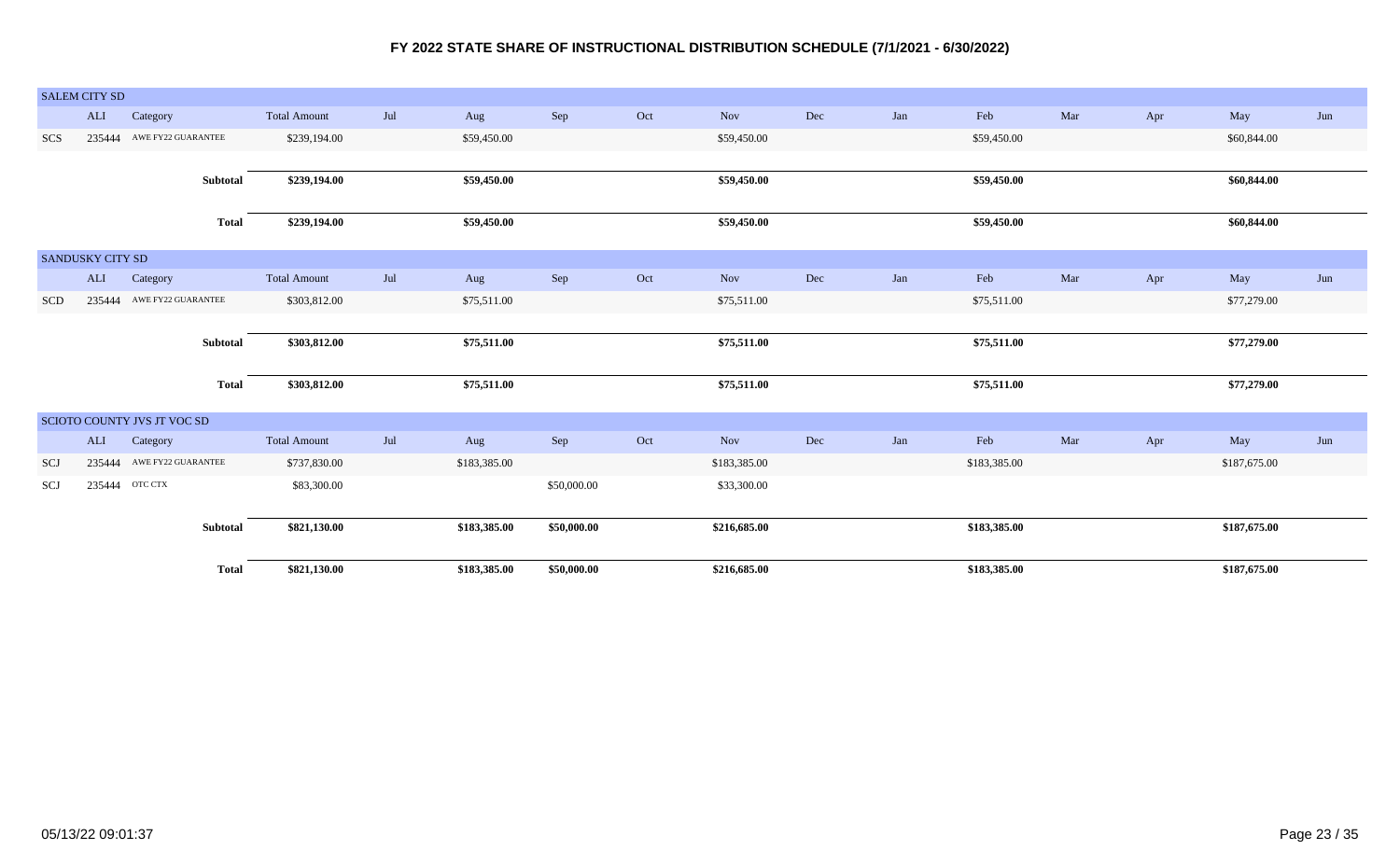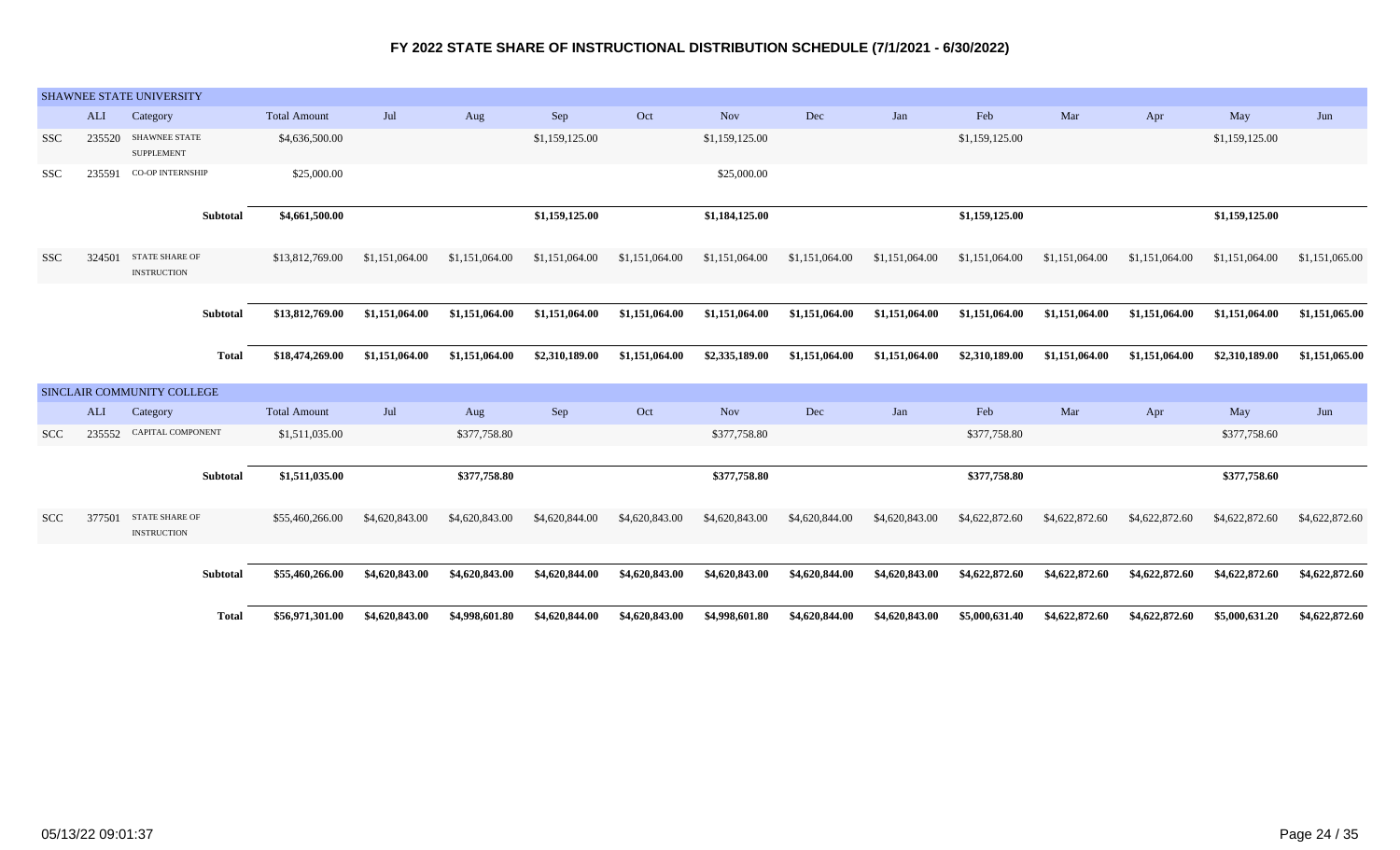|            |        | SOUTHERN STATE COMMUNITY COLLEGE            |                     |                |                |                |                |                |                |                |                |                |                |                |                |
|------------|--------|---------------------------------------------|---------------------|----------------|----------------|----------------|----------------|----------------|----------------|----------------|----------------|----------------|----------------|----------------|----------------|
|            | ALI    | Category                                    | <b>Total Amount</b> | Jul            | Aug            | ${\rm Sep}$    | Oct            | <b>Nov</b>     | Dec            | Jan            | Feb            | Mar            | Apr            | May            | Jun            |
| <b>SOC</b> |        | 235552 CAPITAL COMPONENT                    | \$191,002.00        |                | \$47,750.50    |                |                | \$47,750.50    |                |                | \$47,750.50    |                |                | \$47,750.50    |                |
|            |        |                                             |                     |                |                |                |                |                |                |                |                |                |                |                |                |
|            |        | <b>Subtotal</b>                             | \$191,002.00        |                | \$47,750.50    |                |                | \$47,750.50    |                |                | \$47,750.50    |                |                | \$47,750.50    |                |
| <b>SOC</b> | 280501 | <b>STATE SHARE OF</b><br><b>INSTRUCTION</b> | \$8,006,147.00      | \$669,134.00   | \$669,134.00   | \$669,135.00   | \$669,134.00   | \$669,134.00   | \$669,135.00   | \$669,134.00   | \$664,441.40   | \$664,441.40   | \$664,441.40   | \$664,441.40   | \$664,441.40   |
|            |        | Subtotal                                    | \$8,006,147.00      | \$669,134.00   | \$669,134.00   | \$669,135.00   | \$669,134.00   | \$669,134.00   | \$669,135.00   | \$669,134.00   | \$664,441.40   | \$664,441.40   | \$664,441.40   | \$664,441.40   | \$664,441.40   |
|            |        | <b>Total</b>                                | \$8,197,149.00      | \$669,134.00   | \$716,884.50   | \$669,135.00   | \$669,134.00   | \$716,884.50   | \$669,135.00   | \$669,134.00   | \$712,191.90   | \$664,441.40   | \$664,441.40   | \$712,191.90   | \$664,441.40   |
|            |        | SOUTHWESTERN OHIO COUNCIL FOR               |                     |                |                |                |                |                |                |                |                |                |                |                |                |
|            | ALI    | Category                                    | <b>Total Amount</b> | Jul            | Aug            | Sep            | Oct            | <b>Nov</b>     | Dec            | Jan            | Feb            | Mar            | Apr            | May            | Jun            |
| SHE        | 235508 | AFIT - AFRL DAGSI BASIC<br>RESEARCH PROGRAM | \$1,824,219.00      |                |                | \$456,054.75   |                | \$456,054.75   |                |                | \$456,054.75   |                |                | \$456,054.75   |                |
|            |        |                                             |                     |                |                |                |                |                |                |                |                |                |                |                |                |
|            |        | Subtotal                                    | \$1,824,219.00      |                |                | \$456,054.75   |                | \$456,054.75   |                |                | \$456,054.75   |                |                | \$456,054.75   |                |
|            |        | <b>Total</b>                                | \$1,824,219.00      |                |                | \$456,054.75   |                | \$456,054.75   |                |                | \$456,054.75   |                |                | \$456,054.75   |                |
|            |        | STARK STATE COLLEGE OF TECHNOLOGY           |                     |                |                |                |                |                |                |                |                |                |                |                |                |
|            | ALI    | Category                                    | <b>Total Amount</b> | Jul            | Aug            | Sep            | Oct            | <b>Nov</b>     | Dec            | Jan            | Feb            | Mar            | Apr            | May            | Jun            |
| <b>STC</b> | 235552 | CAPITAL COMPONENT                           | \$4,961.00          |                | \$1,240.25     |                |                | \$1,240.25     |                |                | \$1,240.25     |                |                | \$1,240.25     |                |
|            |        |                                             |                     |                |                |                |                |                |                |                |                |                |                |                |                |
|            |        | Subtotal                                    | \$4,961.00          |                | \$1,240.25     |                |                | \$1,240.25     |                |                | \$1,240.25     |                |                | \$1,240.25     |                |
| <b>STC</b> | 389501 | <b>STATE SHARE OF</b><br><b>INSTRUCTION</b> | \$30,810,541.00     | \$2,551,014.00 | \$2,551,014.00 | \$2,551,015.00 | \$2,551,014.00 | \$2,551,014.00 | \$2,551,015.00 | \$2,551,014.00 | \$2,590,688.20 | \$2,590,688.20 | \$2,590,688.20 | \$2,590,688.20 | \$2,590,688.20 |
|            |        | Subtotal                                    | \$30,810,541.00     | \$2,551,014.00 | \$2,551,014.00 | \$2,551,015.00 | \$2,551,014.00 | \$2,551,014.00 | \$2,551,015.00 | \$2,551,014.00 | \$2,590,688.20 | \$2,590,688.20 | \$2,590,688.20 | \$2,590,688.20 | \$2,590,688.20 |
|            |        | <b>Total</b>                                | \$30,815,502.00     | \$2,551,014.00 | \$2,552,254.25 | \$2,551,015.00 | \$2,551,014.00 | \$2,552,254.25 | \$2,551,015.00 | \$2,551,014.00 | \$2,591,928.45 | \$2,590,688.20 | \$2,590,688.20 | \$2,591,928.45 | \$2,590,688.20 |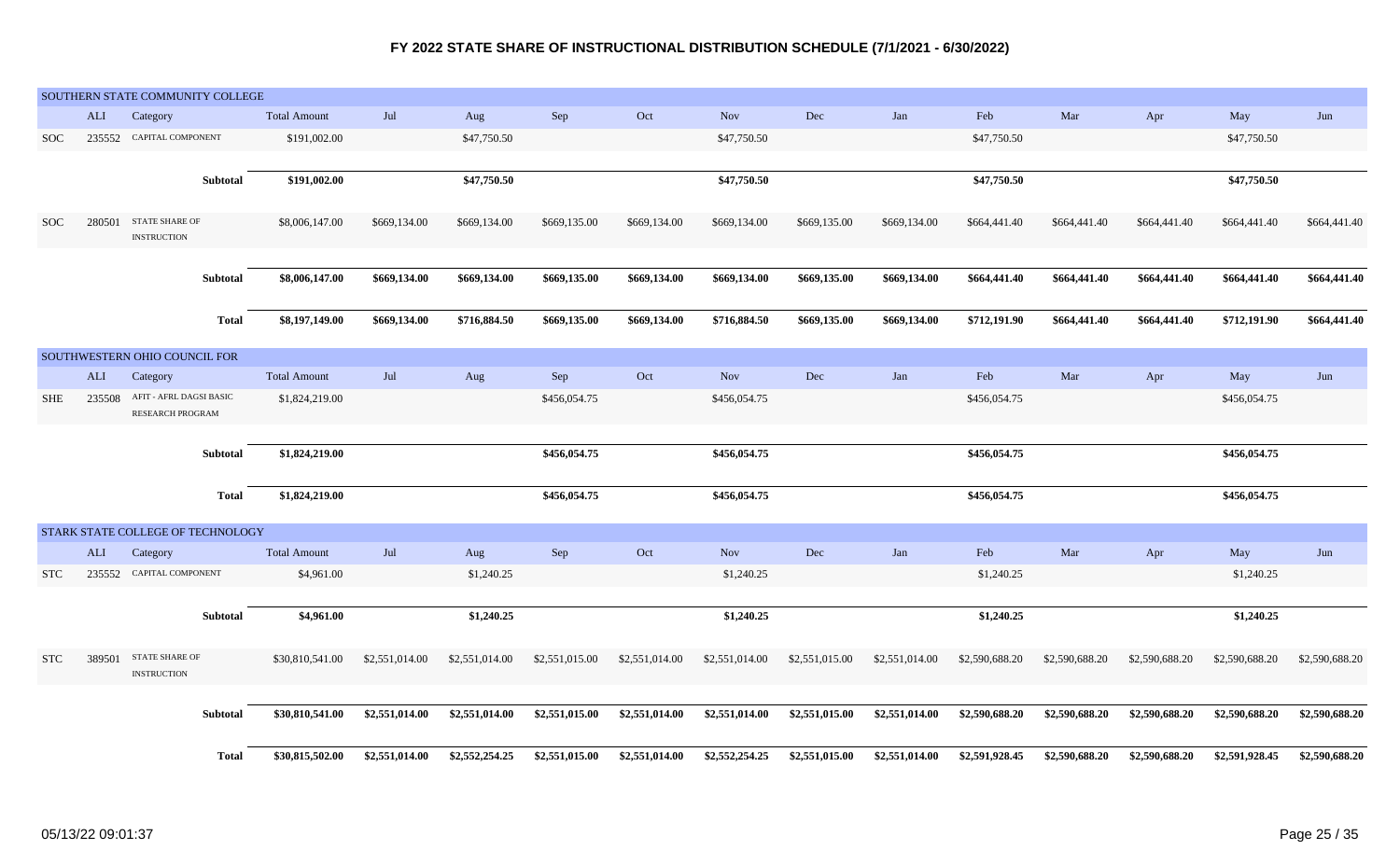|            |        | TERRA STATE COMMUNITY COLLEGE                      |                     |              |              |                |                |                |                 |                |                |                |                |                |                |
|------------|--------|----------------------------------------------------|---------------------|--------------|--------------|----------------|----------------|----------------|-----------------|----------------|----------------|----------------|----------------|----------------|----------------|
|            | ALI    | Category                                           | <b>Total Amount</b> | Jul          | Aug          | Sep            | Oct            | <b>Nov</b>     | Dec             | Jan            | Feb            | Mar            | Apr            | May            | Jun            |
| <b>TTC</b> | 364501 | <b>STATE SHARE OF</b><br><b>INSTRUCTION</b>        | \$5,943,503.00      | \$504,391.00 | \$504,391.00 | \$504,391.00   | \$504,391.00   | \$504,391.00   | \$504,391.00    | \$504,391.00   | \$482,553.20   | \$482,553.20   | \$482,553.20   | \$482,553.20   | \$482,553.20   |
|            |        | Subtotal                                           | \$5,943,503.00      | \$504,391.00 | \$504,391.00 | \$504,391.00   | \$504,391.00   | \$504,391.00   | \$504,391.00    | \$504,391.00   | \$482,553.20   | \$482,553.20   | \$482,553.20   | \$482,553.20   | \$482,553.20   |
|            |        | <b>Total</b>                                       | \$5,943,503.00      | \$504,391.00 | \$504,391.00 | \$504,391.00   | \$504,391.00   | \$504,391.00   | \$504,391.00    | \$504,391.00   | \$482,553.20   | \$482,553.20   | \$482,553.20   | \$482,553.20   | \$482,553.20   |
|            |        | THE OHIO STATE UNIVERSITY                          |                     |              |              |                |                |                |                 |                |                |                |                |                |                |
|            | ALI    | Category                                           | <b>Total Amount</b> | Jul          | Aug          | Sep            | Oct            | Nov            | Dec             | Jan            | Feb            | Mar            | Apr            | May            | Jun            |
| OSU        |        | 235402 SEA GRANTS                                  | \$299,250.00        |              |              |                | \$99,750.00    | \$24,937.50    | \$24,937.50     | \$24,937.50    | \$24,937.50    | \$24,937.50    | \$24,937.50    | \$24,937.50    | \$24,937.50    |
| OSU        | 235417 | <b>ESTUDENT SERVICES</b>                           | \$608,052.00        |              |              |                |                | \$253,355.00   | \$50,671.00     | \$50,671.00    | \$50,671.00    | \$50,671.00    | \$50,671.00    | \$50,671.00    | \$50,671.00    |
| OSU        | 235474 | AHEC PROGRAM SUPPORT                               | \$122,002.00        |              |              |                |                | \$61,001.00    |                 |                | \$30,500.50    |                |                | \$30,500.50    |                |
| OSU        |        | 235507 OHIOLINK                                    | \$5,654,164.00      |              |              |                |                |                |                 |                |                | \$4,240,622.97 | \$471,180.33   | \$471,180.33   | \$471,180.37   |
| OSU        | 235510 | OHIO SUPERCOMPUTER<br><b>CENTER</b>                | \$4,294,160.00      |              |              |                |                |                |                 |                |                |                | \$3,578,466.70 | \$357,846.67   | \$357,846.63   |
| <b>OSU</b> | 235511 | COOPERATIVE EXTENSION<br><b>SERVICE</b>            | \$24,563,453.00     |              |              |                | \$8,187,817.68 | \$2,046,954.42 | \$2,046,954.42  | \$2,046,954.42 | \$2,046,954.42 | \$2,046,954.42 | \$2,046,954.42 | \$2,046,954.42 | \$2,046,954.38 |
| OSU        | 235519 | <b>FAMILY PRACTICE</b>                             | \$424,286.00        |              |              |                |                |                |                 | \$93,817.00    |                |                |                | \$330,469.00   |                |
| OSU        |        | 235525 GERIATRIC MEDICINE                          | \$70,863.00         |              |              |                |                | \$35,431.50    |                 |                | \$17,715.75    |                |                | \$17,715.75    |                |
| OSU        |        | 235526 PRIMARY CARE<br><b>RESIDENCIES</b>          | \$186,388.00        |              |              |                |                |                |                 | \$42,341.75    |                |                |                | \$144,046.25   |                |
| OSU        |        | 235535 AGRICULTURAL RESEARCH<br>DEVELOPMENT CENTER | \$35,785,072.00     |              |              |                |                |                | \$17,892,535.98 | \$2,982,089.33 | \$2,982,089.33 | \$2,982,089.33 | \$2,982,089.33 | \$2,982,089.33 | \$2,982,089.37 |
| OSU        | 235536 | OSU CLINICAL TEACHING                              | \$9,185,494.00      |              |              |                |                |                | \$4,592,746.98  | \$765,457.83   | \$765,457.83   | \$765,457.83   | \$765,457.83   | \$765,457.83   | \$765,457.87   |
| OSU        |        | 235552 CAPITAL COMPONENT                           | \$374,691.00        |              | \$93,672.75  |                |                | \$93,672.75    |                 |                | \$93,672.75    |                |                | \$93,672.75    |                |
| OSU        |        | 235555 LIBRARY DEPOSITORIES<br><b>CENTRAL</b>      | \$372,784.00        |              |              |                |                |                |                 | \$186,392.00   | \$93,196.00    |                |                | \$93,196.00    |                |
| OSU        |        | 235556 OARNET                                      | \$2,915,605.00      |              |              |                |                |                |                 |                |                | \$2,186,703.72 | \$242,967.08   | \$242,967.08   | \$242,967.12   |
| OSU        | 235569 | <b>VET MEDICINE</b><br><b>SUPPLEMENT</b>           | \$4,000,000.00      |              |              |                | \$1,000,000.00 | \$1,000,000.00 |                 |                | \$1,000,000.00 |                |                | \$1,000,000.00 |                |
| <b>OSU</b> |        | 235572 OSU CLINIC SUPPORT                          | \$728,206.00        |              |              |                | \$242,735.32   | \$60,683.83    | \$60,683.83     | \$60,683.83    | \$60,683.83    | \$60,683.83    | \$60,683.83    | \$60,683.83    | \$60,683.87    |
| OSU        | 235578 | FEDERAL RESEARCH<br><b>NETWORK</b>                 | \$4,950,000.00      |              |              | \$1,237,500.00 |                | \$1,237,500.00 |                 |                | \$1,237,500.00 |                |                | \$1,237,500.00 |                |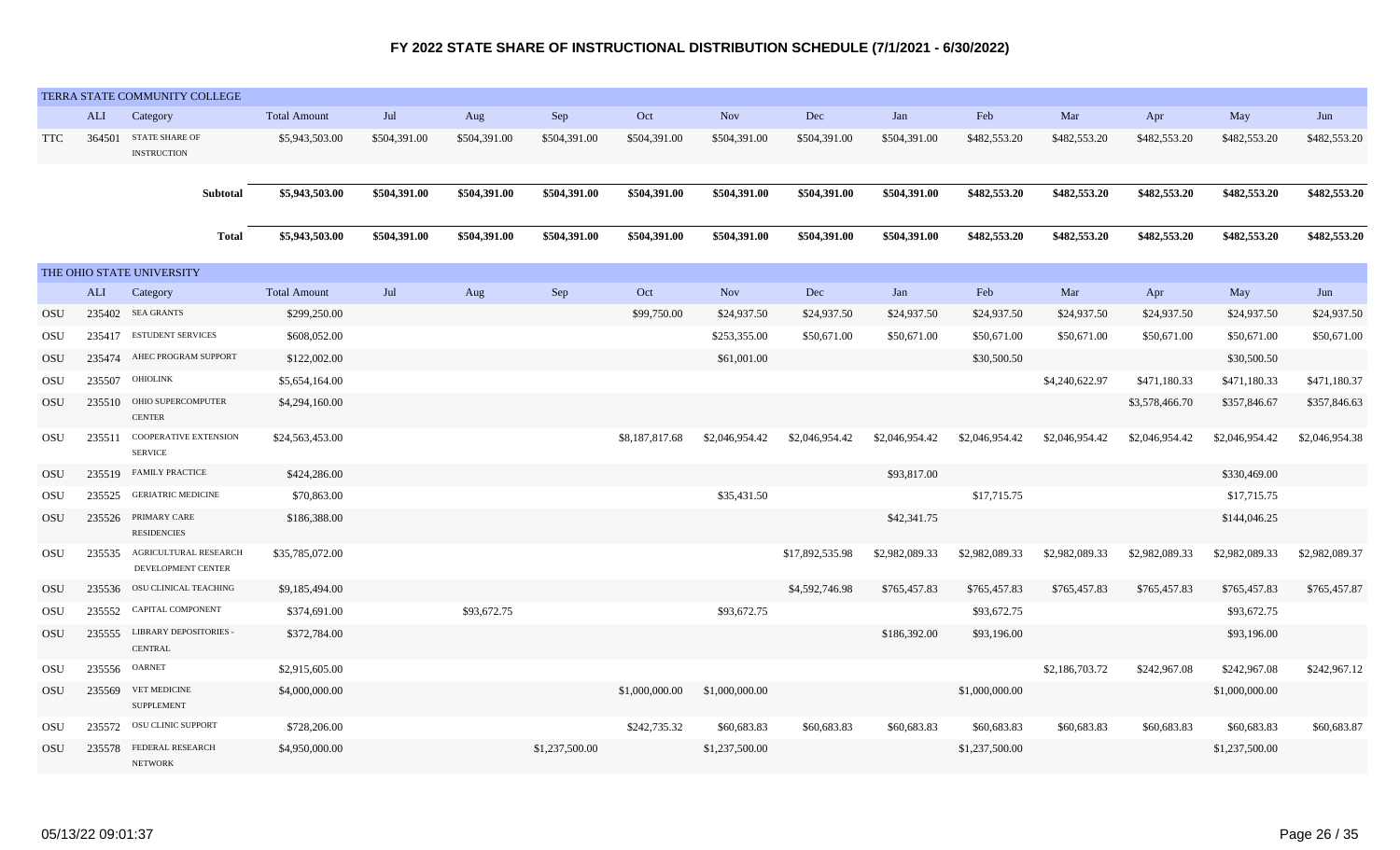| <b>OSU</b> |                       | 235591 CO-OP INTERNSHIP                     |              | \$62,500.00         |                                                                  |                 |                 |                 |                 | \$62,500.00     |                 |                 |                 |                 |                                 |                 |
|------------|-----------------------|---------------------------------------------|--------------|---------------------|------------------------------------------------------------------|-----------------|-----------------|-----------------|-----------------|-----------------|-----------------|-----------------|-----------------|-----------------|---------------------------------|-----------------|
|            |                       |                                             | Subtotal     | \$94,596,970.00     |                                                                  | \$93,672.75     | \$1,237,500.00  | \$9,530,303.00  | \$4,813,536.00  | \$24,731,029.71 | \$6,253,344.66  | \$8,403,378.91  | \$12,358,120.60 | \$10,223,408.02 | \$9,949,888.24                  | \$7,002,788.11  |
| <b>OSU</b> | 315501                | <b>STATE SHARE OF</b><br><b>INSTRUCTION</b> |              | \$403,563,729.00    | \$33,630,311.00                                                  | \$33,630,311.00 | \$33,630,310.00 | \$33,630,311.00 | \$33,630,311.00 | \$33,630,310.00 | \$33,630,311.00 | \$33,630,311.00 | \$33,630,310.00 | \$33,630,311.00 | \$33,630,311.00                 | \$33,630,311.00 |
|            |                       |                                             |              |                     |                                                                  |                 |                 |                 |                 |                 |                 |                 |                 |                 |                                 |                 |
|            |                       |                                             | Subtotal     | \$403,563,729.00    | \$33,630,311.00                                                  | \$33,630,311.00 | \$33,630,310.00 | \$33,630,311.00 | \$33,630,311.00 | \$33,630,310.00 | \$33,630,311.00 | \$33,630,311.00 | \$33,630,310.00 |                 | \$33,630,311.00 \$33,630,311.00 | \$33,630,311.00 |
|            |                       |                                             | Total        |                     | \$498,160,699.00 \$33,630,311.00 \$33,723,983.75 \$34,867,810.00 |                 |                 | \$43,160,614.00 | \$38,443,847.00 | \$58,361,339.71 | \$39,883,655.66 | \$42,033,689.91 | \$45,988,430.60 | \$43,853,719.02 | \$43,580,199.24                 | \$40,633,099.11 |
|            | <b>TOLEDO CITY SD</b> |                                             |              |                     |                                                                  |                 |                 |                 |                 |                 |                 |                 |                 |                 |                                 |                 |
|            | <b>ALI</b>            | Category                                    |              | <b>Total Amount</b> | Jul                                                              | Aug             | Sep             | Oct             | <b>Nov</b>      | Dec             | Jan             | Feb             | Mar             | Apr             | May                             | Jun             |
| <b>TCS</b> | 235444                | AWE FY22 GUARANTEE                          |              | \$309,181.00        |                                                                  | \$76,847.00     |                 |                 | \$76,847.00     |                 |                 | \$76,847.00     |                 |                 | \$78,640.00                     |                 |
|            |                       |                                             | Subtotal     | \$309,181.00        |                                                                  | \$76,847.00     |                 |                 | \$76,847.00     |                 |                 | \$76,847.00     |                 |                 | \$78,640.00                     |                 |
|            |                       |                                             | <b>Total</b> | \$309,181.00        |                                                                  | \$76,847.00     |                 |                 | \$76,847.00     |                 |                 | \$76,847.00     |                 |                 | \$78,640.00                     |                 |
|            |                       | TRI-COUNTY CAREER CENTER JT VO              |              |                     |                                                                  |                 |                 |                 |                 |                 |                 |                 |                 |                 |                                 |                 |
|            | <b>ALI</b>            | Category                                    |              | <b>Total Amount</b> | Jul                                                              | Aug             | Sep             | Oct             | <b>Nov</b>      | Dec             | Jan             | Feb             | Mar             | Apr             | May                             | Jun             |
| <b>TCC</b> | 235444                | AWE FY22 GUARANTEE                          |              | \$118,228.00        |                                                                  | \$29,386.00     |                 |                 | \$29,386.00     |                 |                 | \$29,386.00     |                 |                 | \$30,070.00                     |                 |
| TCC        |                       | 235444 OTC CTX                              |              | \$66,700.00         |                                                                  |                 | \$50,000.00     |                 | \$16,700.00     |                 |                 |                 |                 |                 |                                 |                 |
|            |                       |                                             | Subtotal     | \$184,928.00        |                                                                  | \$29,386.00     | \$50,000.00     |                 | \$46,086.00     |                 |                 | \$29,386.00     |                 |                 | \$30,070.00                     |                 |
|            |                       |                                             | Total        | \$184,928.00        |                                                                  | \$29,386.00     | \$50,000.00     |                 | \$46,086.00     |                 |                 | \$29,386.00     |                 |                 | \$30,070.00                     |                 |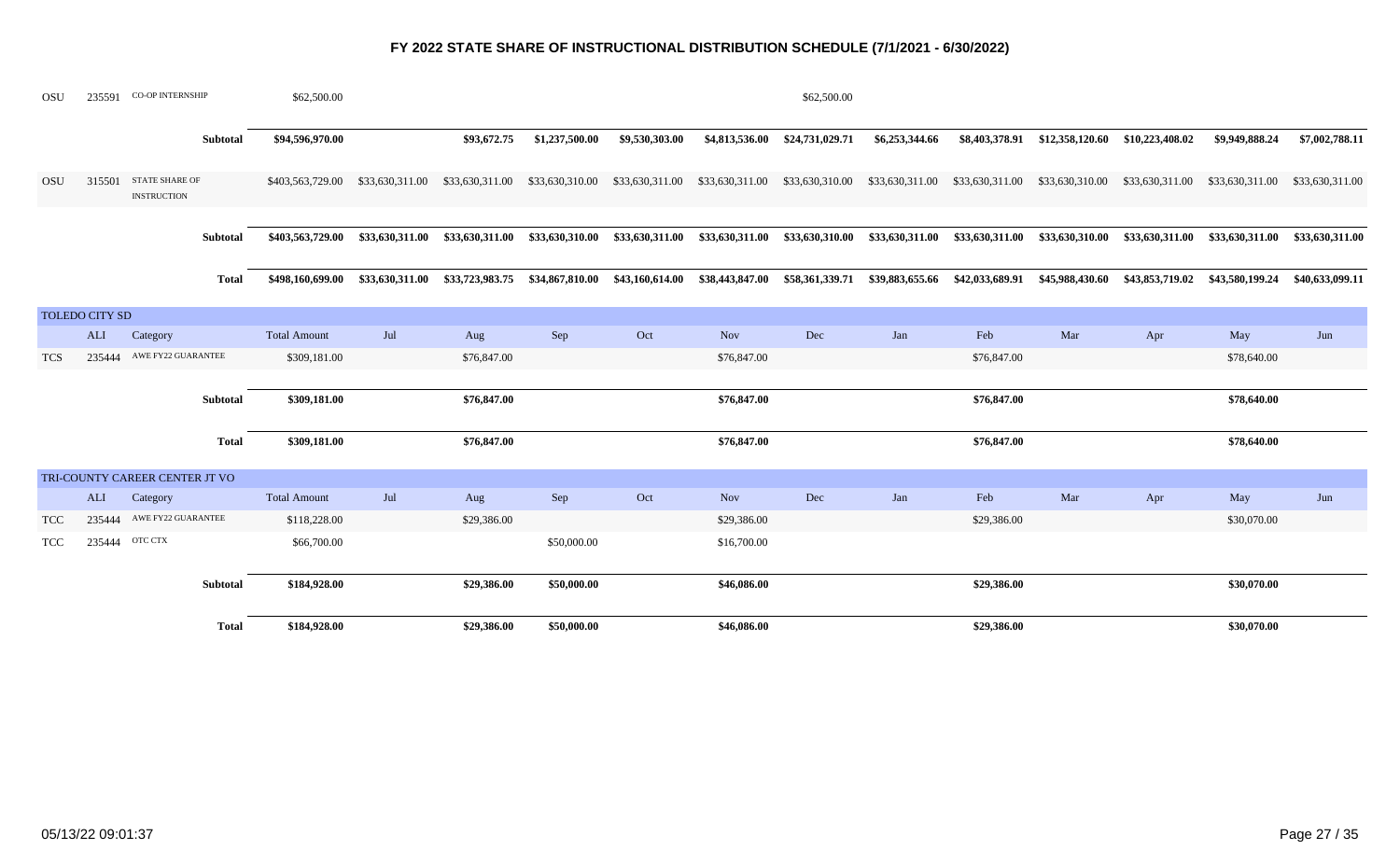|            | TRI-RIVERS JT VOC SD       |                                           |                 |                     |                |                |                |                |                |                |                |                |                |                |                |                |
|------------|----------------------------|-------------------------------------------|-----------------|---------------------|----------------|----------------|----------------|----------------|----------------|----------------|----------------|----------------|----------------|----------------|----------------|----------------|
|            | ALI                        | Category                                  |                 | <b>Total Amount</b> | Jul            | Aug            | Sep            | Oct            | <b>Nov</b>     | Dec            | Jan            | Feb            | Mar            | Apr            | May            | Jun            |
| <b>TRV</b> | 235444                     | AWE FY22 GUARANTEE                        |                 | \$397,274.00        |                | \$98,741.00    |                |                | \$98,741.00    |                |                | \$98,741.00    |                |                | \$101,051.00   |                |
| <b>TRV</b> | 235444                     | OTC CTX                                   |                 | \$83,300.00         |                |                | \$50,000.00    |                | \$33,300.00    |                |                |                |                |                |                |                |
|            |                            |                                           |                 |                     |                |                |                |                |                |                |                |                |                |                |                |                |
|            |                            |                                           | <b>Subtotal</b> | \$480,574.00        |                | \$98,741.00    | \$50,000.00    |                | \$132,041.00   |                |                | \$98,741.00    |                |                | \$101,051.00   |                |
|            |                            |                                           |                 |                     |                |                |                |                |                |                |                |                |                |                |                |                |
|            |                            |                                           | <b>Total</b>    | \$480,574.00        |                | \$98,741.00    | \$50,000.00    |                | \$132,041.00   |                |                | \$98,741.00    |                |                | \$101,051.00   |                |
|            |                            |                                           |                 |                     |                |                |                |                |                |                |                |                |                |                |                |                |
|            | ALI                        | TRUMBULL CAREER & TECH CTR JT<br>Category |                 | <b>Total Amount</b> | Jul            | Aug            | Sep            | Oct            | <b>Nov</b>     | Dec            | Jan            | Feb            | Mar            | Apr            | May            | Jun            |
|            |                            | AWE FY22 GUARANTEE                        |                 |                     |                |                |                |                |                |                |                |                |                |                |                |                |
| <b>TCT</b> | 235444                     |                                           |                 | \$155,221.00        |                | \$38,580.00    |                |                | \$38,580.00    |                |                | \$38,580.00    |                |                | \$39,481.00    |                |
|            |                            |                                           | Subtotal        | \$155,221.00        |                | \$38,580.00    |                |                | \$38,580.00    |                |                | \$38,580.00    |                |                | \$39,481.00    |                |
|            |                            |                                           |                 |                     |                |                |                |                |                |                |                |                |                |                |                |                |
|            |                            |                                           | <b>Total</b>    | \$155,221.00        |                | \$38,580.00    |                |                | \$38,580.00    |                |                | \$38,580.00    |                |                | \$39,481.00    |                |
|            |                            |                                           |                 |                     |                |                |                |                |                |                |                |                |                |                |                |                |
|            | <b>UNIVERSITY OF AKRON</b> |                                           |                 |                     |                |                |                |                |                |                |                |                |                |                |                |                |
|            | ALI                        | Category                                  |                 | <b>Total Amount</b> | Jul            | Aug            | Sep            | Oct            | Nov            | $\rm Dec$      | Jan            | Feb            | Mar            | Apr            | May            | Jun            |
| <b>UAK</b> |                            | 235552 CAPITAL COMPONENT                  |                 | \$43,051.00         |                | \$10,762.75    |                |                | \$10,762.75    |                |                | \$10,762.75    |                |                | \$10,762.75    |                |
| UAK        |                            | 235591 CO-OP INTERNSHIP                   |                 | \$62,500.00         |                |                |                |                |                |                | \$62,500.00    |                |                |                |                |                |
|            |                            |                                           |                 |                     |                |                |                |                |                |                |                |                |                |                |                |                |
|            |                            |                                           | Subtotal        | \$105,551.00        |                | \$10,762.75    |                |                | \$10,762.75    |                | \$62,500.00    | \$10,762.75    |                |                | \$10,762.75    |                |
|            |                            |                                           |                 |                     |                |                |                |                |                |                |                |                |                |                |                |                |
| UAK        | 250501                     | <b>STATE SHARE OF</b>                     |                 | \$95,504,251.00     | \$7,958,688.00 | \$7,958,688.00 | \$7,958,687.00 | \$7,958,688.00 | \$7,958,688.00 | \$7,958,687.00 | \$7,958,688.00 | \$7,958,688.00 | \$7,958,687.00 | \$7,958,688.00 | \$7,958,686.00 | \$7,958,688.00 |
|            |                            | <b>INSTRUCTION</b>                        |                 |                     |                |                |                |                |                |                |                |                |                |                |                |                |
|            |                            |                                           |                 |                     |                |                |                |                |                |                |                |                |                |                |                |                |
|            |                            |                                           | Subtotal        | \$95,504,251.00     | \$7,958,688.00 | \$7,958,688.00 | \$7,958,687.00 | \$7,958,688.00 | \$7,958,688.00 | \$7,958,687.00 | \$7,958,688.00 | \$7,958,688.00 | \$7,958,687.00 | \$7,958,688.00 | \$7,958,686.00 | \$7,958,688.00 |
|            |                            |                                           |                 |                     |                |                |                |                |                |                |                |                |                |                |                |                |
|            |                            |                                           | Total           | \$95,609,802.00     | \$7,958,688.00 | \$7,969,450.75 | \$7,958,687.00 | \$7,958,688.00 | \$7,969,450.75 | \$7,958,687.00 | \$8,021,188.00 | \$7,969,450.75 | \$7,958,687.00 | \$7,958,688.00 | \$7,969,448.75 | \$7,958,688.00 |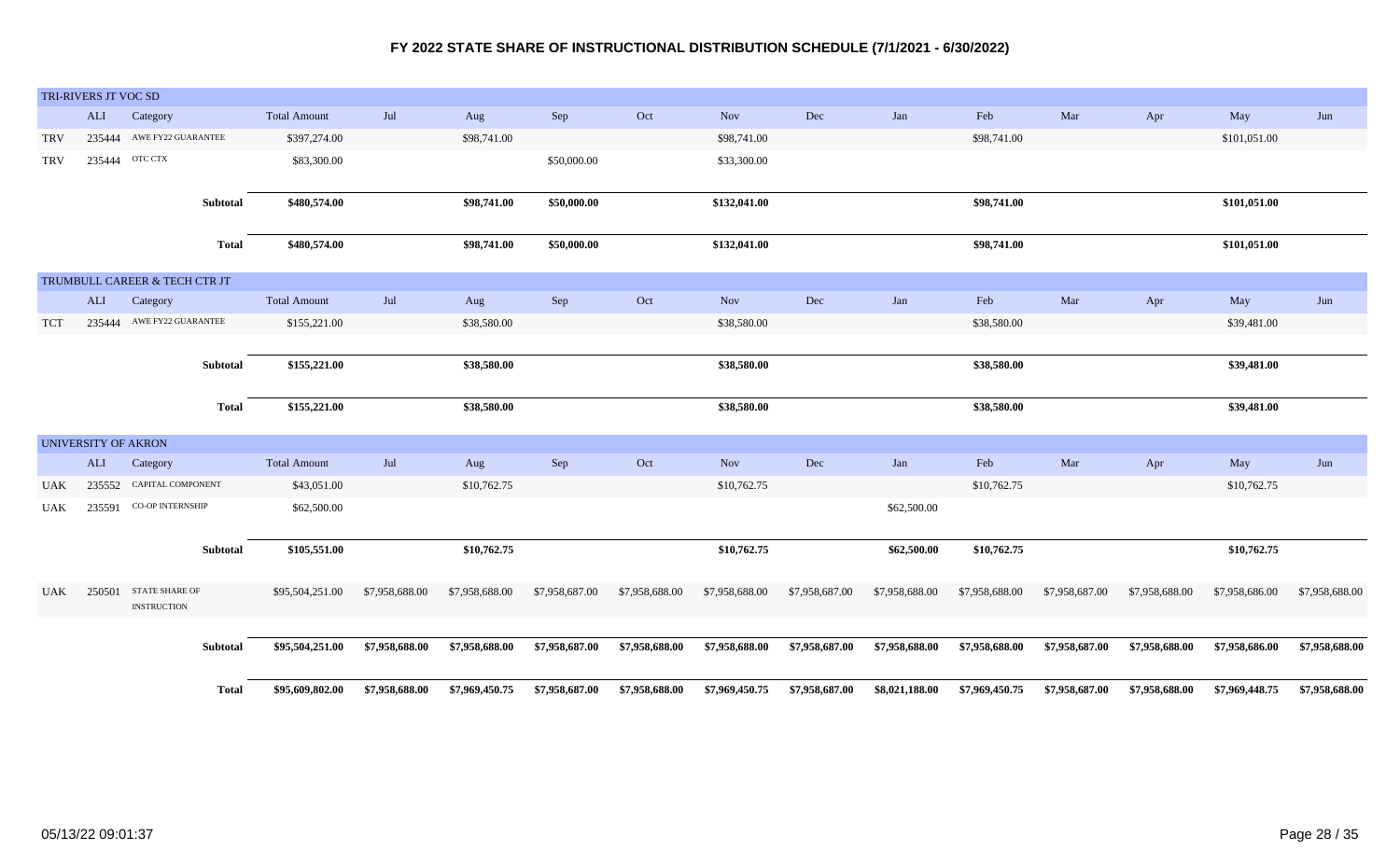|            |            | UNIVERSITY OF CINCINNATI            |                     |                 |                 |                                 |                 |                                 |                 |                 |                 |                 |                 |                                                 |                 |
|------------|------------|-------------------------------------|---------------------|-----------------|-----------------|---------------------------------|-----------------|---------------------------------|-----------------|-----------------|-----------------|-----------------|-----------------|-------------------------------------------------|-----------------|
|            | <b>ALI</b> | Category                            | <b>Total Amount</b> | Jul             | Aug             | Sep                             | Oct             | <b>Nov</b>                      | Dec             | Jan             | Feb             | Mar             | Apr             | May                                             | Jun             |
| <b>UCN</b> | 235474     | AHEC PROGRAM SUPPORT                | \$122,002.00        |                 |                 |                                 |                 |                                 |                 | \$61,001.00     | \$30,500.50     |                 |                 | \$30,500.50                                     |                 |
| <b>UCN</b> | 235519     | <b>FAMILY PRACTICE</b>              | \$385,767.25        |                 |                 |                                 | \$99,988.25     |                                 |                 |                 |                 |                 |                 | \$285,779.00                                    |                 |
| <b>UCN</b> |            | 235525 GERIATRIC MEDICINE           | \$70,863.00         |                 |                 |                                 | \$17,715.75     | \$17,715.75                     |                 |                 | \$17,715.75     |                 |                 | \$17,715.75                                     |                 |
| <b>UCN</b> | 235526     | PRIMARY CARE<br><b>RESIDENCIES</b>  | \$185,390.00        |                 |                 |                                 |                 |                                 |                 | \$51,803.00     |                 |                 |                 | \$133,587.00                                    |                 |
| <b>UCN</b> | 235533     | HIGHER ED PROGRAM<br><b>SUPPORT</b> | \$28,000.00         |                 |                 |                                 |                 |                                 |                 |                 | \$28,000.00     |                 |                 |                                                 |                 |
| <b>UCN</b> | 235537     | UC CLINICAL TEACHING                | \$8,334,944.00      |                 |                 |                                 |                 |                                 |                 | \$4,570,384.00  | \$1,152,912.00  | \$652,912.00    | \$652,912.00    | \$652,912.00                                    | \$652,912.00    |
| <b>UCN</b> |            | 235552 CAPITAL COMPONENT            | \$2,984.00          |                 | \$746.00        |                                 |                 | \$746.00                        |                 |                 | \$746.00        |                 |                 | \$746.00                                        |                 |
| <b>UCN</b> |            | 235591 CO-OP INTERNSHIP             | \$50,000.00         |                 |                 |                                 |                 | \$50,000.00                     |                 |                 |                 |                 |                 |                                                 |                 |
|            |            | Subtotal                            | \$9,179,950.25      |                 | \$746.00        |                                 | \$117,704.00    | \$68,461.75                     |                 | \$4,683,188.00  | \$1,229,874.25  | \$652,912.00    | \$652,912.00    | \$1,121,240.25                                  | \$652,912.00    |
| <b>UCN</b> | 265501     | STATE SHARE OF<br>INSTRUCTION       | \$224,566,000.00    | \$18,713,833.00 | \$18,713,833.00 | \$18,713,834.00                 |                 | \$18,713,833.00 \$18,713,833.00 | \$18,713,834.00 | \$18,713,833.00 | \$18,713,833.00 | \$18,713,834.00 | \$18,713,833.00 | \$18,713,833.00                                 | \$18,713,834.00 |
|            |            |                                     |                     |                 |                 |                                 |                 |                                 |                 |                 |                 |                 |                 |                                                 |                 |
|            |            | Subtotal                            | \$224,566,000.00    | \$18,713,833.00 |                 | \$18,713,833.00 \$18,713,834.00 | \$18,713,833.00 | \$18,713,833.00                 | \$18,713,834.00 | \$18,713,833.00 | \$18,713,833.00 | \$18,713,834.00 |                 | \$18,713,833.00 \$18,713,833.00 \$18,713,834.00 |                 |

Total \$233,745,950.25 \$18,713,833.00 \$18,714,579.00 \$18,713,834.00 \$18,831,537.00 \$18,782,294.75 \$18,713,834.00 \$23,397,021.00 \$19,943,707.25 \$19,366,746.00 \$19,836,745.00 \$19,835,073.25 \$19,366,746.00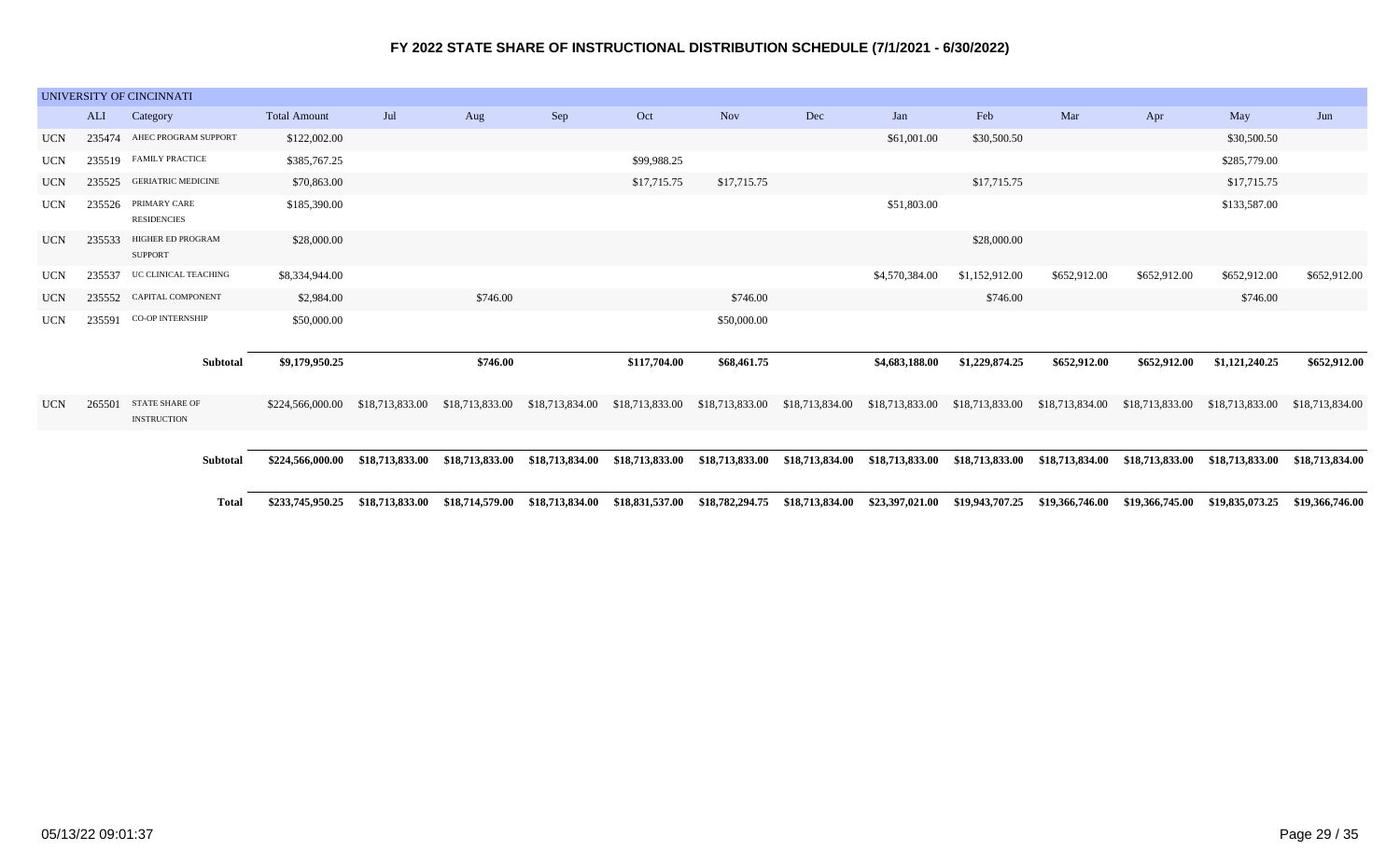|            | UNIVERSITY OF TOLEDO |                                             |                     |                |                |                |                |                                |                |                |                |                |                |                 |                |
|------------|----------------------|---------------------------------------------|---------------------|----------------|----------------|----------------|----------------|--------------------------------|----------------|----------------|----------------|----------------|----------------|-----------------|----------------|
|            | <b>ALI</b>           | Category                                    | <b>Total Amount</b> | Jul            | Aug            | Sep            | Oct            | <b>Nov</b>                     | Dec            | Jan            | Feb            | Mar            | Apr            | May             | Jun            |
| <b>UTO</b> | 235474               | AHEC PROGRAM SUPPORT                        | \$140,988.00        |                |                |                |                | \$70,494.00                    |                |                | \$35,247.00    |                |                | \$35,247.00     |                |
| <b>UTO</b> |                      | 235519 FAMILY PRACTICE                      | \$353,603.50        |                |                |                | \$89,360.50    |                                |                |                |                |                |                | \$264,243.00    |                |
| <b>UTO</b> |                      | 235525 GERIATRIC MEDICINE                   | \$70,863.00         |                |                | \$17,715.75    |                | \$17,715.75                    |                |                | \$17,715.75    |                |                | \$17,715.75     |                |
| <b>UTO</b> | 235526               | PRIMARY CARE<br><b>RESIDENCIES</b>          | \$248,113.00        |                |                |                |                | \$50,898.00                    |                |                |                |                |                | \$197,215.00    |                |
| <b>UTO</b> |                      | 235538 UT CLINICAL TEACHING                 | \$5,888,670.00      |                |                |                |                | \$2,453,612.50                 | \$490,722.50   | \$490,722.50   | \$490,722.50   | \$490,722.50   | \$490,722.50   | \$490,722.50    | \$490,722.50   |
| <b>UTO</b> | 235552               | CAPITAL COMPONENT                           | \$18,834.00         |                | \$4,708.50     |                |                | \$4,708.50                     |                |                | \$4,708.50     |                |                | \$4,708.50      |                |
| UTO        | 235591               | CO-OP INTERNSHIP                            | \$50,000.00         |                |                |                |                | \$50,000.00                    |                |                |                |                |                |                 |                |
|            |                      |                                             |                     |                |                |                |                |                                |                |                |                |                |                |                 |                |
|            |                      | Subtotal                                    | \$6,771,071.50      |                | \$4,708.50     | \$17,715.75    | \$89,360.50    | \$2,647,428.75                 | \$490,722.50   | \$490,722.50   | \$548,393.75   | \$490,722.50   | \$490,722.50   | \$1,009,851.75  | \$490,722.50   |
| <b>UTO</b> | 340501               | <b>STATE SHARE OF</b><br><b>INSTRUCTION</b> | \$110,699,803.00    | \$9,224,983.00 | \$9,224,983.00 | \$9,224,984.00 | \$9,224,983.00 | \$9,224,983.00                 | \$9,224,984.00 | \$9,224,983.00 | \$9,224,983.00 | \$9,224,984.00 | \$9,224,983.00 | \$9,224,983.00  | \$9,224,987.00 |
|            |                      | Subtotal                                    | \$110,699,803.00    | \$9,224,983.00 | \$9,224,983.00 | \$9,224,984.00 | \$9,224,983.00 | \$9,224,983.00                 | \$9,224,984.00 | \$9,224,983.00 | \$9,224,983.00 | \$9,224,984.00 | \$9,224,983.00 | \$9,224,983.00  | \$9,224,987.00 |
|            |                      | Total                                       | \$117,470,874.50    | \$9,224,983.00 | \$9,229,691.50 | \$9,242,699.75 |                | \$9,314,343.50 \$11,872,411.75 | \$9,715,706.50 | \$9,715,705.50 | \$9,773,376.75 | \$9,715,706.50 | \$9,715,705.50 | \$10,234,834.75 | \$9,715,709.50 |
|            |                      | <b>UPPER VALLEY JT VOC SD</b>               |                     |                |                |                |                |                                |                |                |                |                |                |                 |                |
|            | ALI                  | Category                                    | <b>Total Amount</b> | Jul            | Aug            | Sep            | Oct            | <b>Nov</b>                     | Dec            | Jan            | Feb            | Mar            | Apr            | May             | Jun            |
| <b>UVJ</b> | 235444               | AWE FY22 GUARANTEE                          | \$258,120.00        |                | \$64,156.00    |                |                | \$64,156.00                    |                |                | \$64,156.00    |                |                | \$65,652.00     |                |
| <b>UVJ</b> |                      | 235444 OTC CTX                              | \$84,167.00         |                |                | \$50,000.00    |                | \$34,167.00                    |                |                |                |                |                |                 |                |
|            |                      | Subtotal                                    | \$342,287.00        |                | \$64,156.00    | \$50,000.00    |                | \$98,323.00                    |                |                | \$64,156.00    |                |                | \$65,652.00     |                |
|            |                      | Total                                       | \$342,287.00        |                | \$64,156.00    | \$50,000.00    |                | \$98,323.00                    |                |                | \$64,156.00    |                |                | \$65,652.00     |                |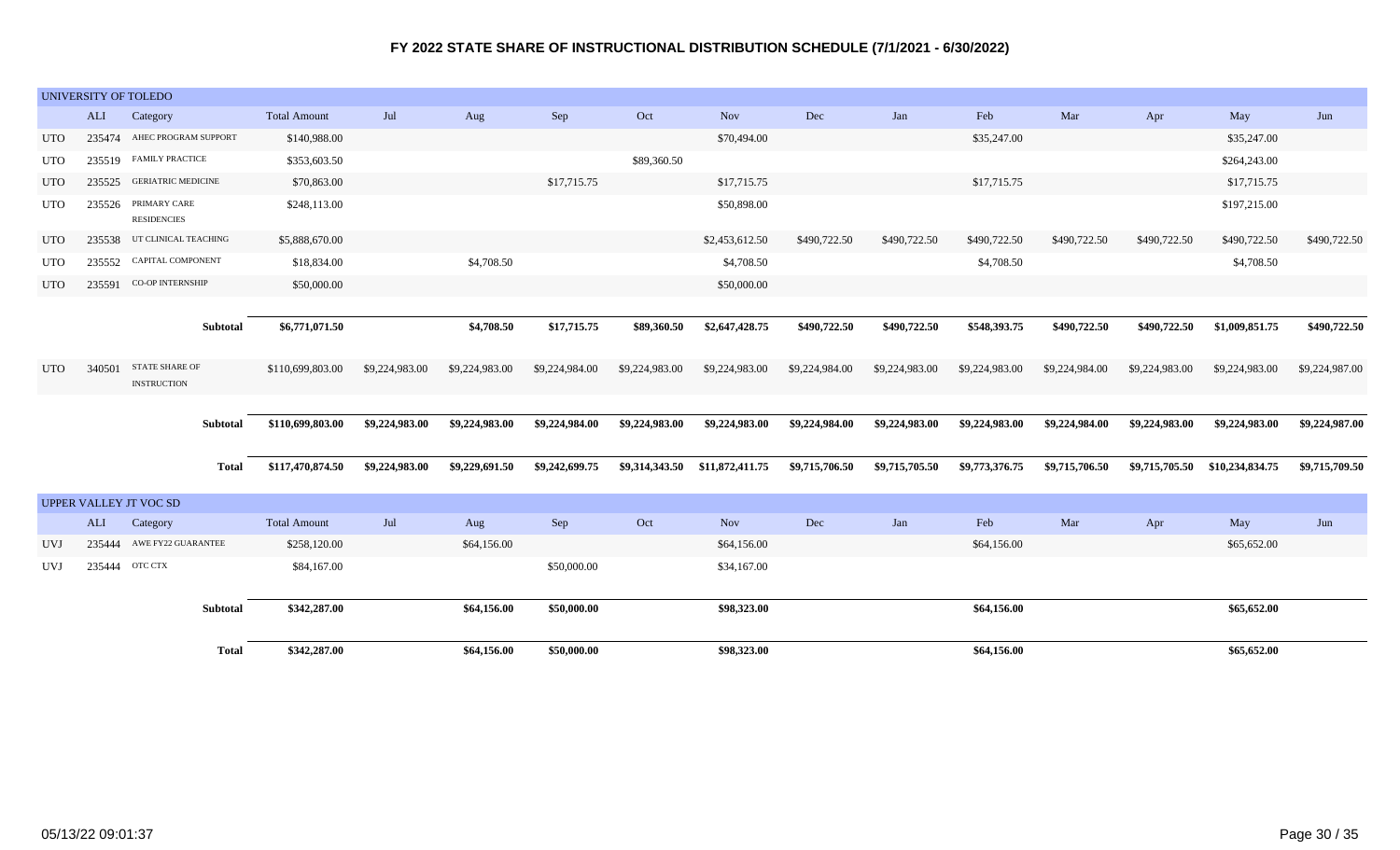|            | US GRANT JT VOC SD       |                             |              |                     |     |             |             |     |             |     |     |             |     |     |             |     |
|------------|--------------------------|-----------------------------|--------------|---------------------|-----|-------------|-------------|-----|-------------|-----|-----|-------------|-----|-----|-------------|-----|
|            | ALI                      | Category                    |              | <b>Total Amount</b> | Jul | Aug         | Sep         | Oct | Nov         | Dec | Jan | Feb         | Mar | Apr | May         | Jun |
| <b>UJV</b> | 235444                   | AWE FY22 GUARANTEE          |              | \$146,399.00        |     | \$36,387.00 |             |     | \$36,387.00 |     |     | \$36,387.00 |     |     | \$37,238.00 |     |
| <b>UJV</b> | 235444                   | OTC CTX                     |              | \$67,495.00         |     |             | \$50,000.00 |     | \$17,495.00 |     |     |             |     |     |             |     |
|            |                          |                             |              |                     |     |             |             |     |             |     |     |             |     |     |             |     |
|            |                          |                             | Subtotal     | \$213,894.00        |     | \$36,387.00 | \$50,000.00 |     | \$53,882.00 |     |     | \$36,387.00 |     |     | \$37,238.00 |     |
|            |                          |                             | <b>Total</b> | \$213,894.00        |     | \$36,387.00 | \$50,000.00 |     | \$53,882.00 |     |     | \$36,387.00 |     |     | \$37,238.00 |     |
|            |                          | VANGUARD-SENTINEL JT VOC SD |              |                     |     |             |             |     |             |     |     |             |     |     |             |     |
|            |                          | ALI Category                |              | <b>Total Amount</b> | Jul | Aug         | Sep         | Oct | Nov         | Dec | Jan | Feb         | Mar | Apr | May         | Jun |
| <b>VSJ</b> |                          | 235444 AWE FY22 GUARANTEE   |              | \$160,590.00        |     | \$39,914.00 |             |     | \$39,914.00 |     |     | \$39,914.00 |     |     | \$40,848.00 |     |
| <b>VSJ</b> |                          | 235444 ОТС СТХ              |              | \$91,666.67         |     |             | \$50,000.00 |     | \$41,666.67 |     |     |             |     |     |             |     |
|            |                          |                             |              |                     |     |             |             |     |             |     |     |             |     |     |             |     |
|            |                          |                             | Subtotal     | \$252,256.67        |     | \$39,914.00 | \$50,000.00 |     | \$81,580.67 |     |     | \$39,914.00 |     |     | \$40,848.00 |     |
|            |                          |                             | <b>Total</b> | \$252,256.67        |     | \$39,914.00 | \$50,000.00 |     | \$81,580.67 |     |     | \$39,914.00 |     |     | \$40,848.00 |     |
|            |                          |                             |              |                     |     |             |             |     |             |     |     |             |     |     |             |     |
|            | VANTAGE JT VOC SD<br>ALI | Category                    |              | <b>Total Amount</b> | Jul | Aug         | Sep         | Oct | Nov         | Dec | Jan | Feb         | Mar | Apr | May         | Jun |
| <b>VJS</b> |                          | 235444 AWE FY22 GUARANTEE   |              | \$85,264.00         |     | \$21,193.00 |             |     | \$21,193.00 |     |     | \$21,193.00 |     |     | \$21,685.00 |     |
|            |                          |                             |              |                     |     |             |             |     |             |     |     |             |     |     |             |     |
| VJS        |                          | 235444 OTC CTX              |              | \$83,734.00         |     |             | \$50,000.00 |     | \$33,734.00 |     |     |             |     |     |             |     |
|            |                          |                             | Subtotal     | \$168,998.00        |     | \$21,193.00 | \$50,000.00 |     | \$54,927.00 |     |     | \$21,193.00 |     |     | \$21,685.00 |     |
|            |                          |                             | <b>Total</b> | \$168,998.00        |     | \$21,193.00 | \$50,000.00 |     | \$54,927.00 |     |     | \$21,193.00 |     |     | \$21,685.00 |     |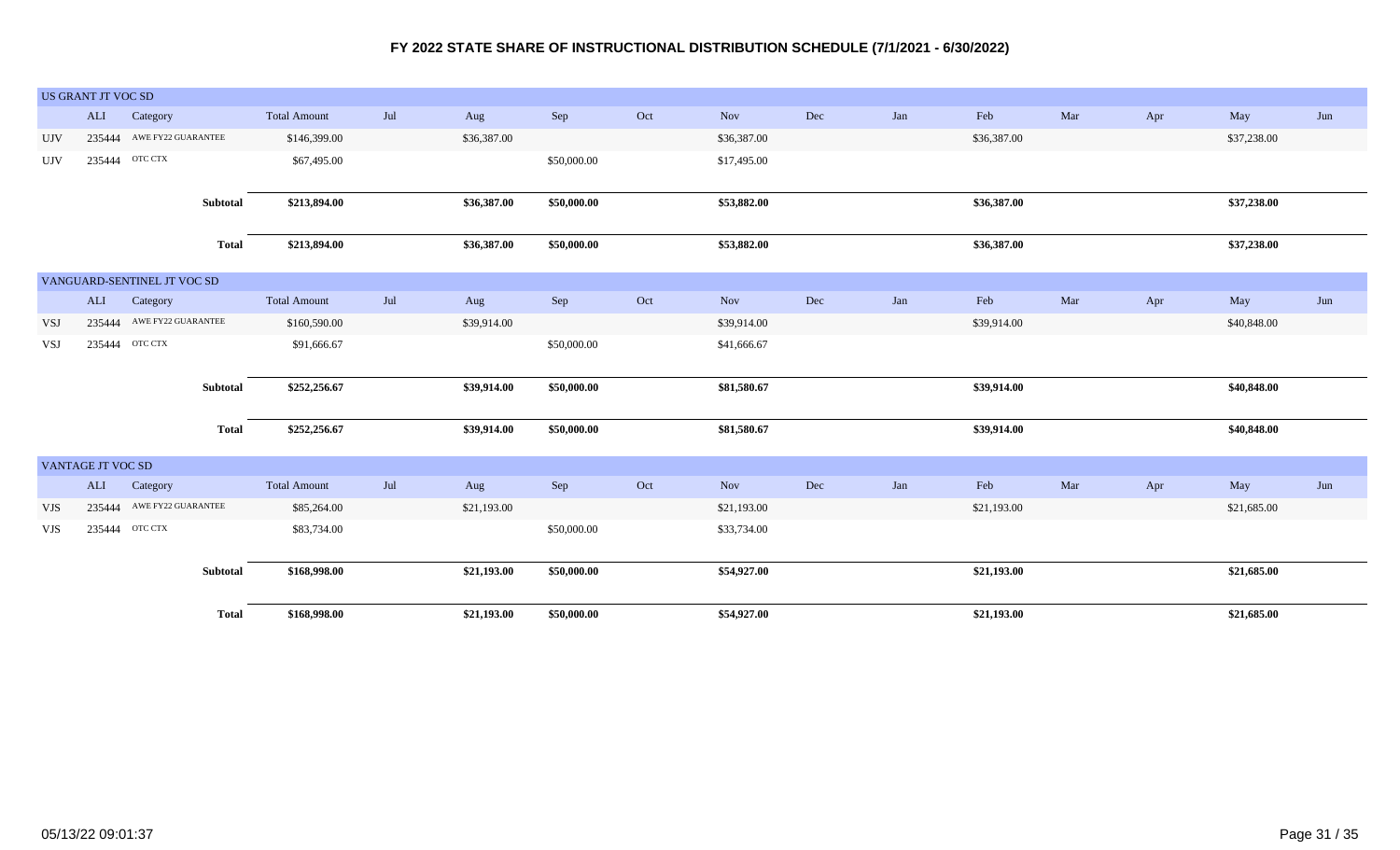|            |        | WARREN COUNTY JT VOC SD              |              |                     |              |              |              |              |              |              |              |              |              |              |              |              |
|------------|--------|--------------------------------------|--------------|---------------------|--------------|--------------|--------------|--------------|--------------|--------------|--------------|--------------|--------------|--------------|--------------|--------------|
|            | ALI    | Category                             |              | <b>Total Amount</b> | Jul          | Aug          | Sep          | Oct          | Nov          | Dec          | Jan          | Feb          | Mar          | Apr          | May          | Jun          |
| WCJ        | 235444 | AWE FY22 GUARANTEE                   |              | \$411,591.00        |              | \$102,301.00 |              |              | \$102,301.00 |              |              | \$102,301.00 |              |              | \$104,688.00 |              |
| WCJ        | 235444 | OTC CTX                              |              | \$66,700.00         |              |              | \$50,000.00  |              | \$16,700.00  |              |              |              |              |              |              |              |
|            |        |                                      | Subtotal     | \$478,291.00        |              | \$102,301.00 | \$50,000.00  |              | \$119,001.00 |              |              | \$102,301.00 |              |              | \$104,688.00 |              |
|            |        |                                      | <b>Total</b> | \$478,291.00        |              | \$102,301.00 | \$50,000.00  |              | \$119,001.00 |              |              | \$102,301.00 |              |              | \$104,688.00 |              |
|            |        | WASHINGTON COUNTY JT VOC SD          |              |                     |              |              |              |              |              |              |              |              |              |              |              |              |
|            | ALI    | Category                             |              | <b>Total Amount</b> | Jul          | Aug          | Sep          | Oct          | <b>Nov</b>   | Dec          | Jan          | Feb          | Mar          | Apr          | May          | Jun          |
| WJV        | 235444 | AWE FY22 GUARANTEE                   |              | \$431,513.00        |              | \$107,253.00 |              |              | \$107,253.00 |              |              | \$107,253.00 |              |              | \$109,754.00 |              |
| <b>WJV</b> | 235444 | OTC CTX                              |              | \$108,144.67        |              |              | \$50,000.00  |              | \$58,144.67  |              |              |              |              |              |              |              |
|            |        |                                      | Subtotal     | \$539,657.67        |              | \$107,253.00 | \$50,000.00  |              | \$165,397.67 |              |              | \$107,253.00 |              |              | \$109,754.00 |              |
|            |        |                                      | <b>Total</b> | \$539,657.67        |              | \$107,253.00 | \$50,000.00  |              | \$165,397.67 |              |              | \$107,253.00 |              |              | \$109,754.00 |              |
|            |        | WASHINGTON STATE COMMUNITY COLLEGE   |              |                     |              |              |              |              |              |              |              |              |              |              |              |              |
|            | ALI    | Category                             |              | <b>Total Amount</b> | Jul          | Aug          | Sep          | Oct          | <b>Nov</b>   | Dec          | Jan          | Feb          | Mar          | Apr          | May          | Jun          |
| <b>WTC</b> |        | 235552 CAPITAL COMPONENT             |              | \$118,551.00        |              | \$29,637.75  |              |              | \$29,637.75  |              |              | \$29,637.75  |              |              | \$29,637.75  |              |
|            |        |                                      | Subtotal     | \$118,551.00        |              | \$29,637.75  |              |              | \$29,637.75  |              |              | \$29,637.75  |              |              | \$29,637.75  |              |
| <b>WTC</b> | 358501 | STATE SHARE OF<br><b>INSTRUCTION</b> |              | \$6,442,081.00      | \$530,788.00 | \$530,788.00 | \$530,788.00 | \$530,788.00 | \$530,788.00 | \$530,788.00 | \$530,788.00 | \$545,313.00 | \$545,313.00 | \$545,313.00 | \$545,313.00 | \$545,313.00 |
|            |        |                                      | Subtotal     | \$6,442,081.00      | \$530,788.00 | \$530,788.00 | \$530,788.00 | \$530,788.00 | \$530,788.00 | \$530,788.00 | \$530,788.00 | \$545,313.00 | \$545,313.00 | \$545,313.00 | \$545,313.00 | \$545,313.00 |
|            |        |                                      | <b>Total</b> | \$6,560,632.00      | \$530,788.00 | \$560,425.75 | \$530,788.00 | \$530,788.00 | \$560,425.75 | \$530,788.00 | \$530,788.00 | \$574,950.75 | \$545,313.00 | \$545,313.00 | \$574,950.75 | \$545,313.00 |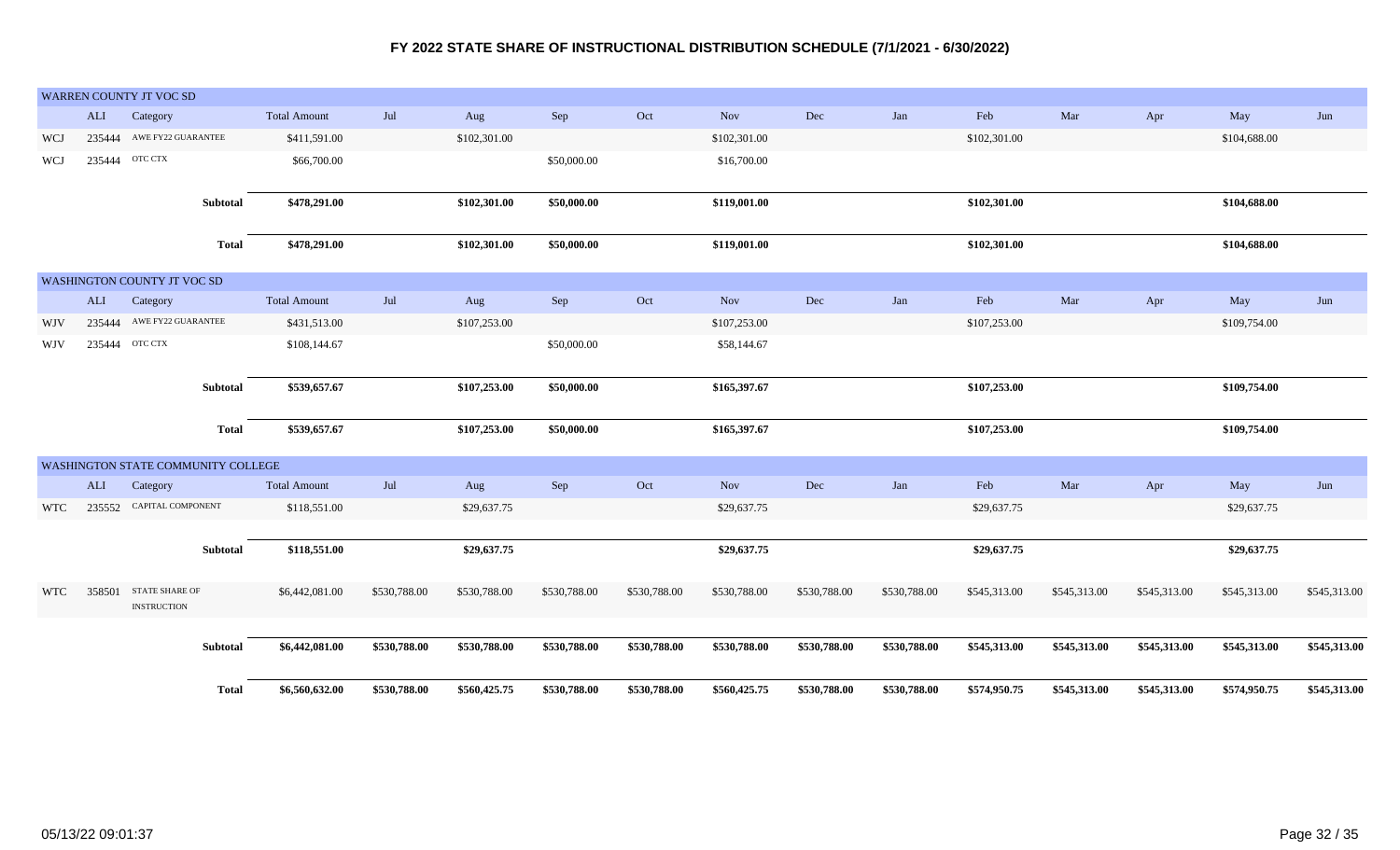|            | WAYNE COUNTY JVSD JT VOC SD  |              |                     |     |              |             |     |              |     |     |              |     |     |              |     |
|------------|------------------------------|--------------|---------------------|-----|--------------|-------------|-----|--------------|-----|-----|--------------|-----|-----|--------------|-----|
|            | ALI<br>Category              |              | <b>Total Amount</b> | Jul | Aug          | Sep         | Oct | Nov          | Dec | Jan | Feb          | Mar | Apr | May          | Jun |
| <b>WCV</b> | AWE FY22 GUARANTEE<br>235444 |              | \$460,016.00        |     | \$114,336.00 |             |     | \$114,336.00 |     |     | \$114,336.00 |     |     | \$117,008.00 |     |
| <b>WCV</b> | 235444 OTC CTX               |              | \$140,737.67        |     |              | \$50,000.00 |     | \$90,737.67  |     |     |              |     |     |              |     |
|            |                              |              |                     |     |              |             |     |              |     |     |              |     |     |              |     |
|            |                              | Subtotal     | \$600,753.67        |     | \$114,336.00 | \$50,000.00 |     | \$205,073.67 |     |     | \$114,336.00 |     |     | \$117,008.00 |     |
|            |                              |              |                     |     |              |             |     |              |     |     |              |     |     |              |     |
|            |                              | <b>Total</b> | \$600,753.67        |     | \$114,336.00 | \$50,000.00 |     | \$205,073.67 |     |     | \$114,336.00 |     |     | \$117,008.00 |     |
|            |                              |              |                     |     |              |             |     |              |     |     |              |     |     |              |     |
|            | WILLOUGHBY-EASTLAKE CITY SD  |              |                     |     |              |             |     |              |     |     |              |     |     |              |     |
|            | ALI<br>Category              |              | <b>Total Amount</b> | Jul | Aug          | Sep         | Oct | <b>Nov</b>   | Dec | Jan | Feb          | Mar | Apr | May          | Jun |
| WES        | 235444 AWE FY22 GUARANTEE    |              | \$241,278.00        |     | \$59,970.00  |             |     | \$59,970.00  |     |     | \$59,970.00  |     |     | \$61,368.00  |     |
| WES        | 235444 OTC CTX               |              | \$50,000.00         |     |              | \$50,000.00 |     |              |     |     |              |     |     |              |     |
|            |                              |              |                     |     |              |             |     |              |     |     |              |     |     |              |     |
|            |                              | Subtotal     | \$291,278.00        |     | \$59,970.00  | \$50,000.00 |     | \$59,970.00  |     |     | \$59,970.00  |     |     | \$61,368.00  |     |
|            |                              |              |                     |     |              |             |     |              |     |     |              |     |     |              |     |
|            |                              | <b>Total</b> | \$291,278.00        |     | \$59,970.00  | \$50,000.00 |     | \$59,970.00  |     |     | \$59,970.00  |     |     | \$61,368.00  |     |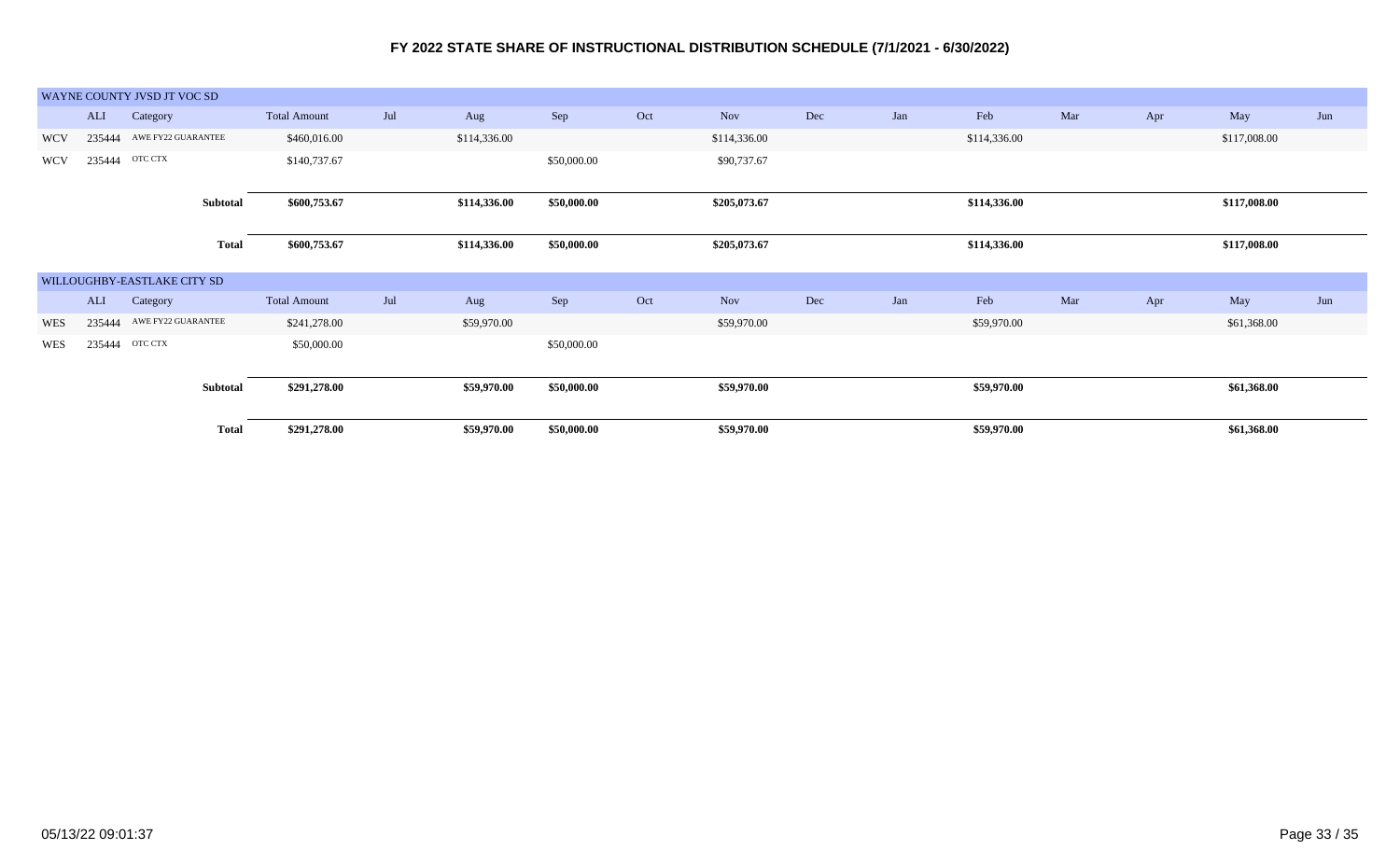|            |                    | WRIGHT STATE UNIVERSITY                            |                     |                |                |                |                |                |                |                |                |                      |                |                |                |
|------------|--------------------|----------------------------------------------------|---------------------|----------------|----------------|----------------|----------------|----------------|----------------|----------------|----------------|----------------------|----------------|----------------|----------------|
|            | <b>ALI</b>         | Category                                           | <b>Total Amount</b> | Jul            | Aug            | Sep            | Oct            | <b>Nov</b>     | $\rm Dec$      | Jan            | Feb            | Mar                  | Apr            | May            | Jun            |
| WSU        |                    | 235406 ARTICULATION AND<br>TRANSFER - FISCAL AGENT | \$1,000,000.00      | \$1,000,000.00 |                |                |                |                |                |                |                |                      |                |                |                |
| WSU        |                    | 235474 AHEC PROGRAM SUPPORT                        | \$122,002.00        |                |                |                |                |                |                | \$61,001.00    | \$30,500.50    |                      |                | \$30,500.50    |                |
| WSU        | 235519             | <b>FAMILY PRACTICE</b>                             | \$438,046.50        |                |                |                |                |                |                | \$113,328.50   |                |                      |                | \$324,718.00   |                |
| WSU        | 235525             | <b>GERIATRIC MEDICINE</b>                          | \$70,865.00         |                |                |                |                |                |                | \$35,432.50    | \$17,716.25    |                      |                | \$17,716.25    |                |
| WSU        | 235526             | PRIMARY CARE<br><b>RESIDENCIES</b>                 | \$199,059.75        |                |                |                |                |                |                | \$52,917.75    |                |                      |                | \$146,142.00   |                |
| WSU        | 235533             | HIGHER ED PROGRAM<br><b>SUPPORT</b>                | \$100,000.00        |                |                |                |                |                |                | \$100,000.00   |                |                      |                |                |                |
| WSU        | 235539             | WSU CLINICAL TEACHING                              | \$2,860,830.00      |                |                |                |                |                |                |                | \$1,907,220.00 | \$238,402.50         | \$238,402.50   | \$238,402.50   | \$238,402.50   |
| WSU        |                    | 235552 CAPITAL COMPONENT                           | \$18.00             |                | \$4.50         |                |                | \$4.50         |                |                | \$4.50         |                      |                | \$4.50         |                |
| WSU        |                    | 235591 CO-OP INTERNSHIP                            | \$75,000.00         |                |                |                |                | \$75,000.00    |                |                |                |                      |                |                |                |
|            |                    |                                                    |                     |                |                |                |                |                |                |                |                |                      |                |                |                |
|            |                    | Subtotal                                           | \$4,865,821.25      | \$1,000,000.00 | \$4.50         |                |                | \$75,004.50    |                | \$362,679.75   | \$1,955,441.25 | \$238,402.50         | \$238,402.50   | \$757,483.75   | \$238,402.50   |
| WSU        |                    | 275501 STATE SHARE OF<br><b>INSTRUCTION</b>        | \$83,134,891.00     | \$6,927,907.00 | \$6,927,907.00 | \$6,927,908.00 | \$6,927,907.00 | \$6,927,907.00 | \$6,927,908.00 | \$6,927,907.00 | \$6,927,907.00 | \$6,927,908.00       | \$6,927,907.00 | \$6,927,907.00 | \$6,927,911.00 |
|            |                    | Subtotal                                           | \$83,134,891.00     | \$6,927,907.00 | \$6,927,907.00 | \$6,927,908.00 | \$6,927,907.00 | \$6,927,907.00 | \$6,927,908.00 | \$6,927,907.00 | \$6,927,907.00 | \$6,927,908.00       | \$6,927,907.00 | \$6,927,907.00 | \$6,927,911.00 |
|            |                    | <b>Total</b>                                       | \$88,000,712.25     | \$7,927,907.00 | \$6,927,911.50 | \$6,927,908.00 | \$6,927,907.00 | \$7,002,911.50 | \$6,927,908.00 | \$7,290,586.75 | \$8,883,348.25 | \$7,166,310.50       | \$7,166,309.50 | \$7,685,390.75 | \$7,166,313.50 |
|            | YOUNGSTOWN CITY SD |                                                    |                     |                |                |                |                |                |                |                |                |                      |                |                |                |
|            | ALI                | Category                                           | <b>Total Amount</b> | Jul            | Aug            | Sep            | Oct            | <b>Nov</b>     | $\rm Dec$      | Jan            | Feb            | $\operatorname{Mar}$ | Apr            | May            | Jun            |
| <b>YCS</b> |                    | 235444 AWE FY22 GUARANTEE                          | \$299,237.00        |                | \$74,375.00    |                |                | \$74,375.00    |                |                | \$74,375.00    |                      |                | \$76,112.00    |                |
|            |                    | Subtotal                                           | \$299,237.00        |                | \$74,375.00    |                |                | \$74,375.00    |                |                | \$74,375.00    |                      |                | \$76,112.00    |                |
|            |                    | <b>Total</b>                                       | \$299,237.00        |                | \$74,375.00    |                |                | \$74,375.00    |                |                | \$74,375.00    |                      |                | \$76,112.00    |                |